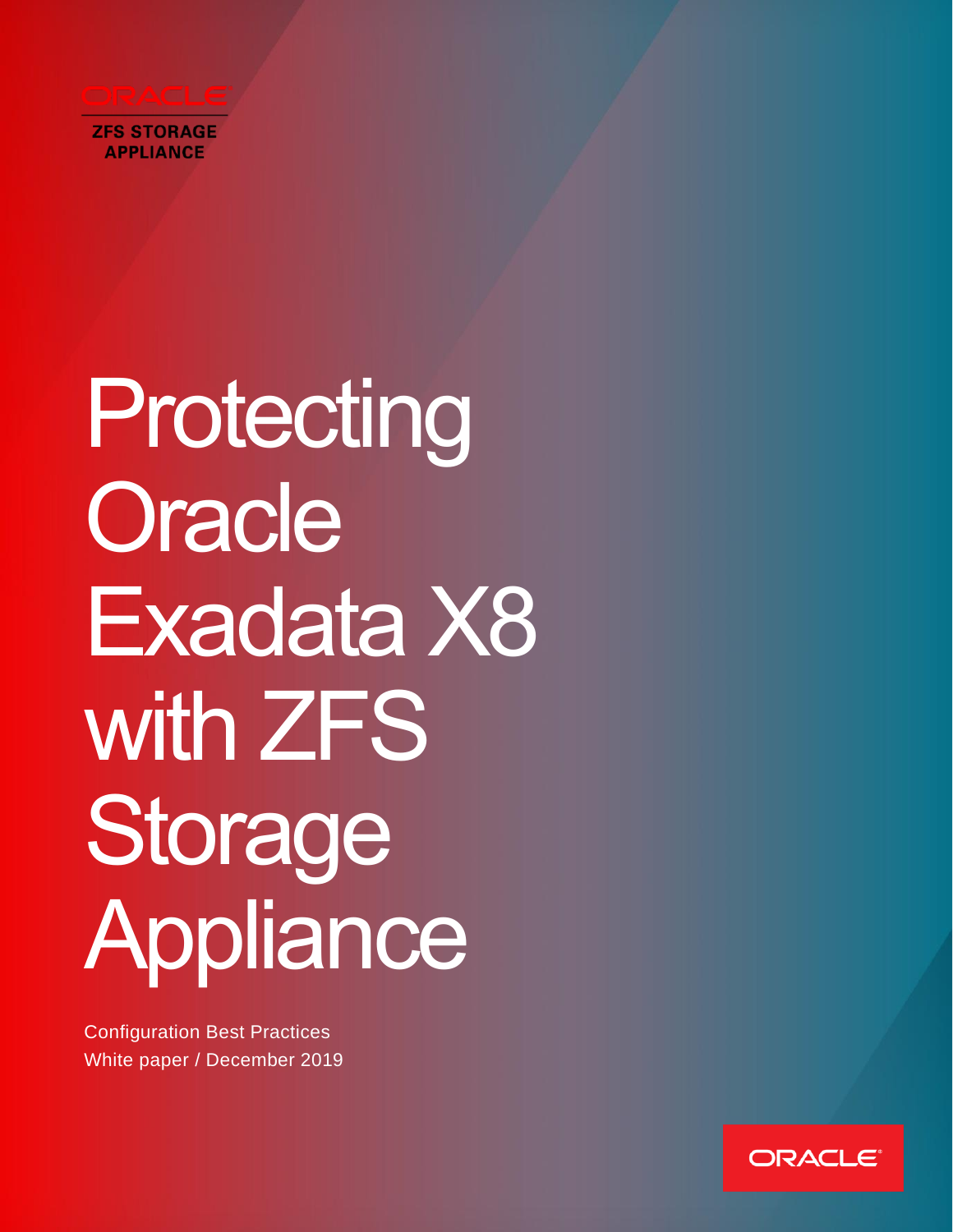# <span id="page-1-0"></span>DISCLAIMER

This document in any form, software or printed matter, contains proprietary information that is the exclusive property of Oracle. Your access to and use of this confidential material is subject to the terms and conditions of your Oracle software license and service agreement, which has been executed and with which you agree to comply. This document and information contained herein may not be disclosed, copied, reproduced or distributed to anyone outside Oracle without prior written consent of Oracle. This document is not part of your license agreement nor can it be incorporated into any contractual agreement with Oracle or its subsidiaries or affiliates.

This document is for informational purposes only and is intended solely to assist you in planning for the implementation and upgrade of the product features described. It is not a commitment to deliver any material, code, or functionality, and should not be relied upon in making purchasing decisions. The development, release, and timing of any features or functionality described in this document remains at the sole discretion of Oracle.

Due to the nature of the product architecture, it may not be possible to safely include all features described in this document without risking significant destabilization of the code.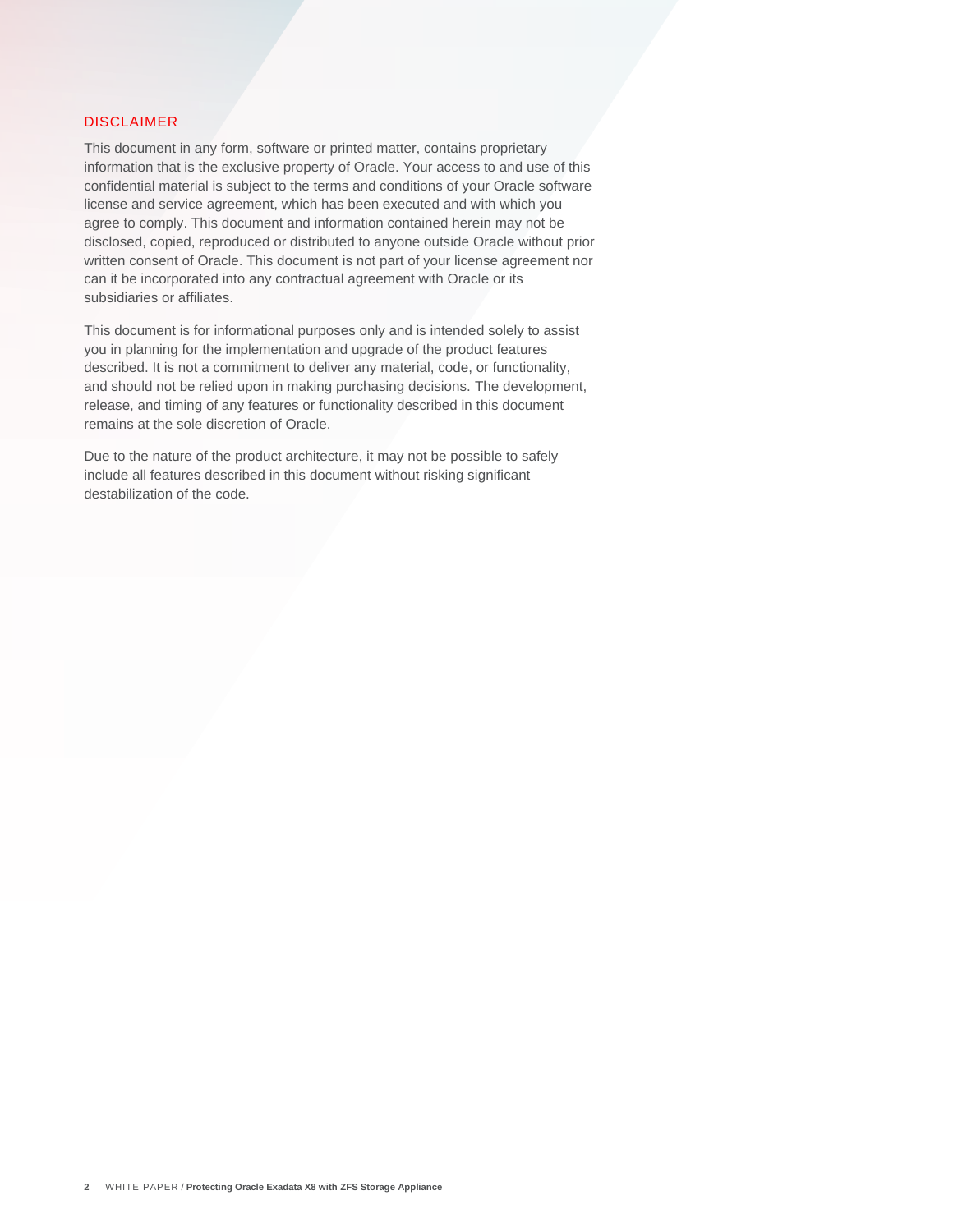# **Table of Contents**

| $\rangle$ |  |
|-----------|--|
| $\rangle$ |  |
| $\rangle$ |  |
| »         |  |
|           |  |
|           |  |
|           |  |
|           |  |
|           |  |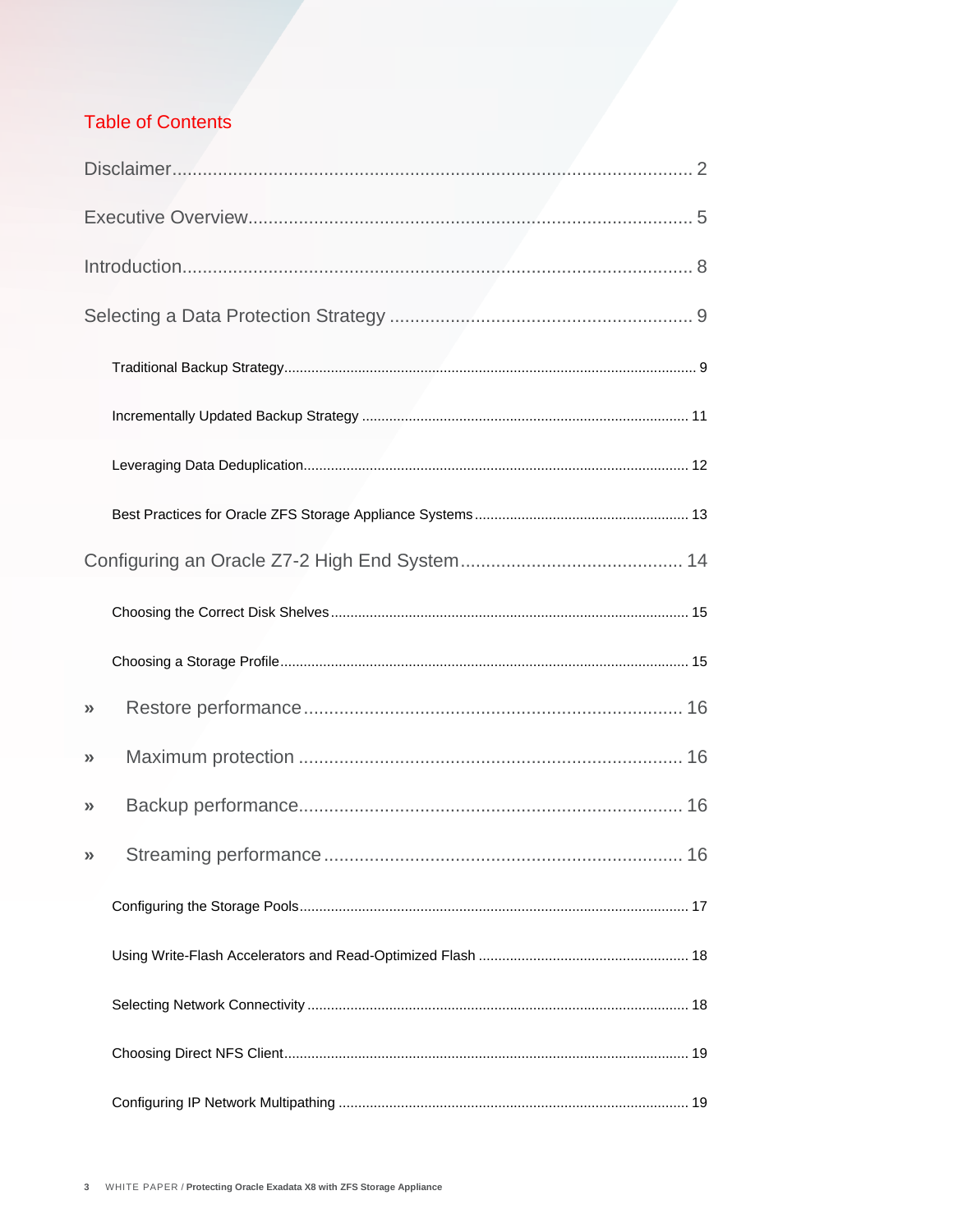| Best Practices for an Incrementally Updated Backup Strategy 31 |  |
|----------------------------------------------------------------|--|
|                                                                |  |
|                                                                |  |
| Oracle RMAN Backup and Restore Throughput Performance          |  |
|                                                                |  |
|                                                                |  |
|                                                                |  |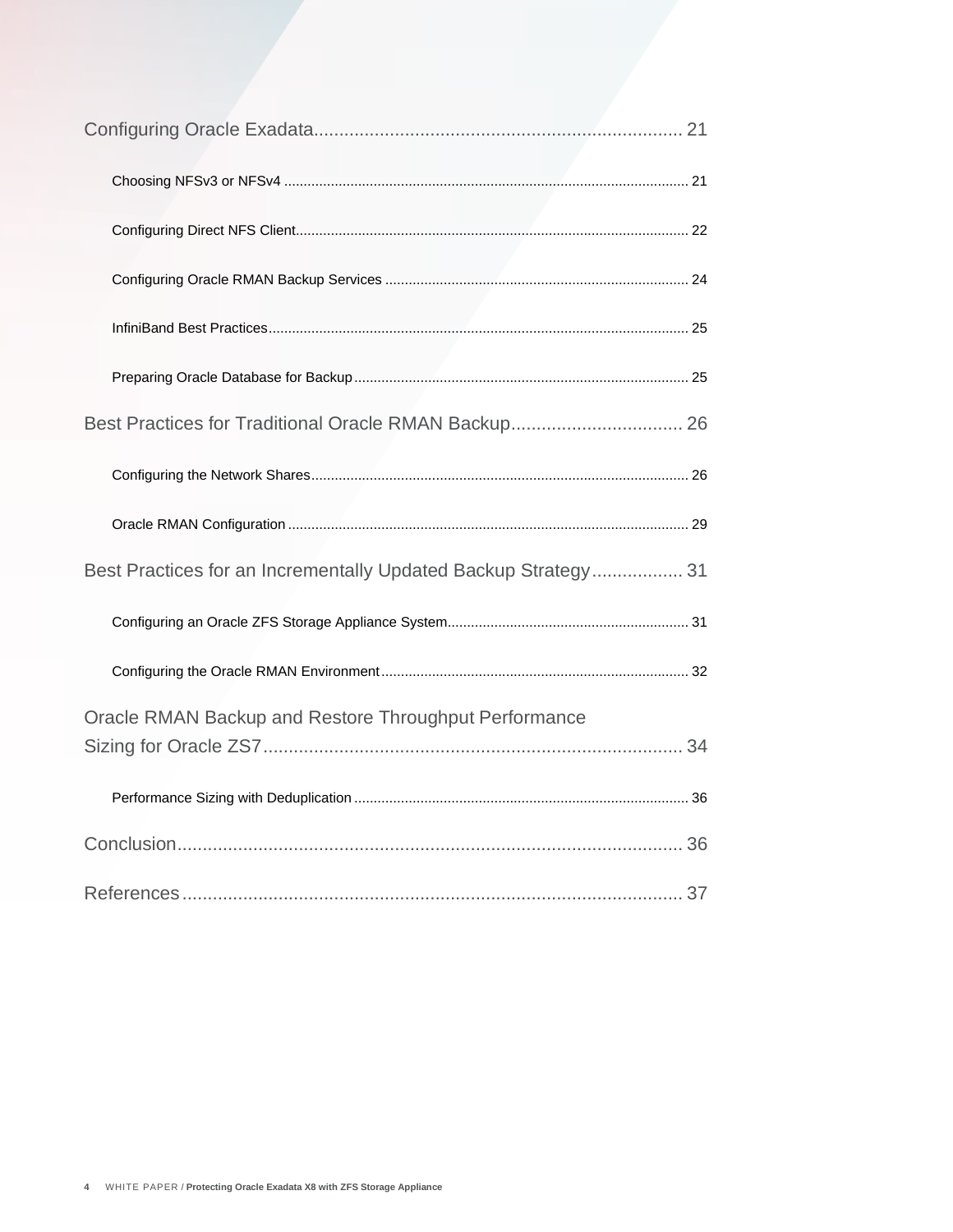# <span id="page-4-0"></span>EXECUTIVE OVERVIEW

Protecting the mission-critical data that resides on Oracle Exadata Database Machine (Oracle Exadata) is a top priority. The Oracle ZFS Storage Appliance family of products is ideally suited for this task due to superior performance, enhanced reliability, extreme network bandwidth, powerful features, simplified management, and cost-efficient configurations.

This paper describes configuration best practices for the Exadata X8 and previous platforms with the ZS7-2 High-End Storage Appliance. The Exadata X8M platform configuration with ZS7-2 Storage Appliance is covered in a companion white paper.

- **»** Extreme Network Bandwidth With a highly scalable architecture that can be built around InfiniBand or 10 gigabit Ethernet (GbE) connectivity, Oracle ZFS Storage Appliance systems provide the networking performance and redundancy that is required when connecting to Oracle Exadata.
- **»** ZFS-Enhanced Disk Reliability Hardened ZFS features, such as copy-on-write, metadata check summing, and background data scrubbing, ensure data integrity, detect the presence of even silent data corruption, and correct errors before it is too late.
- **»** Powerful Features The DTrace Analytics feature of Oracle ZFS Storage Appliance systems allows customers to quickly and effectively identify performance bottlenecks. Oracle Intelligent Storage Protocol, another feature, enables unique Oracle Database–aware storage that simplifies administration and optimizes performance. Technologies and features, such as Replication, snapshots, Cloning, and encryption, provide solutions for any data protection or development/test (DevTest) provisioning challenge that may arise. These are just a few of the enterprise-class features available with Oracle ZFS Storage Appliance systems.
- **»** Simplified Management Oracle Enterprise Manager Plug-in for Oracle ZFS Storage Appliance has an easyto-use web management interface that cuts down on training expenses and reduces administration overhead. The innovative, scalable storage pool and fast file system provisioning of Oracle ZFS Storage Appliance systems make managing storage extremely easy.
- **»** Oracle Optimized Compression Oracle ZFS Storage Appliance systems include advanced inline-compression algorithms that provide superior data reduction while maintaining maximum throughput. This can offload the burden from Oracle Database servers or provide additional data reduction by pairing with compression at the Oracle Database layer. The Oracle Database feature Hybrid Columnar Compression (HCC) is available only on Oracle storage. Oracle ZFS Storage Appliance systems integrate with Oracle Database to provide a full range of compression options that are optimized for specific data usage and workload patterns.
- **»** Reduced Footprint from Deduplication Oracle ZFS Storage Appliance systems feature inline data deduplication that expands usable storage capacity by eliminating redundant data blocks. The deduplication architecture has been enhanced to leverage read-optimized flash devices to stage the deduplication tables in persistent cache.
- **»** Superior Performance Oracle ZFS Storage Appliance systems are capable of Oracle Database backup rates of up to 50 TB per hour and restore rates of up to 62 TB per hour. They previously set world records in both the SPC-2 and SPECsfs industry-standard benchmarks. Superior hardware and tighter integration enable backup-and-restore throughput that is higher than competitor storage products.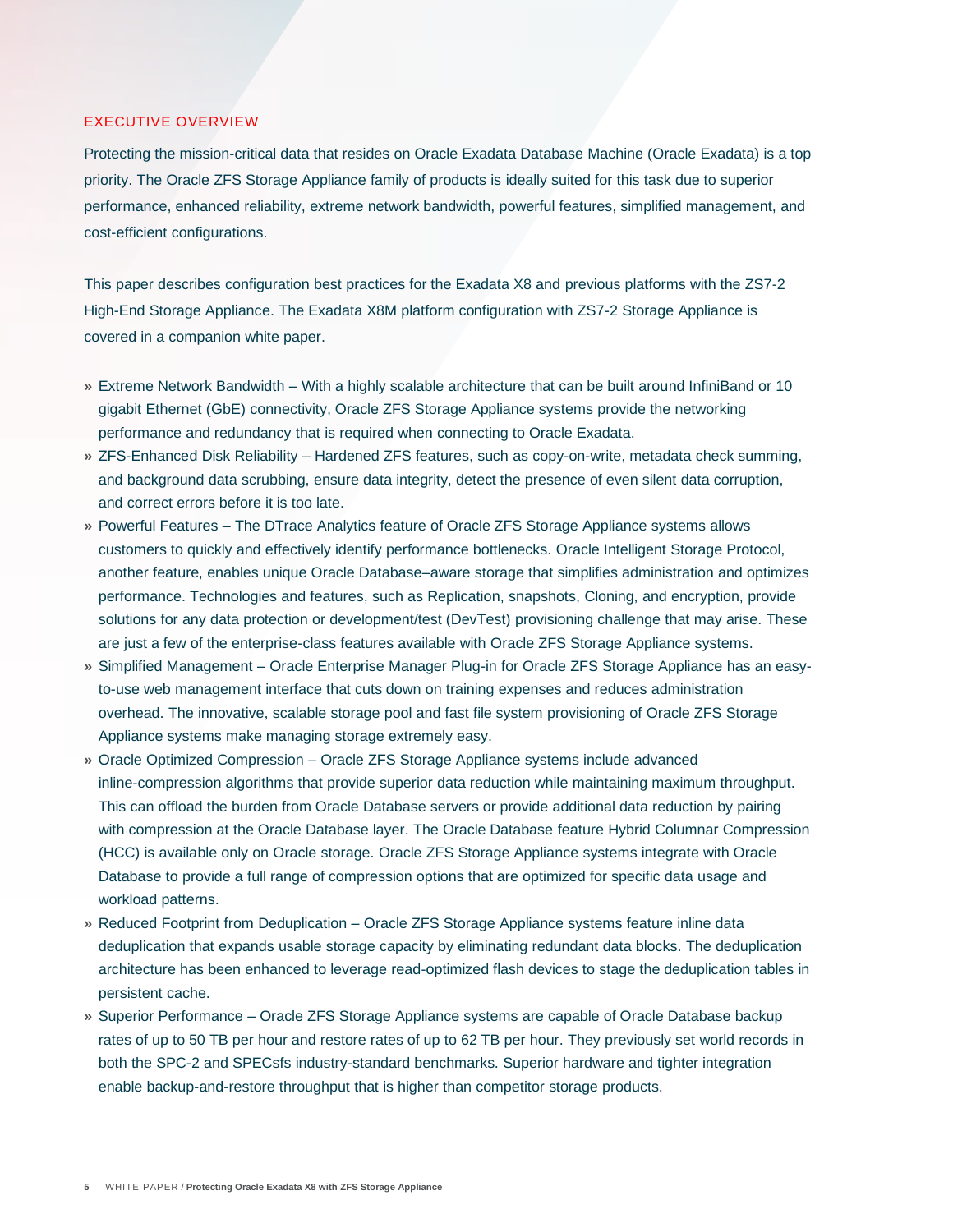The following graph shows maximum sustainable backup and restore performance. Physical throughput rates were measured at the network level for backup and restore workloads between Oracle Exadata and Oracle ZFS Storage Appliance systems. For the detailed rates of Oracle ZFS Storage ZS7-2 with specific storage configurations, please see the performance sizing sections later in this document.



Figure 1. Maximum sustainable backup and restore throughput of Oracle ZFS Storage ZS7-2 High-End System

These are complete, real-world results using Oracle Database 12*c* and a large online transactional processing (OLTP) database that was populated with sample customer data in a sales order-entry schema. Advanced Row Compression, an Oracle Database feature, was used at the database level to align with best-practice recommendations for customers that are running OLTP workloads. These throughput rates were not obtained using a database or input/output (I/O) generator test tool, which can be misleading. Also, they were not projected based on low-level system benchmarks. The backup and restore performance data collected for this document was measured using level 0 backup and restore operations for an otherwise idle Oracle Database.

A full-rack Exadata Storage Expansion X6-2 or later model from Oracle is required to achieve some of these throughput rates, such as 62 TB per hour for a restore operation. Alternatively, the same throughput can be achieved with multiple, smaller Oracle Exadata configurations concurrently utilizing the same Oracle ZFS Storage ZS7-2 appliance. When accounting for database-level compression or incremental backup strategies, effective backup rates that are much higher than the physical rates recorded earlier are routinely observed.

Level 0 full Oracle Database backups to Oracle ZFS Storage ZS7-2 achieved a sustainable throughput rate of up to 50 TB per hour. An effective backup rate of 50 to 120 TB per hour was attained for incremental backups,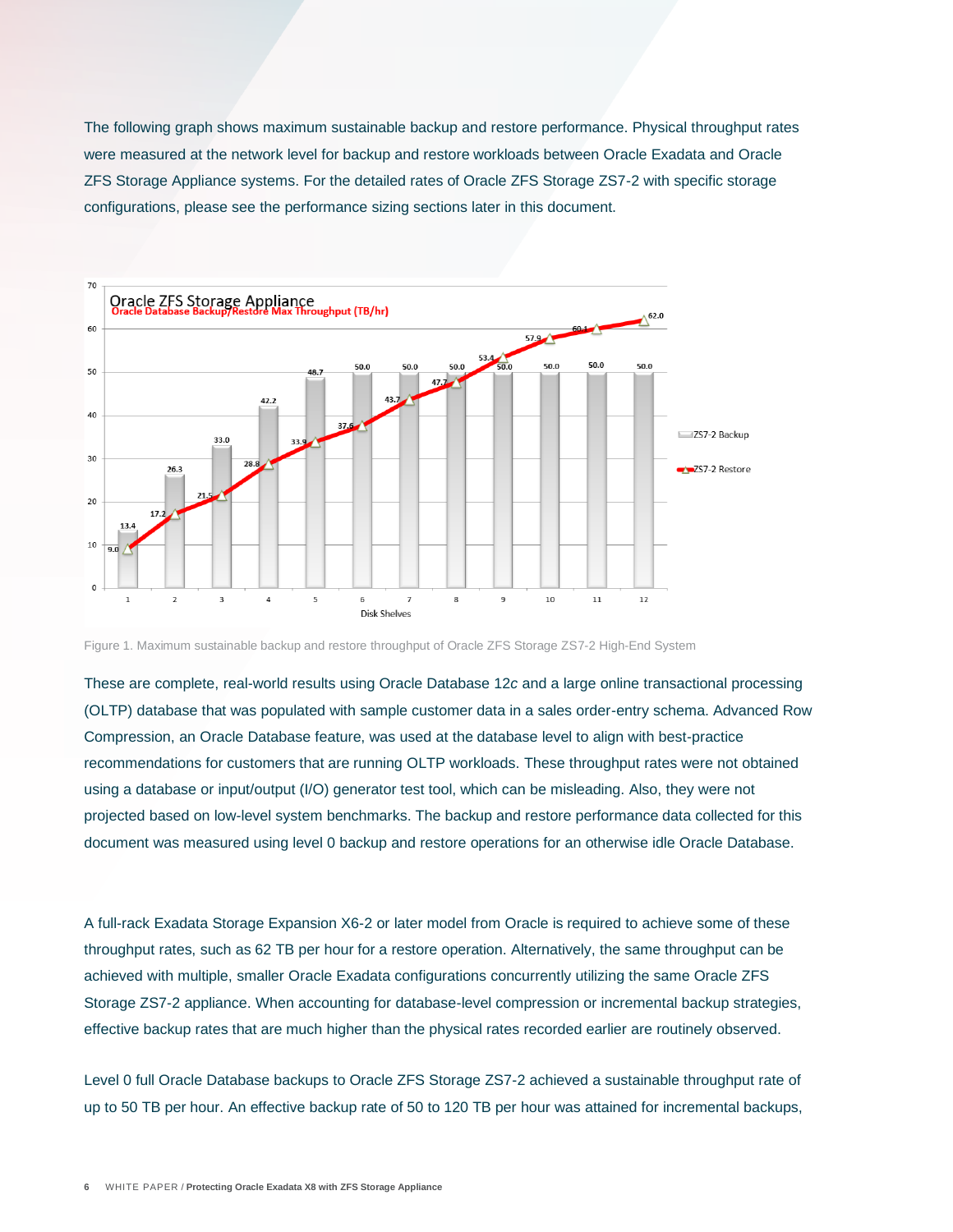with a daily change rate of 5 to 10 percent. Maximum Oracle Database restore rates from Oracle ZFS Storage ZS7-2 measured over 60 TB per hour. To put this into perspective, a 150 TB instance of Oracle Database, which consumes over 300 TB of disk space when mirroring and the temp space are accounted for, can be backed up in less than 3 hours using a level 0 backup, or in nearly half that time when performing an incremental backup (assumes a daily change rate of 5 percent). In the event of a failure, that same Oracle Database instance can be restored in under 2.5 hours. Restoring an Oracle Database instance of this size could take days with competitive solutions. When recovery time objective (RTO) requirements are considered, the difference between hours and days is huge. The extreme restore throughput capabilities of Oracle ZFS Storage Appliance systems ensure that critical Oracle Database instances will be recovered and available as quickly as possible.

High performance is an important consideration when choosing a solution to protect Oracle Exadata. The following technologies make it possible for Oracle ZFS Storage Appliance systems to achieve these backup and restore rates:

- **»** InfiniBand Support Oracle ZFS Storage Appliance systems can be configured with a highly redundant and scalable InfiniBand architecture. This allows for a seamless integration with Oracle Exadata and provides a high-bandwidth, low-latency I/O path that generates relatively little CPU overhead.
- **»** Oracle Recovery Manager Integration Oracle Recovery Manager (Oracle RMAN) is a highly parallelized application that resides within Oracle Database and optimizes backup and recovery operations. Oracle ZFS Storage Appliance systems are designed to integrate with Oracle RMAN by utilizing up to 3,000 concurrent threads that distribute I/O across many channels spread across multiple controllers. This improves performance dramatically with sequential large-block streaming I/O workloads that are typical for most backup and restore situations.
- **»** Oracle Database's Direct NFS Client feature The optimized Direct NFS Client feature is an aggressive implementation that allocates individual TCP connections for each Oracle Database process, in addition to reducing CPU and memory overhead, by bypassing the operating system and writing buffers directly to user space.
- **»** 1 MB Record Sizes Oracle ZFS Storage Appliance systems now enable larger 1 MB record sizes. This reduces the number of input/output operations per second (IOPS) that are required to disk, preserves the I/O size from Oracle RMAN buffers to storage, and improves performance of large-block sequential operations.
- **»** Hybrid Storage Pools Oracle ZFS Storage Appliance systems have an innovative Hybrid Storage Pool (HSP) architecture that utilizes dynamic storage tiers across memory, flash, and disk. The effective use of dynamic random access memory (DRAM) and enterprise-class software specifically engineered for multilevel storage is a key component that facilitates the superior performance of Oracle ZFS Storage Appliance systems.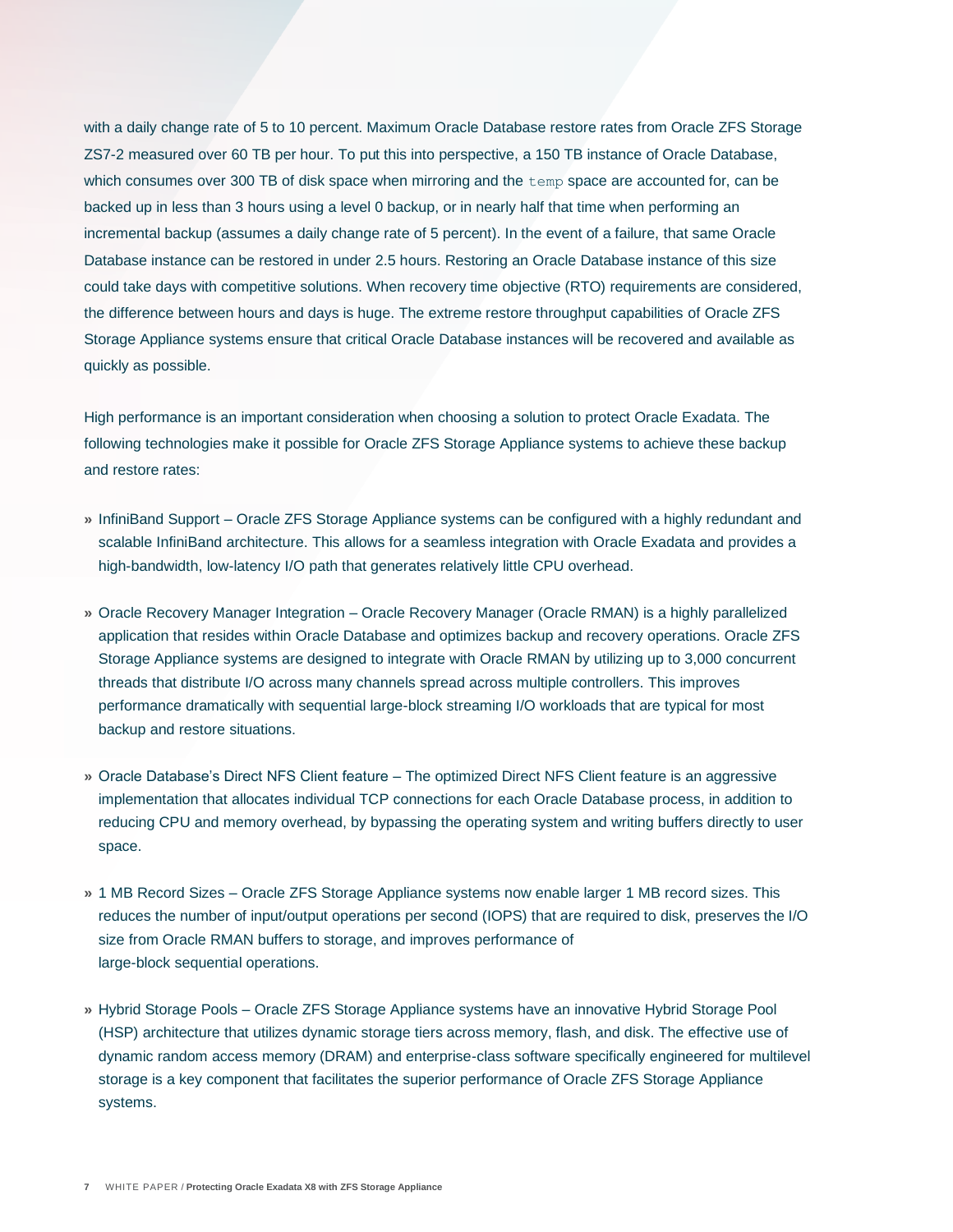The Oracle ZFS Storage Appliance family of products achieves world-record-setting throughput, and has achieved #1 in the price/performance metric of the independently audited SPC-2 industry-standard benchmark. Combine this with the powerful features, simplified management, and Oracle-on-Oracle integrations, and it is easy to see why these systems are a compelling solution for protecting mission-critical data on Oracle Exadata.

## <span id="page-7-0"></span>INTRODUCTION

Database, system, and storage administrators are faced with a common dilemma when it comes to backup and recovery of Oracle Database instances—how to back up more data, more often, in less time, and within the same budget. Moreover, practical challenges associated with real-world outages mandate that data protection systems be simple and reliable to ensure smooth operation under compromised conditions. The Oracle ZFS Storage Appliance family of products helps administrators meet these challenges by providing cost-effective and high-bandwidth storage systems that combine the simplicity of the NFS protocol with ZFS-enhanced disk reliability. Through Oracle ZFS Storage Appliance technology, administrators can reduce the capital and operational costs associated with data protection while maintaining strict service-level agreements with end customers.

Oracle ZFS Storage Appliance systems are easy-to-deploy unified storage systems uniquely suited for protecting data contained in Oracle Exadata. With native InfiniBand and 10/25/40GbE connectivity, they are an ideal match for Oracle Exadata. These high-bandwidth interconnects reduce backup and recovery time, as well as reduce backup application costs and support fees, compared to traditional NAS storage systems. With support for both traditional tiered and incrementally updated backup strategies, Oracle ZFS Storage Appliance systems deliver enhanced storage efficiency that can further reduce recovery time and simplify system administration.

Deploying Oracle ZFS Storage Appliance systems for protecting the mission-critical data that resides on Oracle Database on Oracle Exadata requires that backup window and recovery time objectives (RTOs) be met to ensure timely recovery in the event of a disaster. This paper describes best practices for setting up Oracle ZFS Storage Appliance systems for optimal backup and recovery of Oracle Database and includes specific tuning guidelines for Oracle Exadata.

This paper addresses the following topics:

- **»** Selecting a data protection strategy
- **»** Configuring Oracle ZFS Storage Appliance systems
- **»** Configuring Oracle Exadata
- **»** Best Practices for traditional and incrementally updated backups
- **»** Oracle RMAN backup-and-restore performance sizing for Oracle ZFS Storage ZS7-2 High End (HE) system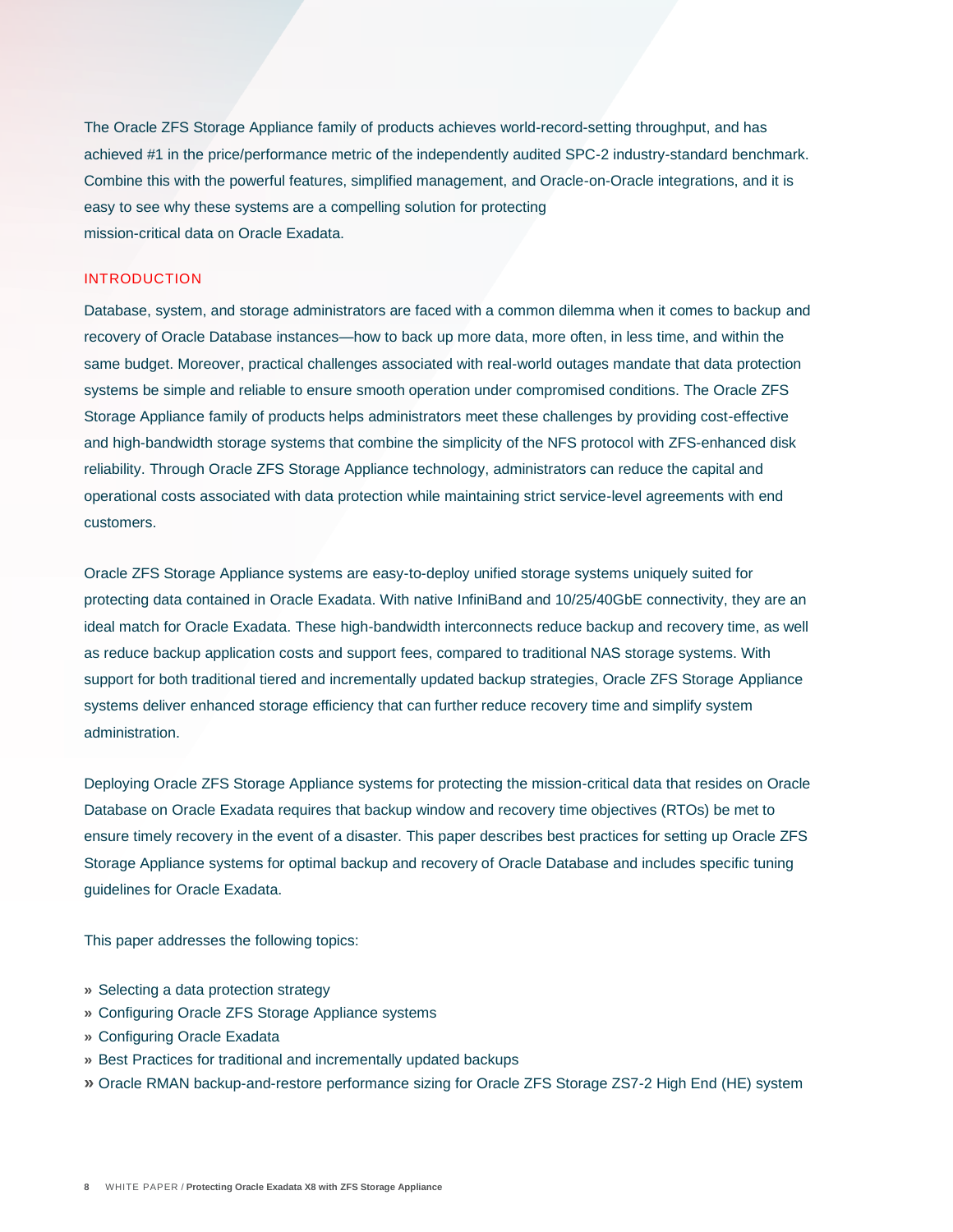# <span id="page-8-0"></span>SELECTING A DATA PROTECTION STRATEGY

Choosing the best backup strategy for Oracle Database is an important step when building a data protection solution to meet RTOs, recovery point objectives (RPOs), and version retention objectives (VROs). Most importantly, the backups need to be performed quickly and efficiently, with no impact to end-user applications and with minimal resources consumed on production hardware. The type of backup strategy is also relevant when optimizing Oracle RMAN workloads with an Oracle ZFS Storage Appliance system. Specific best practices are presented in the following sections.

### <span id="page-8-1"></span>**Traditional Backup Strategy**

A traditional backup strategy is any strategy that uses unmodified full backups or any combination of unmodified level 0, level 1 cumulative incremental, and level 1 differential incremental backups to restore and recover any part of an Oracle Database instance in the event of a physical or logical failure.

The simplest implementation of a traditional backup strategy is periodic, full backup of the entire Oracle Database instance. These backups can be performed while Oracle Database is open and active. Full backups are conducted on a user-defined schedule, which could be weekly or daily. Oracle Database transactional archive logs should be multiplexed, with one copy stored directly on an Oracle ZFS Storage Appliance system. These archive logs are used to recover a restored full backup, and apply all transactions up until the time of the last online redo-log switch before the failure. The RPO of this solution is never more than 20 minutes, assuming that the redo logs are properly sized so that log switches always occur in less than 20 minutes. The VRO would typically dictate that at least two full backups are kept active at all times, with Oracle RMAN automatically expiring and eventually deleting older backups. Daily full backups might be ideal for a small Oracle Database instance with a strict RTO.

A common implementation is a tiered approach that combines incremental level 0 and level 1 backup. Level 0 incremental backups are often taken on a weekly basis, with level 1 differential or cumulative incremental backups performed daily.

Oracle RMAN block-change tracking is used to improve the performance of incremental backup. The level 0 incremental backup scans the entire Oracle Database instance, but level 1 incremental backups use the block-change tracking file to scan only the blocks that have changed since the last backup. This significantly reduces the amount of reads that are required on the Oracle Database instance.

The following figure is an example of an Oracle RMAN traditional backup strategy that utilizes weekly level 0 backups combined with daily level 1 differential backups. Level 0 backups are equivalent in content to a full Oracle Database backup. "Differential" means that each level 1 backup backs up only data that has been changed since the last level 0 or level 1 backup.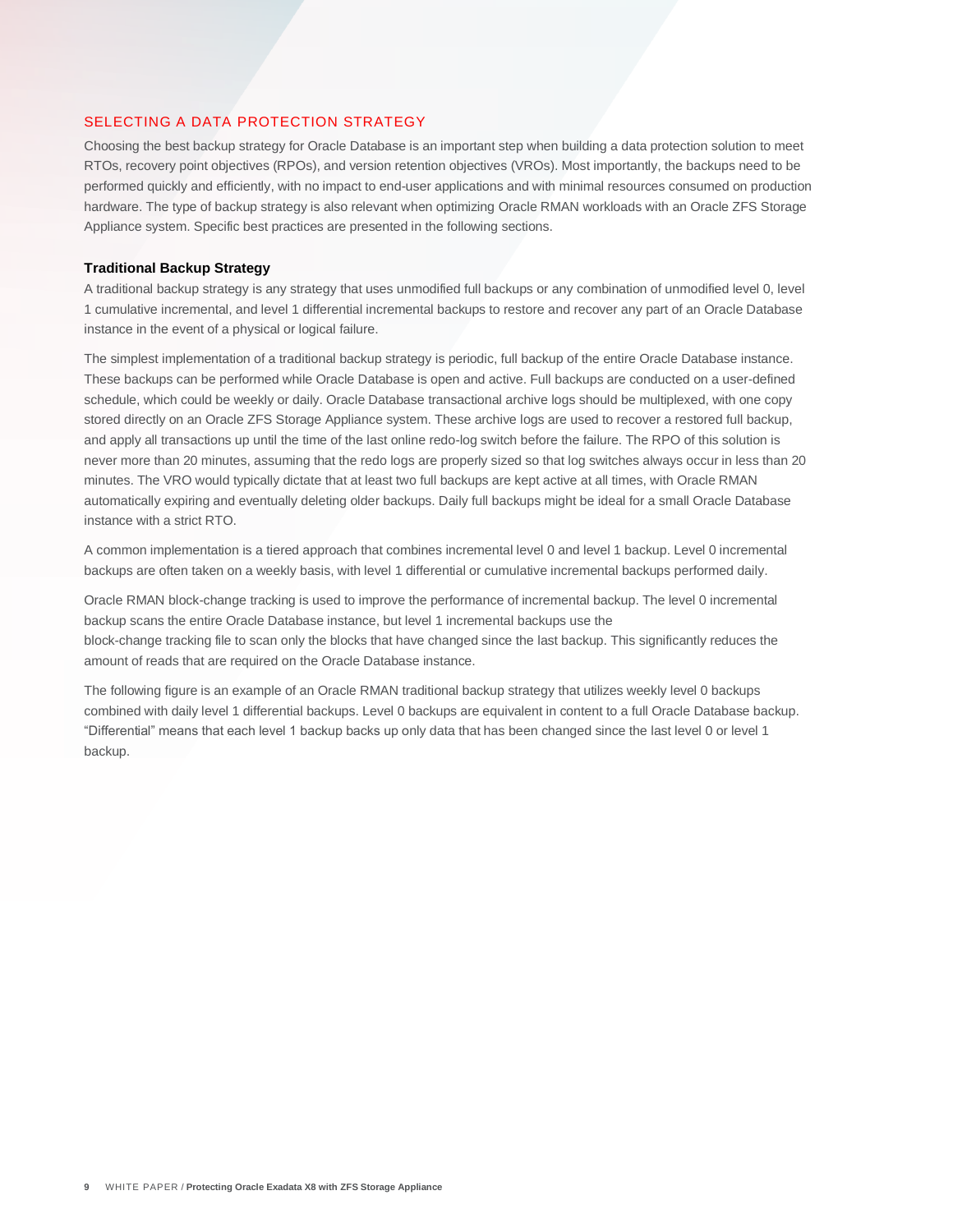

Figure 2. Traditional backup strategy with daily differential incremental backups

The VRO in this example specifies that two weeks of backup data be retained at all times. Level 0 incremental backups are performed every Sunday, with level 1 differential incremental backups performed all other days. The level 1 differential incremental backups are backing up only data that has changed within the last 24 hours. Oracle RMAN block-change tracking is used so the backup operations performed Monday through Saturday are scanning only a small portion of Oracle Database and are sending only a small amount of data over the network for writing to disk. In this example, the archive logs are multiplexed with a copy stored directly on an Oracle ZFS Storage Appliance system.

An entire or partial Oracle Database instance can be restored and recovered to any point within the two-week span. Oracle RMAN restores the most recent level 0 backup before the specified recovery point, restores all subsequent level 1 backups between the level 0 backup and the recovery point, and then applies the archive log transactions that are needed. Restoring data from backup is faster than applying transactions in archive logs. In this example, recovering from a failure on a Monday would be relatively fast and straightforward, while recovering from a failure on a Saturday would be a longer process because five differential backups would need to be restored.

The following figure is an example that utilizes weekly level 0 incremental backups combined with a mix of daily level 1 differential incremental and level 1 cumulative incremental backups. A cumulative incremental backup includes only data that has changed since the last level 0 backup. A cumulative incremental backup consumes more space than a differential backup, but streamlines the restore process.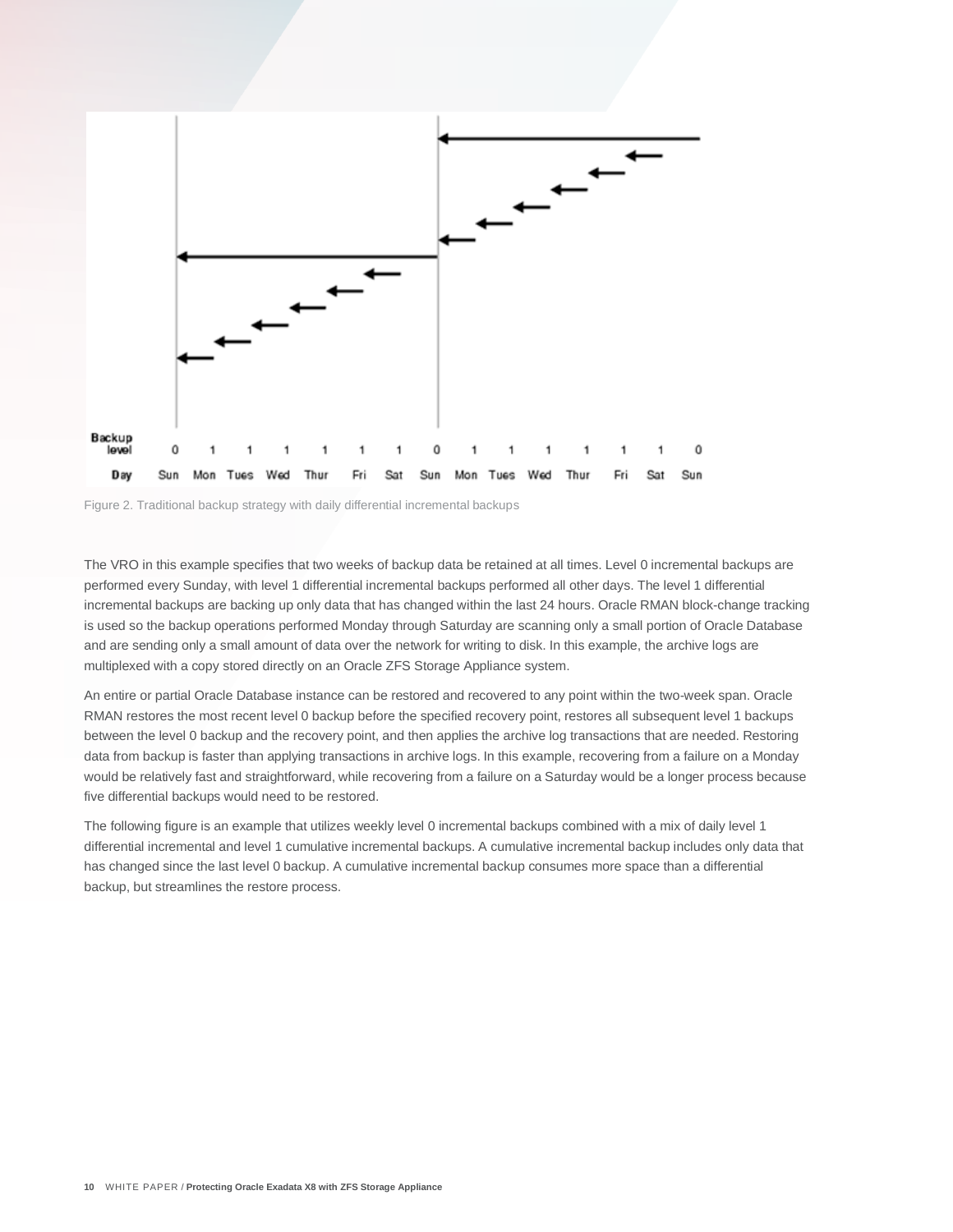

Figure 3. Traditional backup strategy with daily differential and cumulative incremental backups

The difference in this example is that the mid-week backups are now level 1 cumulative incremental backups. This makes for a larger Thursday backup, but streamlines the restore process. For instance, recovering from a failure that happened on a Friday would now require only restoring two backups.

A traditional tiered-incremental backup strategy offers several advantages:

- **»** Increased throughput rates Up to 50 TB per hour backup and 62 TB per hour restore throughput rates are possible with Oracle ZFS Storage Appliance systems and traditional Oracle RMAN workloads, due the ability to use large record sizes with parallel streaming I/O.
- **»** Faster daily backups with less bandwidth consumption are possible due to the use of block-change tracking.
- **»** Backups consume much less capacity than daily full backups due to the incrementally changed data approach.
- **»** Support for ZFS data deduplication is provided, which provides an excellent opportunity for data reduction on weekly level 0 backups.
- **»** This strategy has synergies with tape archiving and uses native optimization for backup sets.
- **»** This strategy bypasses unused datafile blocks and provides full multisection support.
- **»** The second level 0 backup implicitly validates the previously active level 0 backup, so there is no single point of failure.

# <span id="page-10-0"></span>**Incrementally Updated Backup Strategy**

An incrementally updated backup strategy creates an initial level 0 image copy backup. This is an identical image-consistent copy of the datafiles that are stored on an Oracle ZFS Storage Appliance system. All subsequent backups are differential incremental backups that capture only the data that changed since the last backup. These are typically performed on a daily basis with the Oracle RMAN backup set containing only data that was changed within the last 24 hours.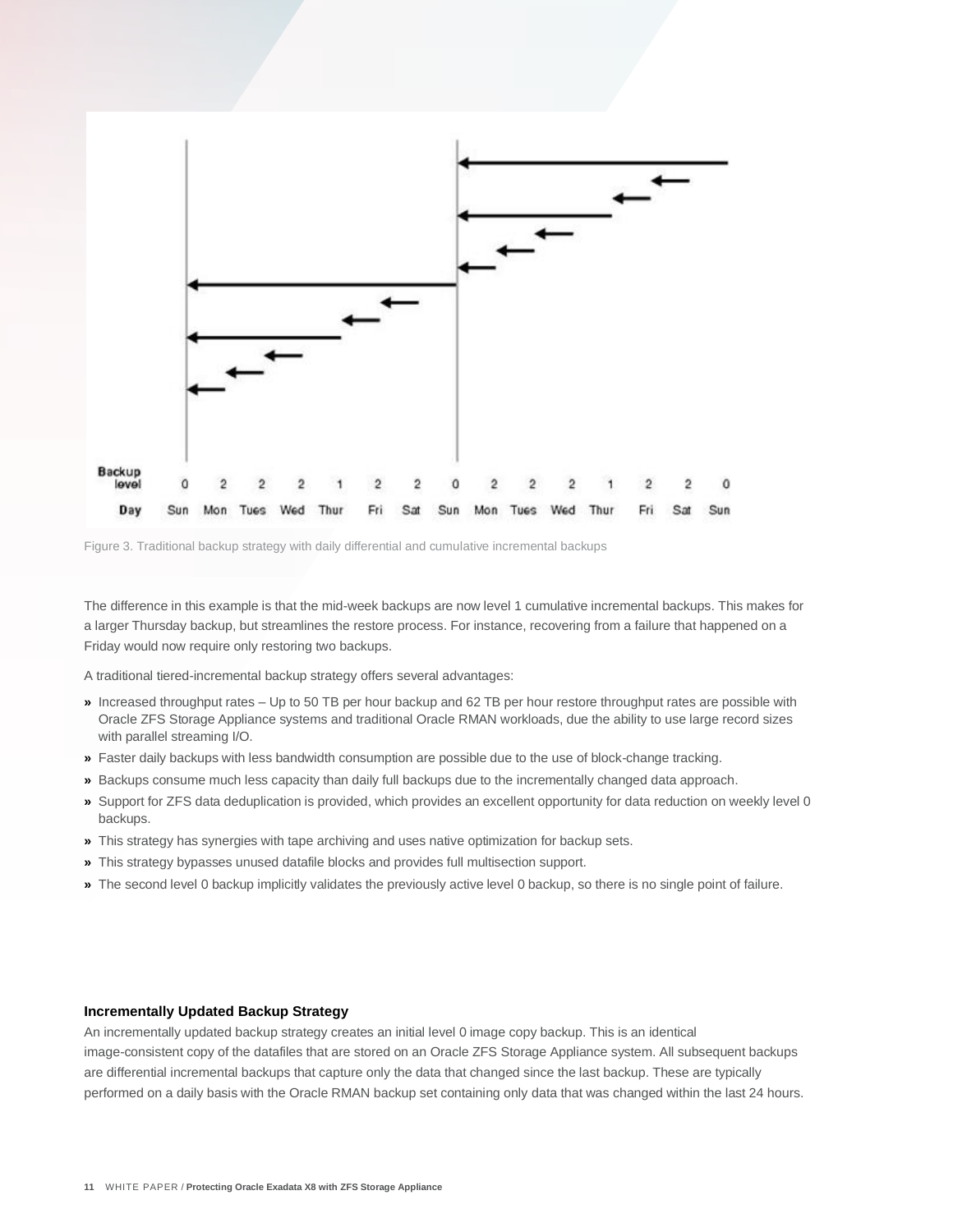Previous incremental backups are then applied to the image copy backup to roll it forward in time. This streamlines restore operations by providing a level 0 image-consistent copy that trails one or more days behind the active Oracle Database instance. A visual representation of this process is shown in the following figure.



Figure 4. Oracle RMAN incrementally updated backup strategy

In this example, an identical Oracle RMAN job is run every night. On the first night, the job creates a level 0 image copy backup of all the datafiles in Oracle Database. This is represented by the grey blocks. On the second night, it creates a backup set of only the data that was changed within the last 24 hours and stores these in a separate share. This is represented by the yellow blocks. On the third night, it creates a backup set of only the data that was changed within the last 24 hours (red blocks) and then applies the previous night's changed data to the backup copy (yellow blocks). Every subsequent night that the backup is run, it performs the same function of backing up just the data changed within the last 24 hours and applying previously changed data to the backup copy.

Just as with traditional Oracle RMAN strategies, incrementally updated backups can be performed with Oracle Database open and active. Archive logs should be multiplexed with one copy directly stored on an Oracle ZFS Storage Appliance system, ensuring that the RPO of the solution should never be more than 20 minutes.

An incrementally updated backup strategy offers several advantages:

- **»** Limits the number of level 0 backups that are performed
- **»** Simplifies the restore process in most situations
- **»** Provides image copy synergies with provisioning for development and test
- **»** Reduces disk space consumption, if only a single level 0 is maintained

# <span id="page-11-0"></span>**Leveraging Data Deduplication**

Oracle ZFS Storage Appliance systems provide inline data deduplication. This capability can significantly expand the usable storage capacity by eliminating redundant data blocks. The deduplication architecture uses an inline, fixed-block implementation that aligns to the record size of the share.

Deduplication requires record sizes of 128 KB or larger. For large sequential I/O workloads, such as backup and restore workloads, it is recommended to use 1 MB record sizes on the share. Deduplication also requires that specialized read flash metadevices be included in the storage pool. These devices are used to store a secondary copy of the deduplication hash table so that reads do not incur a higher latency when they are retrieved from data disks.

There is an opportunity for effective data deduplication on any subsequent incremental level 0 or full Oracle RMAN backup. There is no opportunity for data reduction due to deduplication with incremental level 1 Oracle RMAN backups.

Deduplication should not be used with an incrementally updated backup strategy. This backup strategy typically uses record sizes smaller than the 128 KB restriction. An incrementally updated backup strategy eliminates or significantly reduces the need for subsequent level 0 backups. As a result, it is a poor fit for data deduplication, and deduplication is not beneficial with incremental level 1 backup streams.

Deduplication is recommended with a traditional Oracle RMAN backup strategy, particularly for use cases with long retention policies or frequent level 0 backups. Deduplication provides the most benefit when the opportunity for referenced data is high.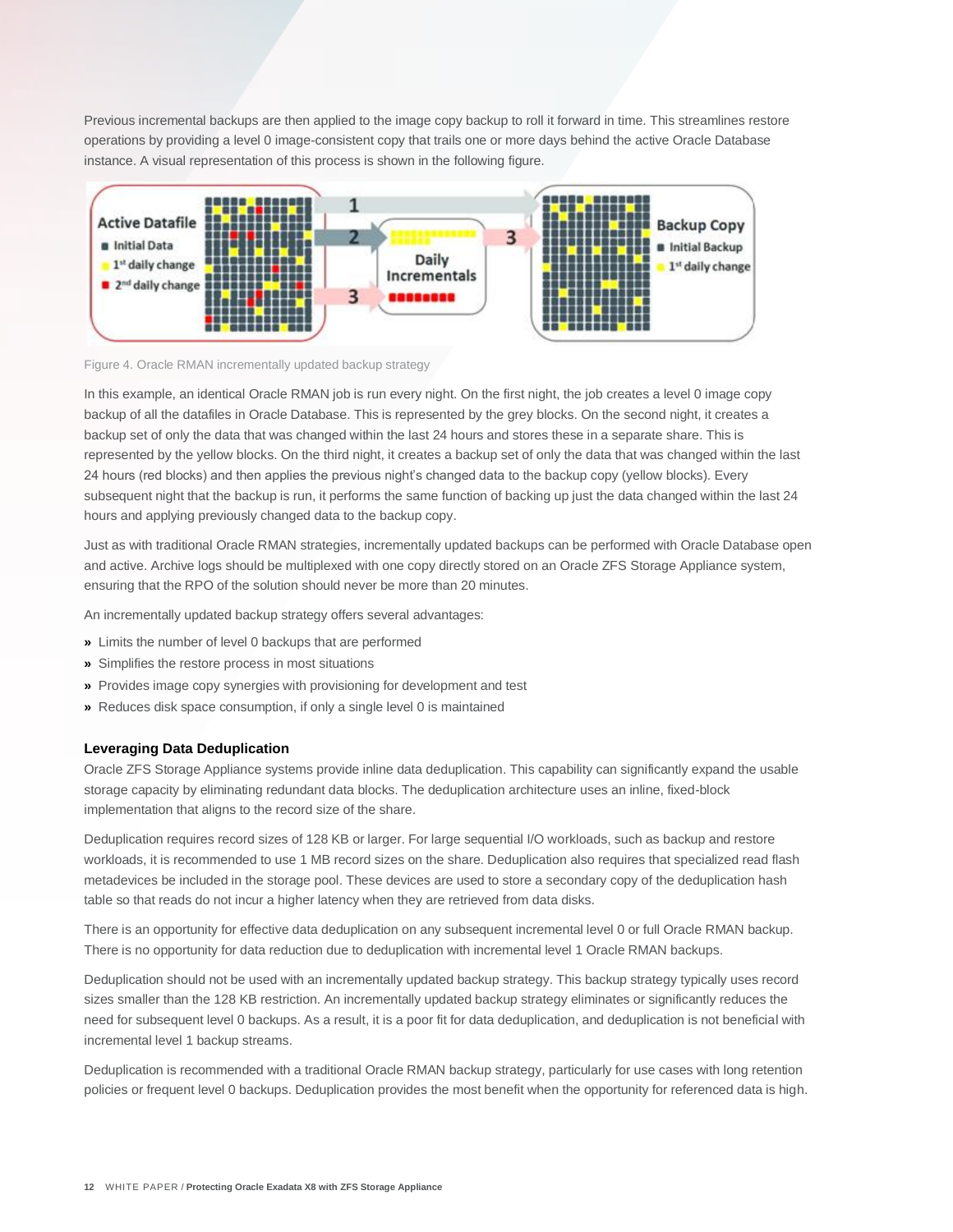For example, if daily full backups are taken with a two-week retention policy or if weekly level 0 backups are taken with a tenweek retention policy, there is opportunity in both cases to have a high ratio of referenced data to allocated data that can result in significant capacity savings for deduplication. Conversely, a one-week retention policy with weekly level 0 backups would have only a maximum of two level 0 backups active at one time. This provides a theoretical maximum pool deduplication ratio of two times (two referenced copies for one allocated copy), which assumes no changed data. In use cases where the opportunity for referenced data is limited (less than four active level 0 or full backups), high deduplication ratios are unattainable.

Deduplication achieves a synergistic benefit with LZ4 compression. These data services are engineered to work together, and always enabling LZ4 compression when using deduplication increases data reduction benefits.

Deduplication ratios are data-dependent and are influenced by a number of factors, including

- **»** The percentage of the source Oracle Database instance that changes between level 0 (or full) backups
- **»** How the data is ordered; for example, the structure of the schema, partitions, tablespaces, and tables
- **»** Characteristics of the changed workload
- **»** Number of active referenced level 0 or full backups

Combined data reduction due to deduplication and LZ4 compression for Oracle Database backup is typically between 3 times to 6 times. Less-common backup strategies, such as daily full backups, can achieve higher data reduction ratios.

### SELECTING TRANSPORTABLE DATA ENCRYPTION (TDE) OR ZFS STORAGE AT-REST ENCRYPTION

Oracle RMAN integrates with the Transportable Data Encryption (TDE) feature in the Oracle Advanced Security option for Oracle Database. During a backup operation, it recognizes if the data is encrypted with TDE and then passes the encrypted data through unchanged. These integrations enhance security and performance.

Because the encrypted state is preserved, the potential exists to match duplicate blocks with previous level 0 or full backups when 1 M sections of an Oracle Database instance remain unchanged. This is true even when Oracle RMAN is configured to run in encrypted mode.

Oracle RMAN compression should not be used with TDE because it causes the data to be unencrypted, compressed, and reencrypted during the backup session. This creates a major bottleneck for backup performance and places an enormous strain on Oracle Database CPU resources. Not using Oracle RMAN compression is consistent with non-TDE best practices because Oracle RMAN compression, in general, is suitable with Oracle ZFS Storage Appliance systems only when network bandwidth is limited.

There is no opportunity for TDE data reduction due to storage compression. Although Oracle RMAN backups of an Oracle Database instance that uses TDE can still achieve the same benefit from deduplication, the combined data reduction ratio is diminished because the storage compression does not provide a benefit. Tablespaces encrypted with TDE can still benefit from Oracle Database compression, such as that provided by HCC or the Advanced Row Compression feature of Oracle Database.

Using ZFS Storage at-rest data encryption is also an option if you prefer not to encrypt data on the Exadata server itself. If you are using data reduction features described in this paper, you must select AES CCM algorithms over AES GCM algorithms. Otherwise, there is no opportunity for data reduction**.**

# <span id="page-12-0"></span>**Best Practices for Oracle ZFS Storage Appliance Systems**

When protecting Oracle Database on Oracle Exadata with Oracle ZFS Storage Appliance systems, a traditional Oracle RMAN backup strategy is often the preferred option.

Oracle RMAN backup sets benefit from such technologies as unused-block skipping, null-block compression, multisection support, and multiple input files combined into a single backup set. Oracle RMAN traditional backup strategies exclusively utilize large streaming I/O, which allows for 1 M record sizes to be used on ZFS shares and allows for the use of data deduplication. Oracle RMAN uses nonshared buffers, which means that less time is spent in a busy state waiting for another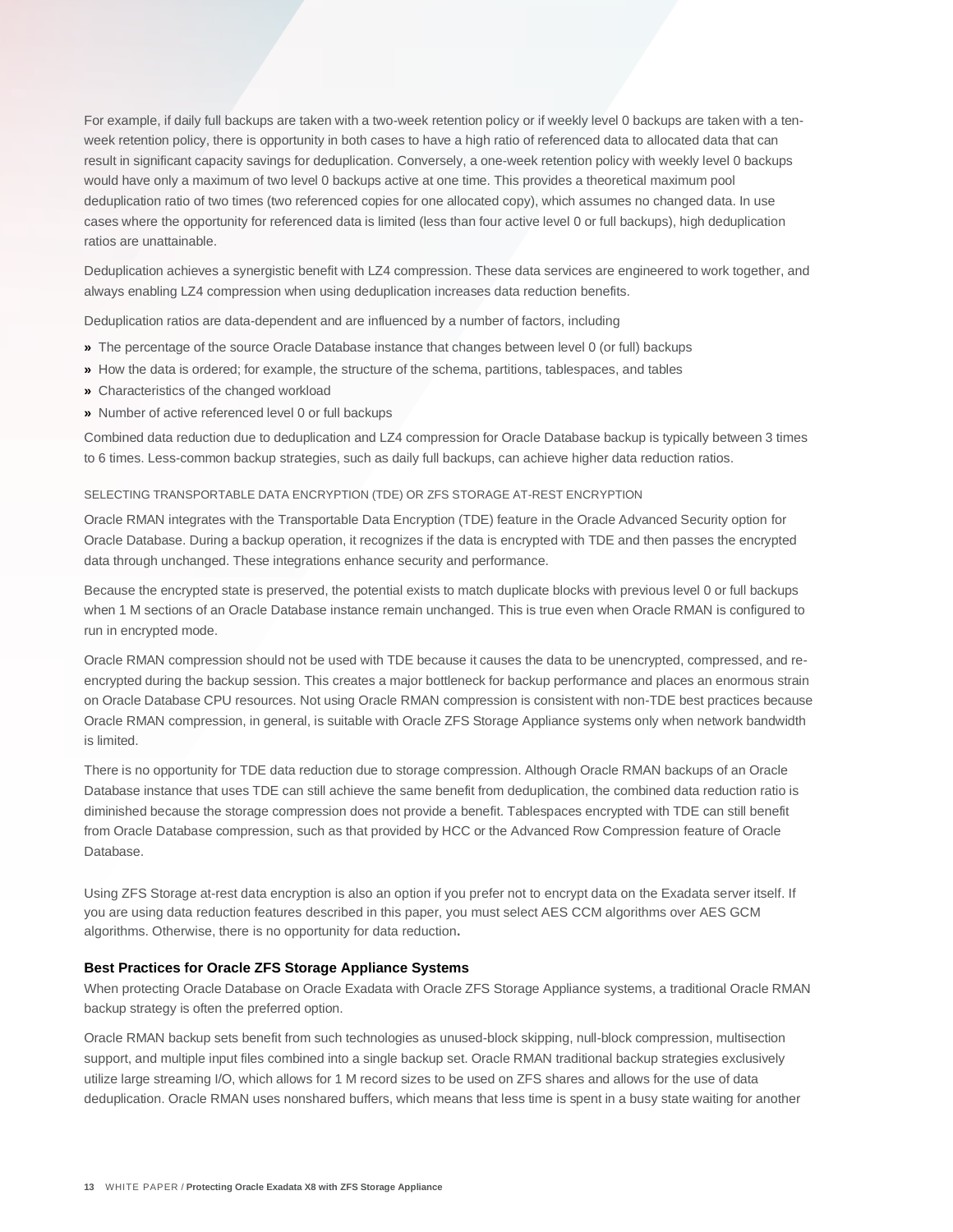buffer to clear, and per-channel throughput is higher. Level 0 backups complete faster and consume less space on disk. Throughput rates of restore operations are higher.

In an incrementally updated backup strategy, level 0 backups take longer to complete and consume more space on disk. Level 0 backups and merge operations that apply incremental changes to a level 0 backup utilize shared Oracle RMAN buffers with a reduced per-channel throughput and typically require a smaller record size for ZFS shares. There is limited multisection support. Multisection support is not available with Oracle Database versions prior to Oracle Database 12*c*. Deduplication is not supported in this use case, and restore throughput rates are lower due to the smaller record size.

Additional benefits of traditional backup strategies are more flexibility in designing a backup strategy optimized to specific customer needs and standard integrations to seamlessly archive to tape. Because write-optimized flash is not required, a lower price-point can be achieved when configuring Oracle ZFS Storage Appliance systems for a dedicated, traditional Oracle RMAN backup use case.

An incrementally updated backup strategy has advantages and should be used when the daily change rate is small. Because incremental updates eliminate or reduce the need for level 0 backups on an ongoing basis and only changed data is sent over the network, there are significant advantages to implementing this backup strategy in this situation.

As a general guideline, an incrementally updated backup strategy should be used when both of the following statements are true:

- **»** The source Oracle Database instance is large enough that a weekly level 0 backup would negatively impact network, disk, or server resources
- **»** The daily change rate of the Oracle Database instance is less than 5 percent

An incrementally updated backup strategy offers synergies with ZFS snapshot cloning for DevTest provisioning and can simplify the restore process. However, there is a potential for a single point of failure when maintaining only one level 0 backup, and most implementations provide only a narrow period of time in which restores from a backup can be performed. An n-1 trailing update strategy is standard.

Both incrementally updated and traditional strategies provide inline, optimal source-side data reduction for daily incremental backups due to the use of Oracle RMAN block-change tracking. Only the changed data is transferred over the network. Both strategies satisfy demanding RPOs, and there should never be more than 20 minutes between the failure point and the most recent archive log backup.

Applying archive log transactions is more resource-intensive than restoring backups. For an Oracle Database instance with stringent RTOs, a traditional incremental strategy might struggle to satisfy the RTOs if the failure occurs just before the next level 0 backup. In this case, multiple restore processes would be required, followed by applying redo transactions from the archive logs. In situations such as this, cumulative incremental backups can be substituted for differential backups to streamline the restore process.

The ability to customize backup strategies combined with the superior restore throughput of Oracle ZFS Storage Appliance systems ensures that RTOs are met and exceeded.

# <span id="page-13-0"></span>CONFIGURING AN ORACLE Z7-2 HIGH END SYSTEM

The following section provides best practices for optimizing an Oracle ZS7-2 High End system to provide Oracle Database protection in an Oracle Exadata environment. The Oracle ZS7-2 HE provides extreme performance and offers maximum levels of scalability, CPU, and DRAM. With the potential to scale up to 3 TB of DRAM, 37.5 TB of write-optimized flash, and 1.4 PB of read-optimized flash, this is a highly scalable platform that can support up to 16 PB of raw storage capacity.

The Oracle ZS7-2 High End system is recommended over the ZS7-2 Mid Range system for optimal RMAN backup performance. In general, Oracle ZS7 MR offers exceptional throughput and redundancy at a low price point. It is well suited for smaller configurations with two to four disk shelve. The ZS7-2 HE is recommended for larger configurations that focus on streaming I/O.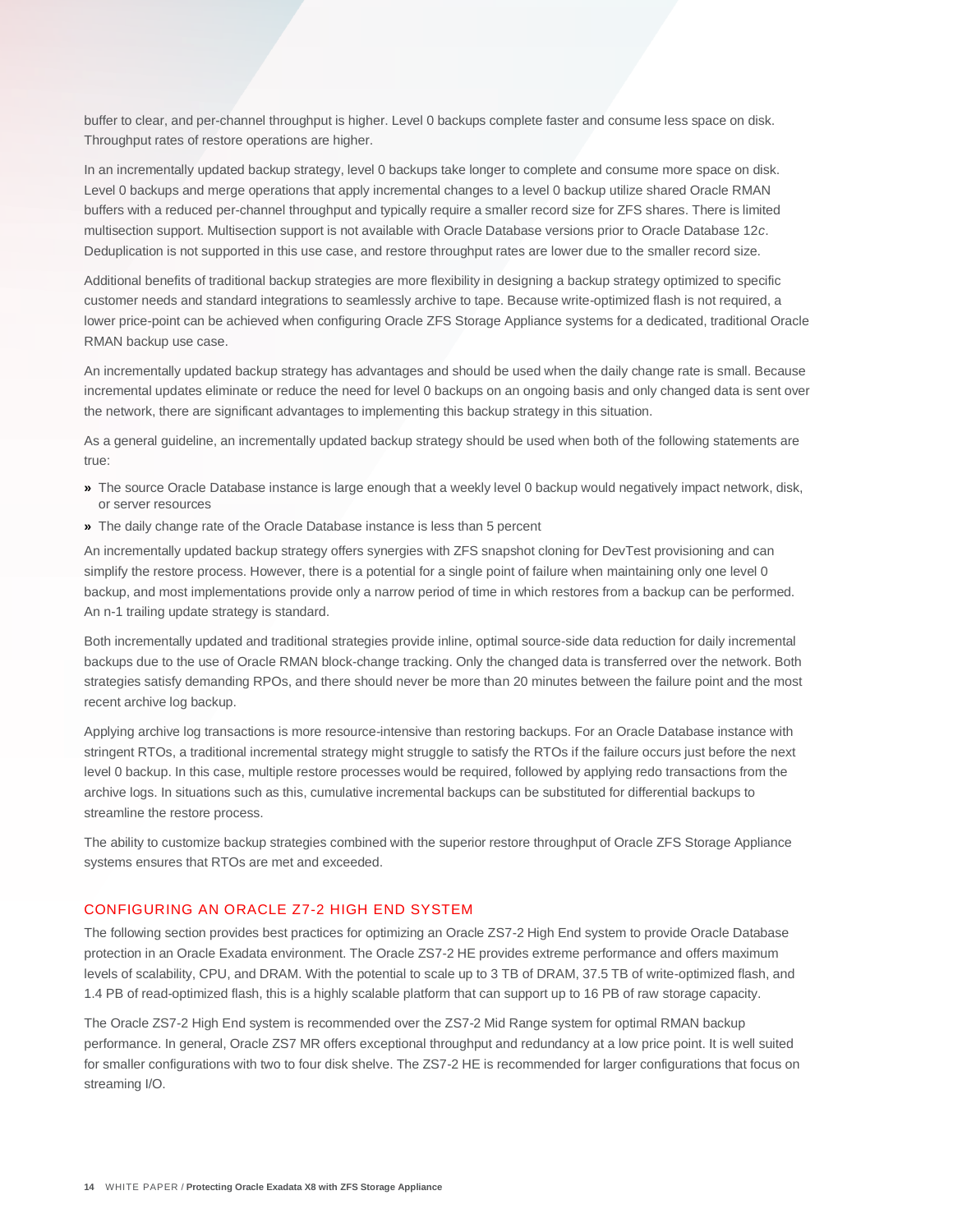Please refer to [oracle.com/storage/nas/index.html](https://www.oracle.com/storage/nas/index.html) for the latest Oracle ZFS Storage Appliance model specifications.

When making configuration decisions for your Exadata/ZS7-2 environment, there are a few factors to consider.

- **»** Large sequential streaming workloads generally do not benefit from the presence of write- or read-optimized flash. Also, while DRAM is critical for achieving superior performance under these conditions, having an excessive amount of DRAM is unnecessary and does not further improve performance. If Oracle ZFS Storage Appliance systems are exclusively used (100 percent) for traditional Oracle RMAN backup and restore workloads with large streaming I/O, a system without writeor read-optimized cache can provide the highest ROI.
- **»** Write- and read-optimized cache is often recommended to achieve good performance and usability with most nonbackup Oracle Database I/O, incrementally updated backup workloads, cloning for DevTest provisioning, and many other mixed I/O scenarios. Having an Oracle ZFS Storage Appliance system with a significant amount of write-optimized flash increases flexibility for effectively using different workload types. This might be important for current or future activity planning.
- **»** If running direct transactional Oracle Database workloads is a primary focus of the system, having a large amount of DRAM and CPU resources is a significant benefit.

### <span id="page-14-0"></span>**Choosing the Correct Disk Shelves**

Oracle ZFS Storage Appliance systems offer two options for disk shelves, both with similar price points. Oracle Storage Drive Enclosure DE3-24C features high-capacity 14 TB disks, and Oracle Storage Drive Enclosure DE3-24P features highperformance 1.2 TB disks. Each disk shelf contains 24 disks, and both can be configured with the same write-optimized flash, read-optimized flash, and deduplication metadevice options. (Up to four disks per disk shelf can be replaced with solid-state drive [SSD] write-flash accelerators.) Oracle ZS7-2 HE can be customized based on disk shelf and write-optimized flash requirements. The following table provides disk shelf details.

### **TABLE 1. DISK SHELF DETAILS**

| Disk Shelf                                                        | Size/Disk | <b>RPM</b> | <b>IOPS/Disk</b> | MB/sec per Disk | <b>Rack Units</b> |
|-------------------------------------------------------------------|-----------|------------|------------------|-----------------|-------------------|
| <b>Oracle Storage</b><br><b>Drive Enclosure</b><br><b>DE3-24P</b> | $1.2$ TB  | 10 K       | 160              | 170             |                   |
| <b>Uracle Storage</b><br><b>Drive Enclosure</b><br><b>DE3-24C</b> | 14 TB     | 7.2 K      | 120              | 200             | 4                 |

Note: All-SSD disk shelves are also an option for creating all-flash storage pools. They are not included here because they do not provide the recommended ROI for data protection use cases.

The high-capacity Oracle Storage Drive Enclosure DE3-24C disk shelf is recommended when protecting Oracle Exadata with Oracle ZFS Storage Appliance systems. Its larger capacity and slightly higher throughput rate provide a significant advantage for most backup use cases. The Oracle Storage Drive Enclosure DE3-24P disk shelf might be considered in situations where higher IOPS and lower latency would be a significant advantage or if rack space would be a limiting factor and the desire would be to maximize performance in a small, partial-rack configuration.

### <span id="page-14-1"></span>**Choosing a Storage Profile**

When a storage profile is selected to protect Oracle Exadata, mirrored, single-parity, and double-parity profiles are all worthy of consideration. The following table provides a comparison of the storage profiles.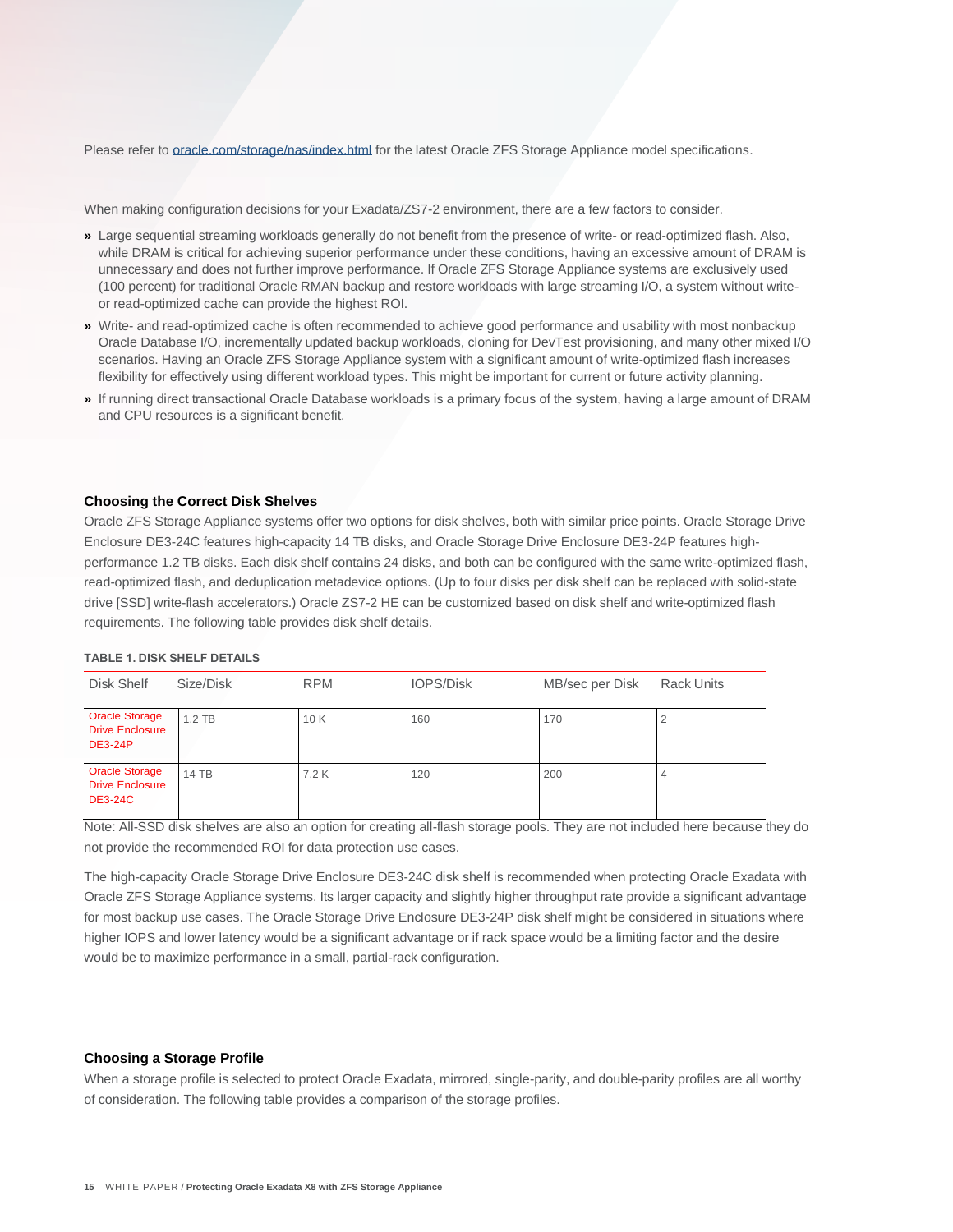### **TABLE 2. STORAGE PROFILE COMPARISON**

<span id="page-15-2"></span><span id="page-15-1"></span><span id="page-15-0"></span>

|                      | <b>Usable Capacity</b> | Advantages                                                                                                      | <b>Negatives</b>    |
|----------------------|------------------------|-----------------------------------------------------------------------------------------------------------------|---------------------|
| <b>Mirrored</b>      | 42.2%                  |                                                                                                                 | Costly              |
|                      |                        | Restore performance<br>$\boldsymbol{\mathcal{Y}}$<br><b>Maximum</b> protection<br>»<br>Maximum flexibility<br>» |                     |
| Single Parity        | 69.3%                  |                                                                                                                 | Limited redundancy  |
|                      |                        | Backup performance<br>»<br>Moderate flexibility<br>$\mathcal{V}$                                                |                     |
| <b>Double Parity</b> | 76.7%                  |                                                                                                                 | <b>Limited IOPS</b> |
|                      |                        | Streaming performance<br>»<br>Most efficient<br>$\gamma$                                                        |                     |

<span id="page-15-3"></span>Note: Useable capacity accounts for raw capacity lost due to parity, spares, and file system overhead, as well as small amounts of space lost on each disk due to operating system (OS) overhead, drive manufacturer overhead, and scratch space reservations. This will vary slightly depending on the size of the storage pool; this example assumes a configuration with four disk shelves.

### MIRRORED

A mirrored profile is a frequently recommended storage profile due to its strong redundancy trait and robust performance, particularly for restore processes. Because it generates twice as many virtual devices (vdevs) as a single-parity implementation, a mirrored storage pool is capable of handling far more IOPS. This gives it the flexibility to perform well with large sequential I/O, such as traditional Oracle RMAN workloads, and also achieve exceptional performance with workloads that generate small random I/O, such as direct Oracle Database OLTP transactions.

The negatives of choosing a mirrored profile are that it consumes more disk space than the other two options, and it generates more internal bandwidth on writes, which would have an impact when Serial Attached SCSI (SAS) or Peripheral Component Interconnect (PCI) bandwidth are limiting factors.

A mirrored profile is recommended when there is an emphasis on achieving optimal performance for restore processes or IOPS-intensive workloads. It can provide the shortest duration RTO possible for Oracle Database running critical business applications.

A mirrored profile is recommended when the focus is on incrementally updated backup strategies, cloning for DevTest provisioning, or direct Oracle Database workloads. With these use cases, if Oracle Database runs an OLTP workload (characterized by mostly small transactions with a focus on changing and reading existing rows of data) or has an element of write transactions dispersed throughout the day, this profile generates small random I/O that places an IOPS load on the storage pool. A mirrored profile is best suited to handle heavy IOPS.

### SINGLE PARITY

Single parity is a middle-of-the-road option. It provides optimal backup performance for traditional Oracle RMAN workloads and is an attractive option when usable capacity concerns would make a mirrored profile a poor fit. However, single parity might not provide the desired level of redundancy for certain use cases.

Single parity implements a narrow 3+1 stripe width and utilizes powerful ZFS features to provide exceptional performance with large streaming I/O operations, but also enough flexibility to handle some random or smaller I/O workloads.

Single parity is a good fit when there is an emphasis on backup performance; when usable capacity concerns would make a mirrored profile a poor fit; and when use cases such as incrementally updated backups, DevTest provisioning, and direct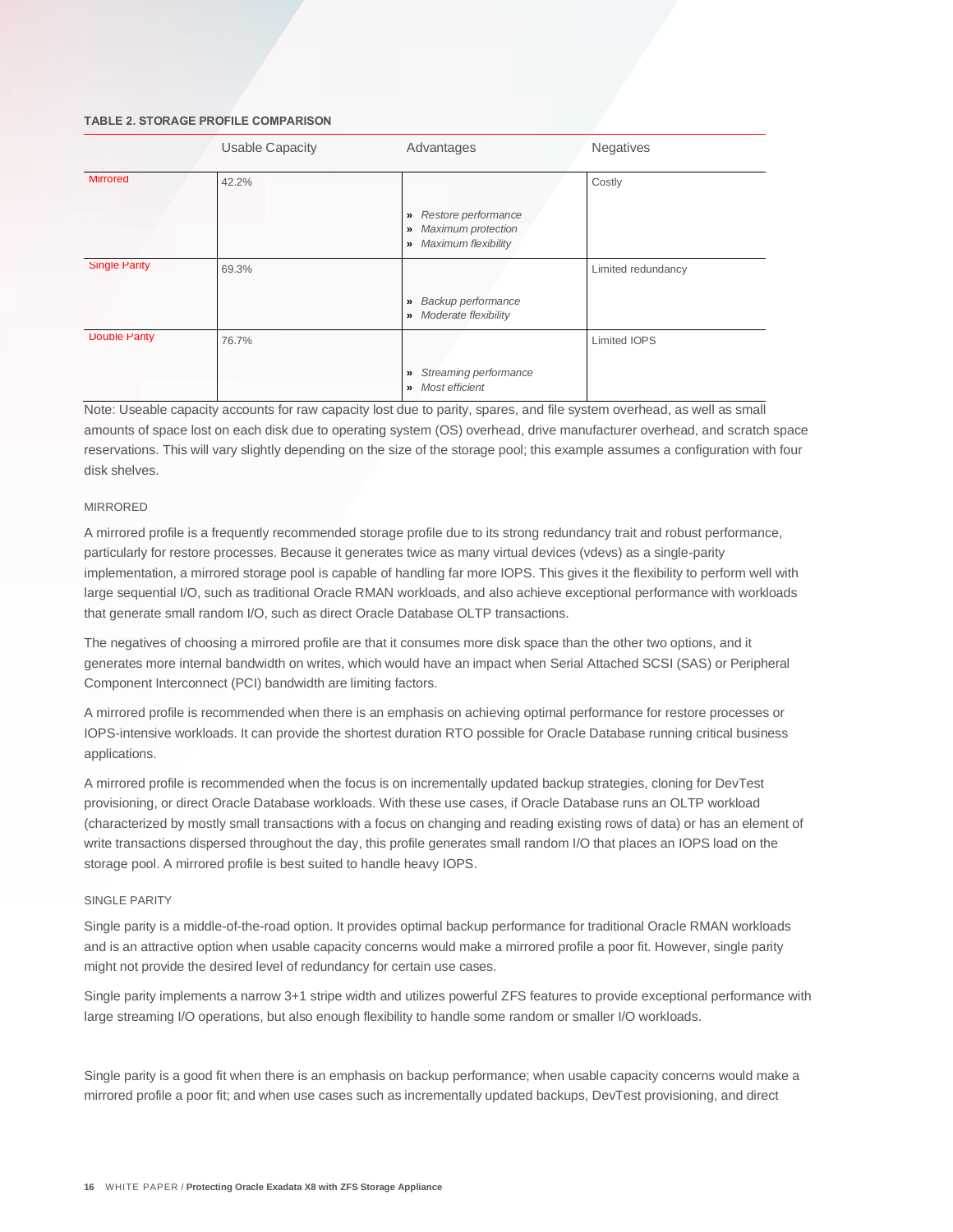Oracle Database workloads might be used sparingly, but are not a primary focus. Because single parity uses a narrow-stripe width, it still generates a fair amount of vdevs (half as many as with a mirrored profile) and has the flexibility to handle some workloads that generate nonstreaming large I/O operations. However, an IOPS-intensive workload, such as an incrementally updated backup strategy for an OLTP Oracle Database instance, should utilize a mirrored profile for datafile copies.

### DOUBLE PARITY

Double parity provides the best usable capacity and performs as well as single parity for large streaming I/O, which is typical for traditional Oracle RMAN workloads. It accomplishes this by utilizing a wide stripe width. The width varies at the time of storage pool creation depending on the number of disks in the configuration, but it ranges up to 14 disks. As a result, the number of vdevs in a double-parity storage pool is far fewer than with mirrored or single parity profiles. The ability to handle IOPS-intensive workloads is severely diminished.

Double parity is the recommended storage profile when deduplication is enabled.

Double parity is recommended when Oracle ZFS Storage Appliance systems are 100 percent dedicated to large sequential workloads, such as traditional Oracle RMAN backup and restore workloads. It is not advisable for use cases such as cloning for DevTest provisioning or utilizing an incrementally updated backup strategy. Mirrored or single-parity profiles are more flexible for handling additional use cases that might result in heavier disk IOPS with lower latencies. The following figure reflects raw disk capacity distribution for different storage profiles.



Figure 5. Raw disk capacity distribution

### <span id="page-16-0"></span>**Configuring the Storage Pools**

In most situations, it is recommended to configure a single storage pool on each controller. Each storage pool should be configured with half of the available data disk drives in each Oracle Storage Drive Enclosure DE3-24 disk shelf. This allows for maximum performance and redundancy.

It is recommended to select the No Single Point of Failure (NSPF) option when configuring the storage pool. This ensures that the loss of an entire disk shelf does not compromise the availability of data.

To enable NSPF, a minimum of two disk shelves is needed for mirrored profiles and a minimum of three disk shelves is needed for double-parity profiles.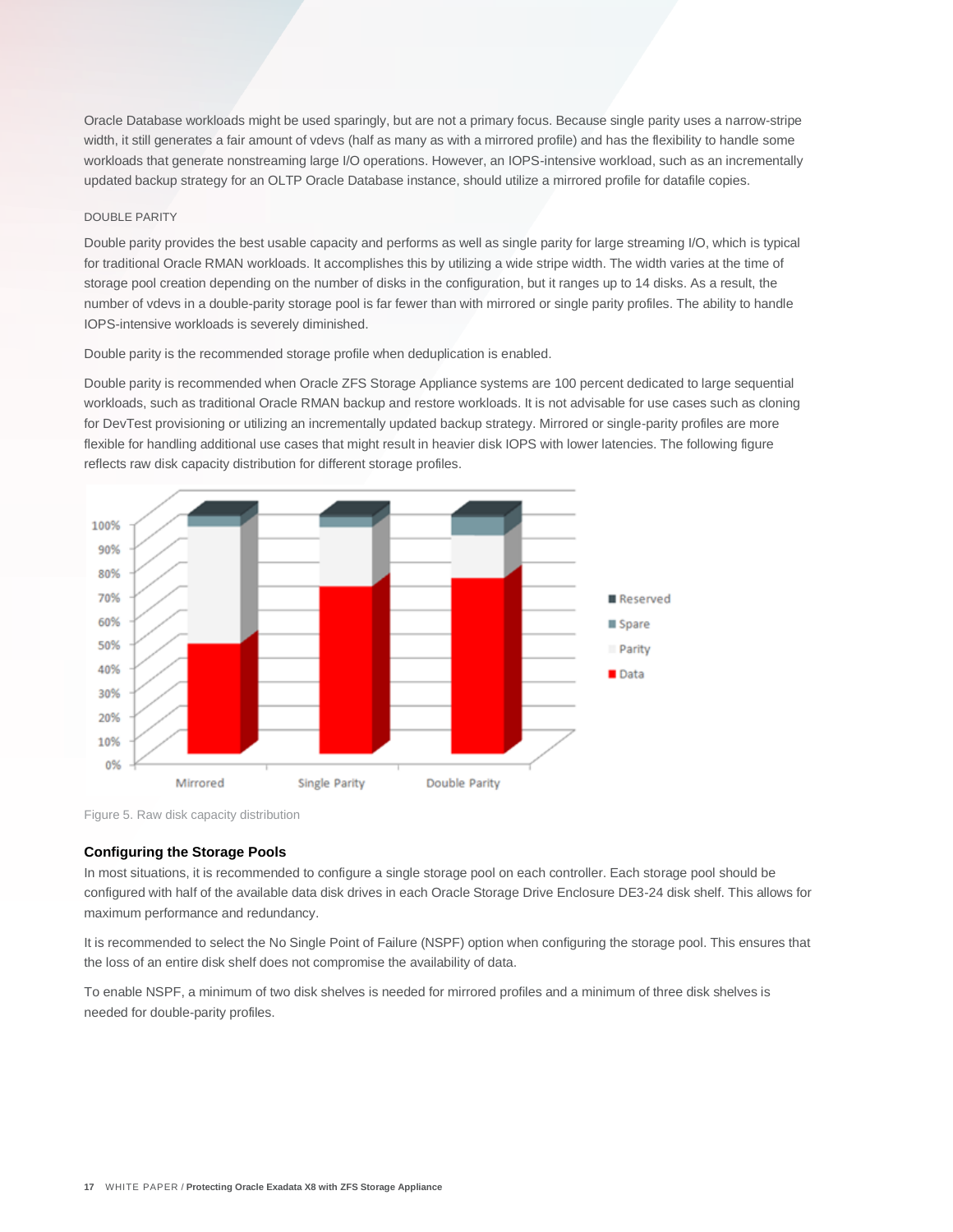### <span id="page-17-0"></span>**Using Write-Flash Accelerators and Read-Optimized Flash**

Oracle ZFS Storage Appliance systems provide a unique, cost-effective, high-performance storage architecture that is built on a flash-first HSP model. A performance-on-demand approach allows optional write-flash accelerators and read-optimized flash devices to be configured into the storage pool.

Utilizing flash-based caching to unlock the power of Oracle ZFS Storage Appliance systems' HSP architecture is critical to achieving optimal performance with transactional or mixed I/O workloads. However, traditional Oracle RMAN backup and restore workloads do not benefit from the presence of flash devices. These workloads generate streaming 1 MB I/O operations, and datasets are very large (often greater than 10 TB). Throughput of the system during backups is typically determined by the rate at which data in memory can be synchronized to the storage pool. Additionally, Oracle RMAN backups are a low priority to populate level 2 read cache. The datasets are large, and the frequency of restore is low.

Because SSDs are significantly more costly than HDDs, flash devices do not provide the best ROI for Oracle ZFS Storage Appliance configurations used exclusively for traditional Oracle RMAN workloads. In these environments, more benefits are realized by adding additional HDD disk shelves, which increases performance and capacity. However, if Oracle Database cloning for DevTest provisioning is used or if an incrementally updated backup strategy is implemented, flash devices might be recommended or even required. The best practices section for traditional Oracle RMAN workloads and incrementally updated backup strategies provides more-detailed guidelines on when to use flash devices.

### <span id="page-17-1"></span>**Selecting Network Connectivity**

Oracle ZFS Storage Appliance systems can be configured with either InfiniBand or 10/25/40 GbE connectivity for protecting data.

When connecting an Oracle ZFS Storage Appliance system to the Oracle Exadata InfiniBand fabric, any available ports on the two leaf switches in each Oracle Exadata rack can be utilized. Ports 5B, 6A, 6B, 7A, 7B, 8B, and 12A are available in full-rack Oracle Exadata Storage Expansion X6-2 configurations. In partial-rack configurations, additional ports are available.

Oracle ZFS Storage Appliance systems can integrate seamlessly by connecting to the two InfiniBand leaf switches (Oracle's Sun Datacenter InfiniBand Switch 36) that are preconfigured in the Oracle Exadata rack.

The Oracle RMAN backup and restore throughput rates and performance-sizing data presented in this document were collected in a lab using InfiniBand connectivity.

Oracle RMAN backup and restore throughput rates for 10 GbE configurations are not measurably different for smaller configurations that are disk-limited. Large configurations that are limited by system resources will experience a small decrease in throughput of less than 10 percent when switching to 10 GbE. Configurations that are network bandwidth–limited to begin with and do not add additional active 10 GbE links will experience a more significant decrease in throughput.

To optimize availability and tolerate the loss of an InfiniBand switch in typical configurations, port 1 on each host channel adapter (HCA) should be connected to the lower-leaf switch, and port 2 should be connected to the upper-leaf switch. Detailed information is documented in Oracle's Application Integration Engineering (AIE) white paper "Configuring a Single [Oracle ZFS Storage Appliance into an InfiniBand Fabric with](http://www.oracle.com/technetwork/server-storage/sun-unified-storage/documentation/multiple-exadata-zfssa-121013-2080035.pdf) Multiple Oracle Exadata Database [Machines."](http://www.oracle.com/technetwork/server-storage/sun-unified-storage/documentation/multiple-exadata-zfssa-121013-2080035.pdf)

In some environments, 10/40 GbE is a better choice. Some examples of these situations include distance limitations that make InfiniBand deployments prohibitive or backing up five or more isolated Oracle Exadata systems to a single Oracle ZS7 system.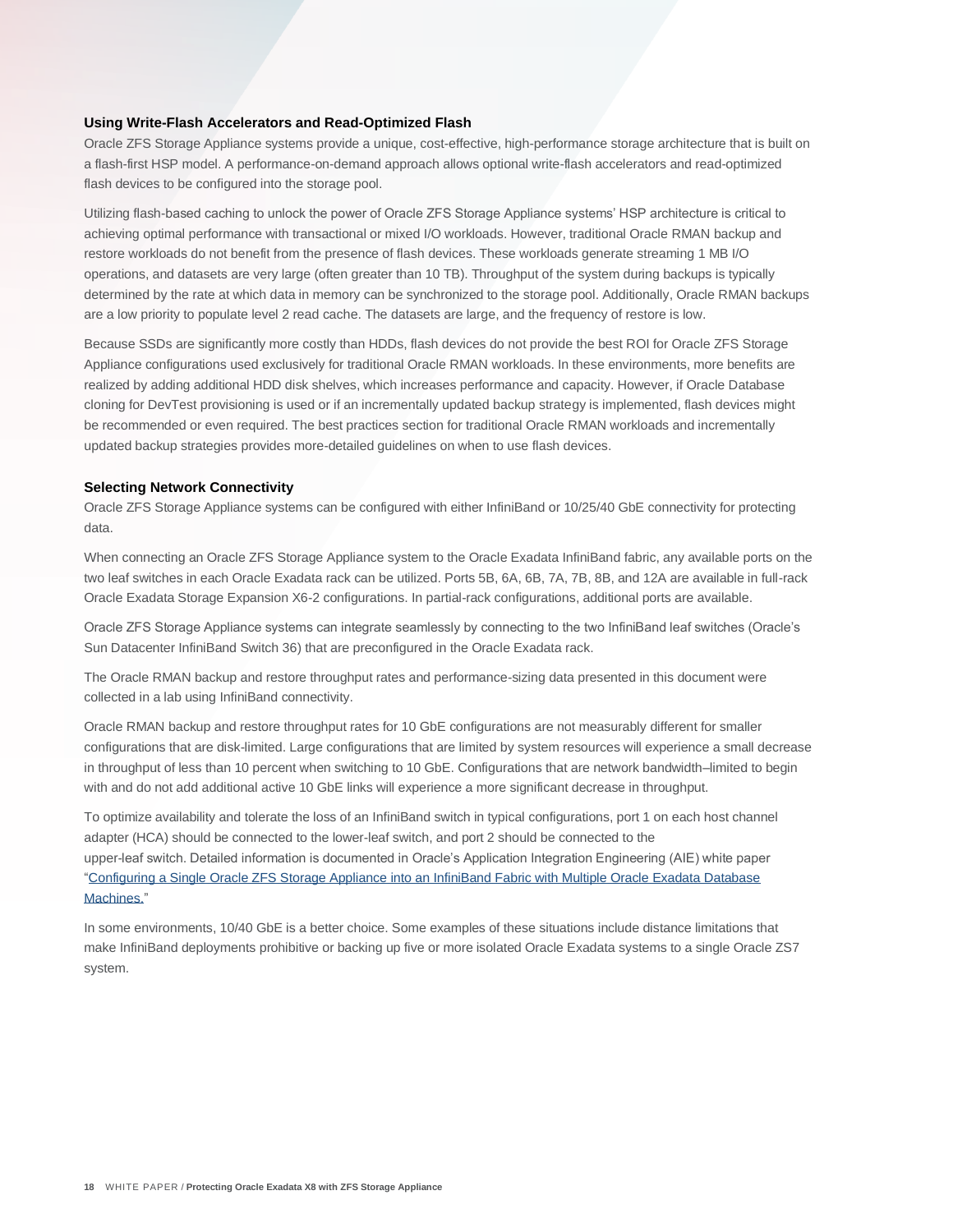# <span id="page-18-0"></span>**Choosing Direct NFS Client**

The Direct NFS Client feature of Oracle Database is highly recommended for all Oracle RMAN workloads between Oracle Exadata and Oracle ZFS Storage Appliance systems, and it is required to achieve optimal performance.

Direct NFS Client is a custom NFS client that resides within the Oracle Database kernel and provides several key advantages:

- **»** Significantly reduces system CPU utilization by bypassing the OS and caching data just once in user space with no second copy in kernel space
- **»** Boosts parallel I/O performance by opening an individual TCP connection for each Oracle Database process
- **»** Distributes throughput across multiple network interfaces by alternating buffers to multiple IP addresses in a round-robin fashion
- **»** Provides high availability (HA) by automatically redirecting failed I/O to an alternate address

These advantages enable increased bandwidth and reduced CPU overhead.

No additional steps are required on Oracle ZFS Storage Appliance systems to enable Direct NFS Client.

### ORACLE INTELLIGENT STORAGE PROTOCOL

Oracle Intelligent Storage Protocol, a feature of Oracle ZFS Storage Appliance systems, was introduced to interact with Direct NFS Client in Oracle Database 12*c*. It enables Oracle Database–aware storage by dynamically tuning record size and synchronous write bias on Oracle ZFS Storage Appliance systems. This simplifies the configuration process and reduces the performance impact of configuration errors. Hints are passed from the Oracle Database kernel to the Oracle ZFS Storage Appliance system. These hints are interpreted to construct a workload profile to dynamically optimize storage settings.

Oracle Intelligent Storage Protocol is an optional protocol that requires NFSv4 and SNMP. In the current implementation, a properly configured environment that adheres to the best practices in this document performs equally well without Oracle Intelligent Storage Protocol. For instructions on how to enable Oracle Intelligent Storage Protocol, see My Oracle Support document 1943618.1 ["Oracle ZFS Storage Appliance: How to Enable Oracle Intelligent Storage Protocol \(OISP\).](https://support.oracle.com/epmos/faces/DocumentDisplay?id=1943618.1)"

### <span id="page-18-1"></span>**Configuring IP Network Multipathing**

IP network multipathing (IPMP) groups are recommended to provide full HA redundancy. Direct NFS Client can provide a level of HA, but currently relies on the kernel NFS mount for opening or creating files. IPMP is required to provide full HA in all situations.

The example illustrated in the following figure assumes that two InfiniBand HCAs are installed in each Oracle ZFS Storage Appliance controller and the configuration is set up as follows:

- 1. Create InfiniBand datalinks for ibp0, ibp1, ibp2, and ibp3; set the partition key to ffff and the link mode to **Connected** mode.
- 2. Create network interfaces for ibp0, ibp1, ibp2, and ibp3; use the address 0.0.0.0/8 for each network interface.
- 3. Create the first IPMP network interface (ib-ipmp-controller1) using ibp0 and ibp3 and with both ports set as active; create two different IP addresses for this link for optimized performance with Direct NFS Client; the number of IP addresses should match the number of active InfiniBand interfaces.
- 4. Create the second IPMP network interface (ib-ipmp-controller2) using ibp1 and ibp2 and with both ports set as active; create two different IP addresses for this link for optimized performance with Direct NFS Client; the number of IP addresses should match the number of active InfiniBand interfaces. This IPMP group is owned by the second controller. It can be created directly using the browser user interface (BUI) on the second controller or, if you are configuring in a takeover mode, it can be created on the first controller and ownership can be changed in BUI **Configuration > Cluster** screen prior to a failback operation.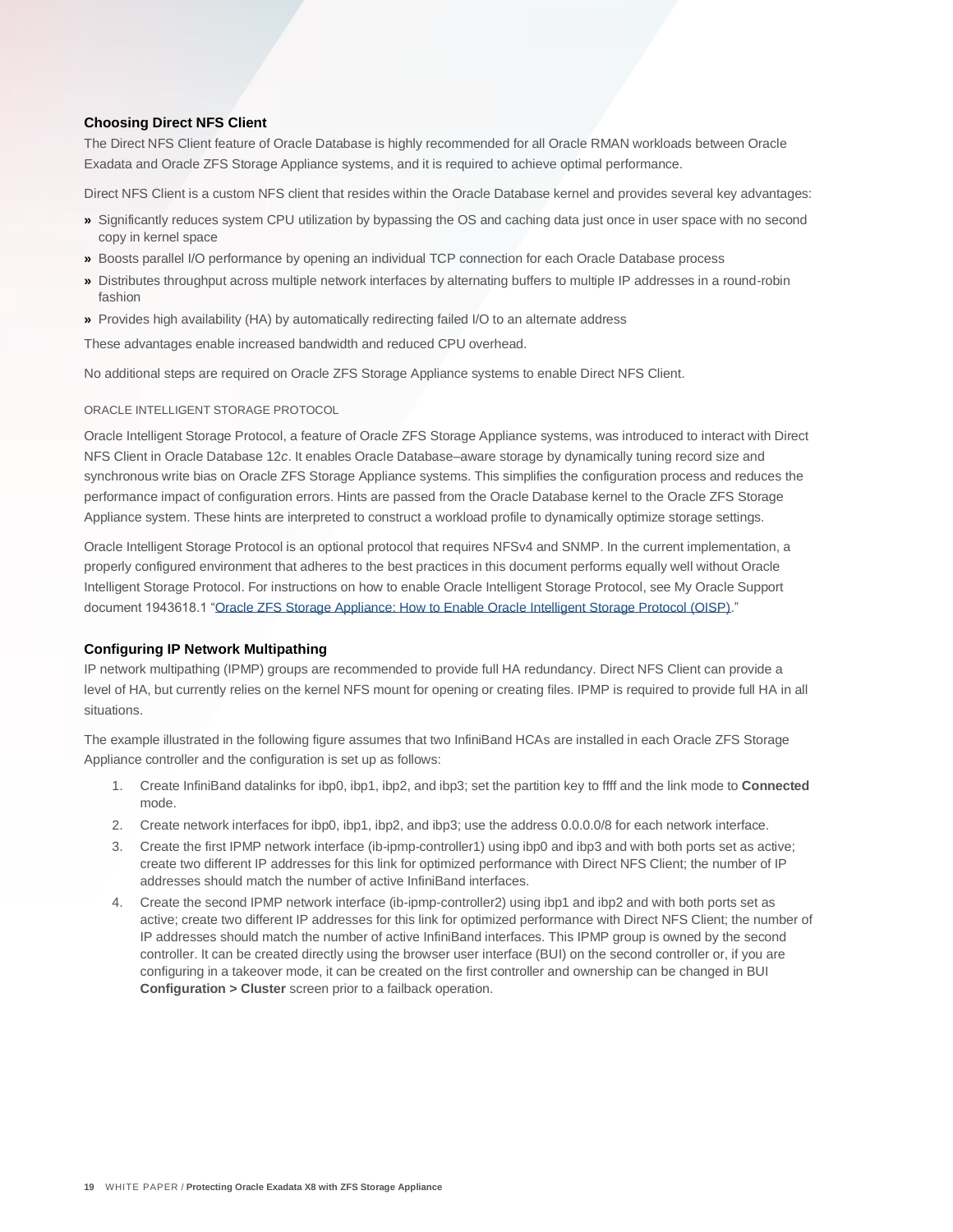| ω                                      |               | Configurations                                                                                                                                                                                                                               | <b>Maintenance</b> | <b>Shares</b><br>Status                                       | Analytics               |
|----------------------------------------|---------------|----------------------------------------------------------------------------------------------------------------------------------------------------------------------------------------------------------------------------------------------|--------------------|---------------------------------------------------------------|-------------------------|
|                                        |               | STORAGE<br><b>SERVICES</b>                                                                                                                                                                                                                   | <b>NETWORK</b>     | <b>Network Interface</b>                                      | CANCEL AP               |
| Network                                |               |                                                                                                                                                                                                                                              |                    |                                                               |                         |
|                                        |               | To configure networking, build Datalinks on Devices, and Interfaces on Datalinks. Click on a pencil icon to edit obje-<br>an object to view its relationship to other objects. Drag objects to extend Aggregations or IP Multipathing Groups |                    | Properties                                                    |                         |
| <b>Devices</b>                         | 12 total      | <b>O</b> Datalinks                                                                                                                                                                                                                           | 9 total            | Name<br>Enable Interface                                      | ib-ipmp-controller1     |
| <b>BUILT-IN</b>                        |               | <- > aie-h1-mnot                                                                                                                                                                                                                             | 20                 | Allow Administration                                          |                         |
| www job0                               | 1Gb (full)    | VIB <b>YOU</b>                                                                                                                                                                                                                               |                    |                                                               |                         |
| $M$ icb1                               | 1Gb (full)    | <- > ai+-h2-mngt<br>VIS IOD T                                                                                                                                                                                                                | 8                  | Use IPv4 Protocol                                             |                         |
| <b>M</b> igb2                          | 1Gb (full)    | oo ibn2                                                                                                                                                                                                                                      | 20                 | Configure with: Static Address List .                         |                         |
| <b>Building</b>                        | 1Gb (ful)     | pkey(ffff), Link Mode(cm), via ibp2                                                                                                                                                                                                          |                    | <b>Hitchfood (24)</b>                                         |                         |
|                                        |               | $\leftrightarrow$ iab2<br>Sido alla                                                                                                                                                                                                          | 4 <sub>0</sub>     | ○ ○ 192.168.10.11/22                                          |                         |
| PCle <sub>2</sub><br><b>Fig</b> ixobe0 | link down     | Gedpix 4-9                                                                                                                                                                                                                                   | 2 <sub>0</sub>     | ۰<br>$\bigcirc$ 192.168.10.12/22                              |                         |
| <b>Sill</b> ixabe 1                    | link down     | vis sepbe0                                                                                                                                                                                                                                   |                    | Use IPv6 Protocol                                             |                         |
|                                        |               | <- > ixabe1<br>via ocobet.                                                                                                                                                                                                                   | 8T                 | Interface State up                                            |                         |
| PCle 4                                 |               | oo pfff-ibp0                                                                                                                                                                                                                                 | 20                 |                                                               |                         |
| <b>Milbou</b>                          | 32Gb (port 1) | play(ffff), Link Mode(cm), via ibp0                                                                                                                                                                                                          |                    | Interfaces 5/9 available                                      | ■ IP MultiPathing Group |
| mibp1                                  | 32Gb (port 2) | o-o pfff ibp1<br>play(ffff), Link Mode(cm), via ibp1                                                                                                                                                                                         | $\ell$             | aie-h1-momt<br>E<br>IPv4 static, 10.80.74.204/23, via igb0    | Unused .                |
| PCIe 5                                 |               | oo pfff ibp3<br>pleviffff), Link Modelcm), via lbp3                                                                                                                                                                                          | 40                 | aie-h2-mamt                                                   |                         |
| meibo <sub>2</sub>                     | 32Gb (port 1) |                                                                                                                                                                                                                                              |                    | IPv4 static, 10.80.74.206/23, via igb1                        | Unused <b>v</b>         |
| milibp3                                | 32Gb (port 2) |                                                                                                                                                                                                                                              |                    | <b>a</b> ibp0<br>V.<br>IPv4 static, 0.0.0.0/8, via pffff ibp0 | Active                  |
| PCle 6                                 |               |                                                                                                                                                                                                                                              |                    | $^-$ ibo3<br>$\overline{\phantom{a}}$                         | Active                  |
| <b>Wixobe2</b>                         | 10Gb (full)   |                                                                                                                                                                                                                                              |                    | Pv4 static, 8 0.0.0/8, vis pffff, ibp3.                       |                         |
| <b>Mixobe3</b>                         | 10Gb (ful)    |                                                                                                                                                                                                                                              |                    | $@$ igb2<br>IPv4 static, disabled, via igb2                   | Unused <b>v</b>         |

Figure 6. IPMP configuration with two HCAs per controller

Please note that active/active IPMP on Oracle ZFS Storage Appliance systems requires as many IP addresses as active links to process traffic on all of the active links. To apply this in Oracle RMAN backup and restore applications, you should use an oranfstab file to configure Direct NFS Client load spreading over multiple network interfaces.

If four InfiniBand or 10 GbE cards are installed in each controller, it is recommended to configure two IPMP network interfaces on each controller, as shown in the following figure. Each IPMP group includes two active interfaces that are spread across different cards, PCI bridges, and network switches for optimal redundancy. Using two groups of two as opposed to one group of four reduces the overhead while still providing full HA redundancy.

|                            |               |                                                                                                                                                                                                                                                                   |                | Configuration<br><b>Addresses</b>                                            | CANCEL<br>Network Interface                                 |
|----------------------------|---------------|-------------------------------------------------------------------------------------------------------------------------------------------------------------------------------------------------------------------------------------------------------------------|----------------|------------------------------------------------------------------------------|-------------------------------------------------------------|
|                            |               | To configure networking, build Datalinks on Devices, and Interfaces on Datalinks. Click on a pencil icon to edit object properties.<br>Select an object to view its relationship to other objects. Drag objects to extend Aggregations or IP Multipathing Groups. |                | REVERT                                                                       |                                                             |
| <b>Devices</b>             | 12 total      | <b>O</b> Datalinks                                                                                                                                                                                                                                                |                | <b>O</b> Interfaces                                                          | Properties                                                  |
|                            |               | <- > datalink ixqbe3                                                                                                                                                                                                                                              | 10 total<br>20 | @ IPMP1-h1                                                                   | Name IPMP2-h1                                               |
| Motherboard<br>will ixqbe2 | 1Gb (full)    | via bigbe3                                                                                                                                                                                                                                                        |                | IPMP, IPv4 static, 2 addresses, via pffff, ibp3, pffff, ibp0                 | Enable Interface                                            |
| will ixqbe3                | 100Mb (full)  | <-- > datalink-ixgbe2<br>via ixqbe2                                                                                                                                                                                                                               | 20             | $D$ IPMP2-h1<br>IPMP, IPv4 static, 2 addresses, via pffff, ibp7, pffff, ibp4 | Allow Administration                                        |
| <b>Mill</b> ixgbe4         | link down     | oo ibp0-h1                                                                                                                                                                                                                                                        | 20             | <b>a</b> IPMP3-h2                                                            | Use IPv4 Protocol                                           |
| the ixqbe5                 | link down     | pkey(ffff), Link Mode(cm), via ibp0                                                                                                                                                                                                                               |                | IPMP, IPv4 static, 2 addresses; via pffff, ibp2, pffff, ibp1                 |                                                             |
|                            |               | oo ibp1-h2<br>pkey(ffff), Link Mode(cm), via ibp1                                                                                                                                                                                                                 | 20             | $DIPMP4-h2$<br>IPMP, IPv4 static, 2 addresses, via pffff ibp6, pffff ibp5    | Configure with<br>Static Address List v                     |
| PCIe 1                     |               | oo ibp2-h2                                                                                                                                                                                                                                                        | 20             | mat                                                                          | 192 168 1 2/24                                              |
| m ibp4                     | 32Gb (port 1) | pkey(ffff), Link Mode(cm), via ibp2                                                                                                                                                                                                                               |                | IPv4 static<br>via ixgbe3                                                    | 192.168.20.235/22<br>Address/Mask                           |
| m ibp5                     | 32Gb (port 2) | oo ibp3-h1<br>pkey(ffff), Link Mode(cm), via ibp3                                                                                                                                                                                                                 | 20             | mat<br>IPv4 static<br>via kobe2                                              | 192.168.20.237/22                                           |
| <b>PCIe 10</b>             |               | oo ibp4-h1                                                                                                                                                                                                                                                        | 20             | $o$ ibp0-h1                                                                  | Directly Reachable Network(s) $\bullet$                     |
| m ibp0                     | 32Gb (port 1) | pkey(ffff), Link Mode(cm), via ibp4                                                                                                                                                                                                                               |                | IPv4 static, 0.0.0.0/8, via pffff, appD                                      |                                                             |
| million1                   | 32Gb (port 2) | oo ibp5-h2<br>pkey(ffff), Link Mode(cm), via ibp5                                                                                                                                                                                                                 | 1回             | $\circ$ ibp1-h2<br>IPv4 static, 0.0.0.0/8, via pffff, ibp1                   | Use IPv6 Protocol                                           |
| PCIe 5                     |               | oo ibo6-h2                                                                                                                                                                                                                                                        | 20             | $\bullet$ ibp2-h2                                                            | <b>Interface Status</b>                                     |
| me <sub>lbp2</sub>         | 32Gb (port 1) | pkey(ffff), Link Mode(cm), via bp6                                                                                                                                                                                                                                |                | IPv4 static, 0.0.0.0/8, via pffff ibp2.                                      | Interface State up                                          |
| m ibp3                     | 32Gb (port 2) | oo ibp7-h1<br>pkey(ffff), Link Mode(cm), via lop7                                                                                                                                                                                                                 | 10             | $0$ ibp3-h1<br>IPv4 static, 0.0.0.0/8, via pffff. ibp3                       | IP MultiPathing Group<br>Interfaces 3/14 available          |
| PCIe 8                     |               |                                                                                                                                                                                                                                                                   |                | <b>Charles</b><br>IPv4 state, 0.0.0.0/8, via pffff. ibp4                     | mat                                                         |
| <b>Milbp6</b>              | 32Gb (port 1) |                                                                                                                                                                                                                                                                   |                | $\Box$ loo5-h2                                                               | Unused v<br>IPv4 static<br>via ixgbe3                       |
| $m$ ibp7                   | 32Gb (port 2) |                                                                                                                                                                                                                                                                   |                | IPv4 static, 0.0.0.0/8, via pffff, ibp5                                      | $ibp4-h1$<br>$\overline{\bullet}$<br>Active<br>$\mathbf{v}$ |
|                            |               |                                                                                                                                                                                                                                                                   |                | $0$ ibp6-h <sub>2</sub>                                                      | IPv4 static, 0.0.0.0/8, via pffff_ibp4                      |
|                            |               |                                                                                                                                                                                                                                                                   |                | IPv4 static, 0.0.0.0/8, via pffff_bp6                                        | ibp7-h1<br>$\overline{\mathcal{L}}$<br>Active<br>⊶          |
|                            |               |                                                                                                                                                                                                                                                                   |                | $-1007461$                                                                   | IPv4 static, 0.0.0.0/8, via pffff, ibp7                     |

Figure 7. IPMP configuration with four HCAs per controller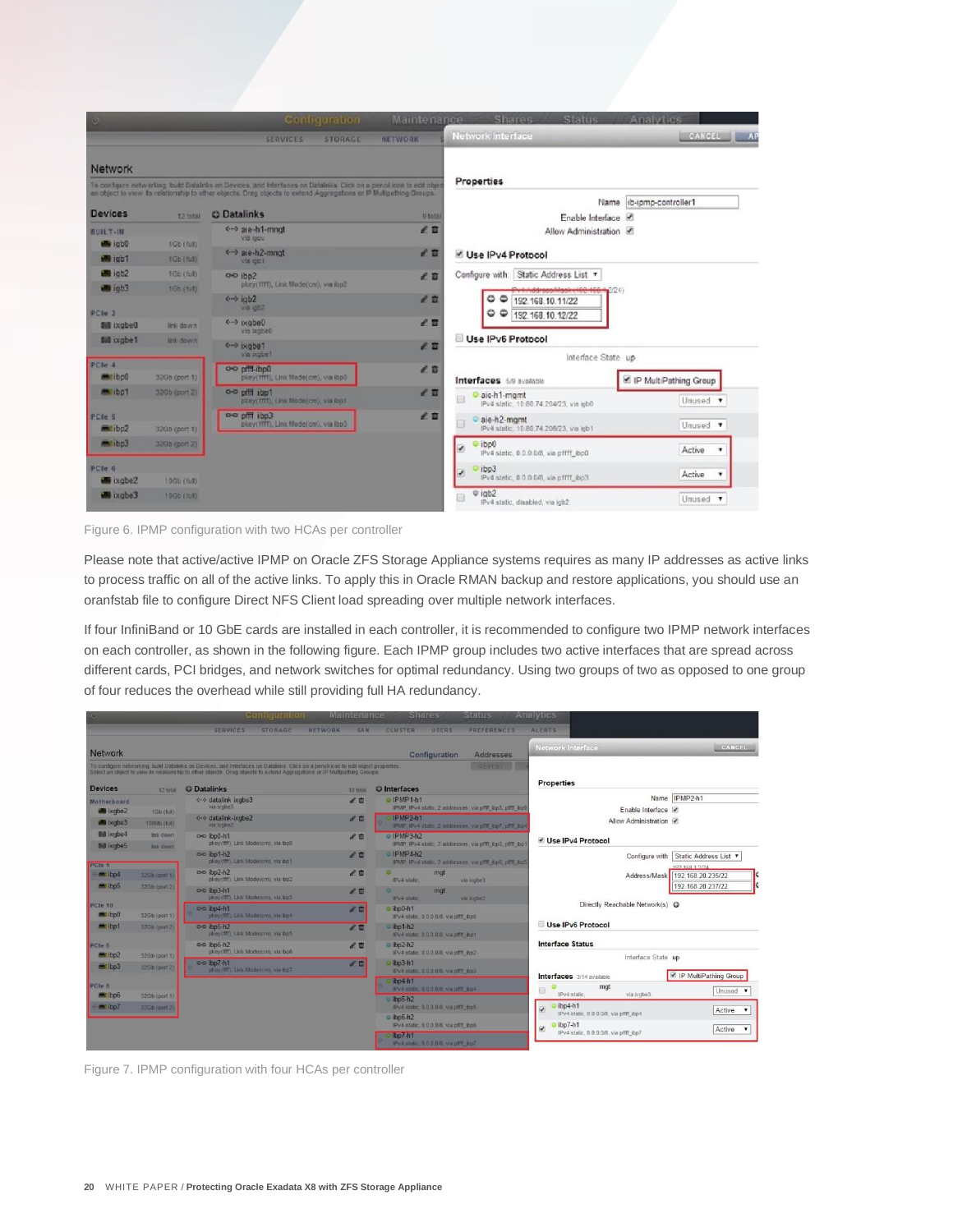Enable adaptive routing for the multihoming policy when using IPMP to ensure that outbound traffic from an Oracle ZFS Storage Appliance system is balanced over the network links and IP addresses. Access the BUI, select **Configuration > Network > Routing**, and then select option **multihoming=adaptive**.

# <span id="page-20-0"></span>CONFIGURING ORACLE EXADATA

The following section provides best practices for optimizing Oracle Exadata when using Oracle ZFS Storage Appliance systems to perform Oracle Database protection.

### <span id="page-20-1"></span>**Choosing NFSv3 or NFSv4**

NFSv3 and NFSv4 are both excellent protocol choices when using Direct NFS Client with Oracle Exadata and Oracle ZFS Storage Appliance systems. NFSv4 implements several enhancements, such as a stronger security model, file locking managed within the core protocol, and delegations that can help improve the accuracy of client-side caching.

NFSv4 incurs a more significant overhead. However, Direct NFS Client workloads utilize a large packet size, and any potential performance impact is negligible in this environment. NFSv4 is required, along with Oracle Database 12*c*, to enable Oracle Intelligent Storage Protocol.

# ENABLING NFS ON ORACLE EXADATA

When only NFSv4 is used, no additional steps are necessary prior to configuring and mounting the share(s) on Oracle Exadata for Oracle Database.

If support for NFSv3 or NFSv2 connectivity is desired, additional remote procedure call (RPC) mounting and locking protocols are needed. To enable these services on Oracle Exadata versions based on Oracle Linux 6 (cat /etc/redhat-*release*), rpcbind, nfslock and nfs services should be started and made persistent across reboots. Additionally, rpcbind requires read access to /etc/hosts.allow and /etc/hosts.deny.

The following example uses the Oracle Exadata command dcli to allow read access of these files and to enable rpcbind, nfslock and nfs services on all Oracle Database servers.

# **dcli -l root -g /home/oracle/dbs\_group chmod 644 /etc/hosts.allow**

# **dcli -l root -g /home/oracle/dbs\_group chmod 644 /etc/hosts.deny**

# **dcli -l root -g /home/oracle/dbs\_group chkconfig rpcbind on**

# **dcli -l root -g /home/oracle/dbs\_group service rpcbind start**

```
# dcli -l root -g /home/oracle/dbs_group chkconfig nfslock on
```
# **dcli -l root -g /home/oracle/dbs\_group service nfslock start**

```
# dcli -l root -g /home/oracle/dbs_group chkconfig nfs on
```
# **dcli -l root -g /home/oracle/dbs\_group service nfs start**

# NFS MOUNT OPTIONS

If shares are dedicated to traditional Oracle RMAN backup, utilize the following mount options:

rw,hard,rsize=1048576,wsize=1048576,tcp,vers=4,timeo=600

If shares are utilized for incrementally updated backups or there is a potential to utilize Oracle RMAN switch-to-copy for immediate Oracle Database recovery, utilize the following mount options:

rw,hard,rsize=32768,wsize=32768,tcp,actimeo=0,vers=3,timeo=600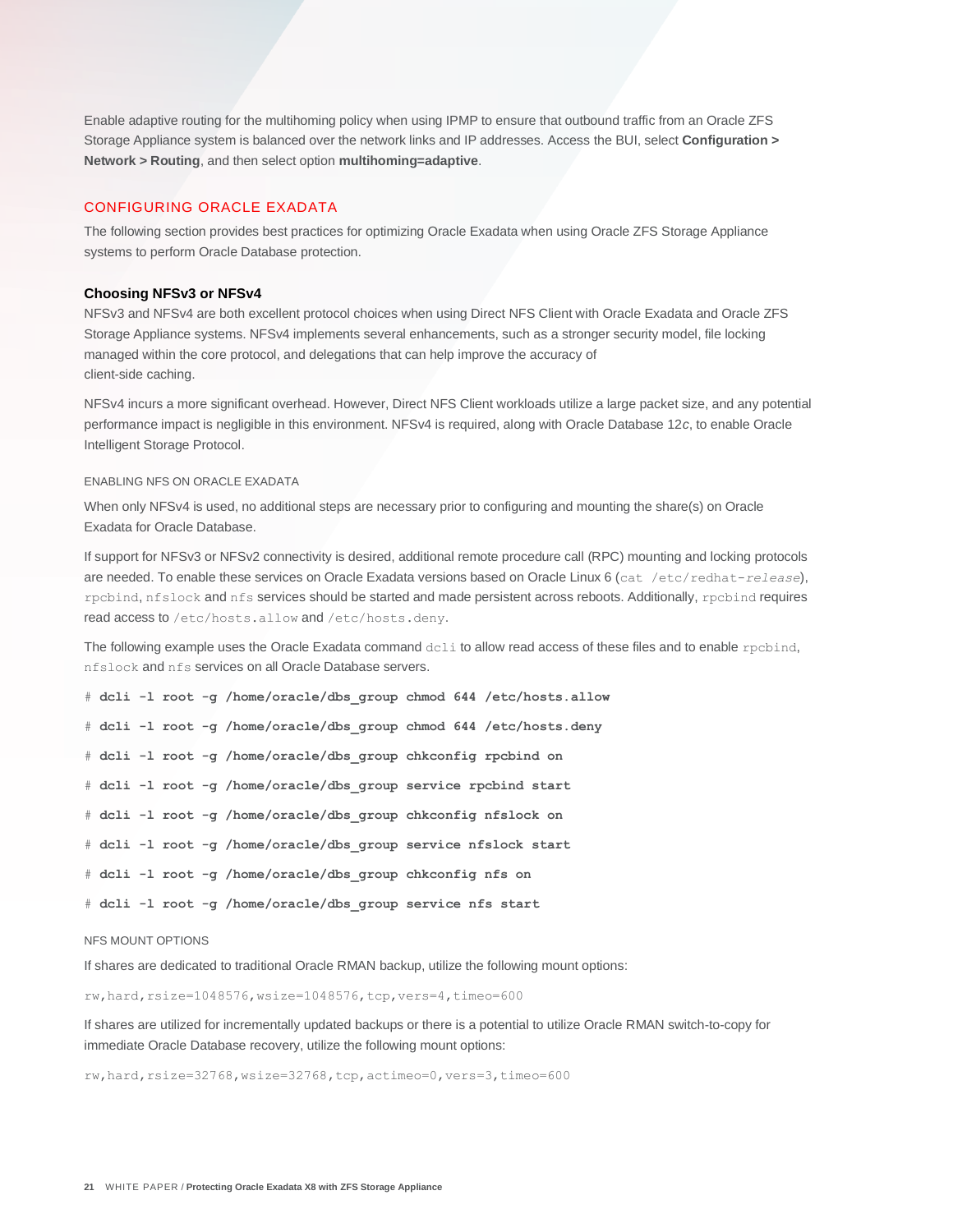Direct NFS Client does not utilize NFS mount options. However, setting the proper mount options is recommended to be in compliance with Oracle Database requirements and to improve performance and functionality if Direct NFS Client is not available and the system reverts to NFS.

Backup shares are required to be mounted on the Oracle Database nodes running the Oracle RMAN backup and restore jobs. However, it is recommended to mount the shares on all Oracle Database servers so that every node can execute a backup or a restore operation. This is particularly beneficial in failure scenarios when Oracle Database instances and Oracle RMAN backup services might be automatically migrated to other Oracle Database servers that are not normally "active on."

### <span id="page-21-0"></span>**Configuring Direct NFS Client**

In Oracle Database 12*c*, Direct NFS Client is enabled by default. In Oracle Database 11*g*, Direct NFS Client is enabled on a single Oracle Database node with the following command:

\$ **make -f \$ORACLE\_HOME/rdbms/lib/ins\_rdbms.mk dnfs\_on**

The Oracle Exadata command dcli is used to simultaneously enable Direct NFS Client on all Oracle Database nodes:

```
$ dcli -l oracle -g /home/oracle/dbs_group make -f \
    $ORACLE_HOME/rdbms/lib/ins_rdbms.mk dnfs_on
```
The Oracle Database instance should be restarted after enabling Direct NFS Client.

Confirm that Direct NFS Client is enabled by checking the Oracle Database alert log for an Oracle Disk Manager (ODM) message after Oracle Database startup:

Oracle instance running with ODM: Oracle Direct NFS ODM Library Version 3.0

Direct NFS Client activity can also be confirmed by SQL query:

```
SQL> select * from v$dnfs_servers;
```
Direct NFS Client can be disabled with the following command:

\$ **make -f \$ORACLE\_HOME/rdbms/lib/ins\_rdbms.mk dnfs\_off**

For a complete list of recommended patches, see My Oracle Support document 1495104.1 ["Recommended Patches for](https://support.oracle.com/epmos/faces/DocumentDisplay?id=1495104.1)  [Direct NFS Client.](https://support.oracle.com/epmos/faces/DocumentDisplay?id=1495104.1)"

### CREATING AN ORANFSTAB FILE

The oranfstab file is required to achieve the published backup and restore rates. The file is created in \$ORACLE\_HOME/dbs/oranfstab and applies to all Oracle Database instances that share ORACLE\_HOME.

The oranfstab file configures load spreading of Direct NFS Client connections over multiple addresses on an Oracle ZFS Storage Appliance system (represented by "path") or multiple addresses on Oracle Exadata for Oracle Database (represented by "local"). Load balancing over multiple interfaces reduces or eliminates two possible system bottlenecks: network interface bandwidth and TCP/IP buffering.

It is recommended to match the number of path IP addresses defined in the oranfstab file with the number of active interfaces on the Oracle ZFS Storage Appliance controller. Also, it is recommended to match the number of local IP addresses defined in the oranfstab file with the number of active interfaces on Oracle Exadata for Oracle Database.

Older Oracle Exadata models, such as Oracle's Exadata Storage Server X3-2 or Exadata Storage Server X2-2, have just a single active interface for the data path (bondib0) on each compute node.

However, newer models, such as Oracle's Exadata Storage Server X5-2 and Exadata Storage Server X6-2, have the ability to operate in an active/active role with independent IP addresses defined on both ib0 and ib1. Some models, such as Oracle's Exadata Storage Server X4-8, have four active data path interfaces. In these scenarios, multiple local IP addresses need to be defined in the oranfstab file to enable Direct NFS Client to utilize all available paths.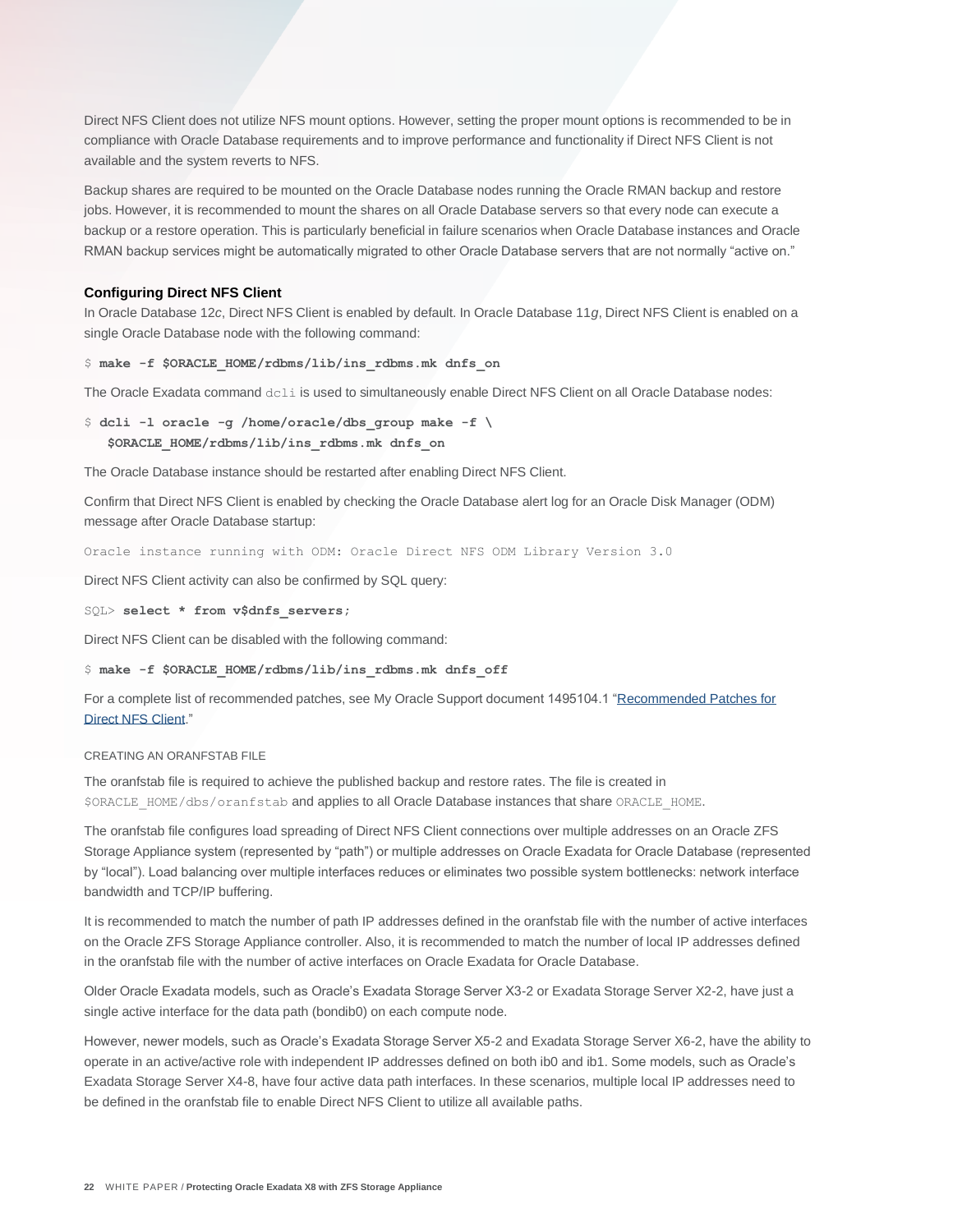Here is an example of an oranfstab file for use with an Oracle ZFS Storage Appliance system with clustered controllers that is hosting two storage pools, one per controller, and one share per pool. The shares are defined with the NFS export path on the Oracle ZFS Storage Appliance system and the local mount point owned by the oracle user. Shares are listed beneath the path addresses with which they are associated. Oracle Exadata is an Exadata Storage Server X3-2 model, and each Oracle ZFS Storage Appliance controller is configured with two active interfaces. Note that the local address is specific to each Oracle Exadata compute node so that oranfstab files on additional compute nodes will define a different local address. In this example, Direct NFS Client utilizes NFSv3, which is the default protocol.

```
server: zfs-storage-a
local: 192.168.10.1 path: 192.168.10.50
local: 192.168.10.1 path: 192.168.10.51
export: /export/backup1 mount: /zfs/backup1
server: zfs-storage-b
local: 192.168.10.1 path: 192.168.10.52
local: 192.168.10.1 path: 192.168.10.53
export: /export/backup2 mount: /zfs/backup2
```
Here is a similar example that uses an Exadata Storage Server X6-2 model with active/active InfiniBand interfaces. Note that a different local address is defined so that the workload is spread across all available paths. A second share named  $_{\rm copy}$  is created on each pool and presented to Direct NFS Client. In this example, Direct NFS Client utilizes NFSv4 by defining an nfs\_version parameter for each server.

```
server: zfs-storage-a
local: 192.168.10.1 path: 192.168.10.50
local: 192.168.10.2 path: 192.168.10.51
nfs_version: nfsv4
export: /export/backup1 mount: /zfs/backup1
export: /export/copy1 mount: /zfs/copy1
server: zfs-storage-b
local: 192.168.10.1 path: 192.168.10.52
local: 192.168.10.2 path: 192.168.10.53
nfs_version: nfsv4
export: /export/backup2 mount: /zfs/backup2
export: /export/copy2 mount: /zfs/copy2
```
Here is an example of an oranfstab file on an Exadata Storage Server X4-8 model connected to a clustered Oracle ZFS Storage Appliance system with only one active network interface configured on each controller. This oranfstab configuration spreads the load across all four active interfaces on the Oracle Exadata compute node going to the single active path address on each controller.

```
server: zfs-storage-a
local: 192.168.10.1 path: 192.168.10.50
```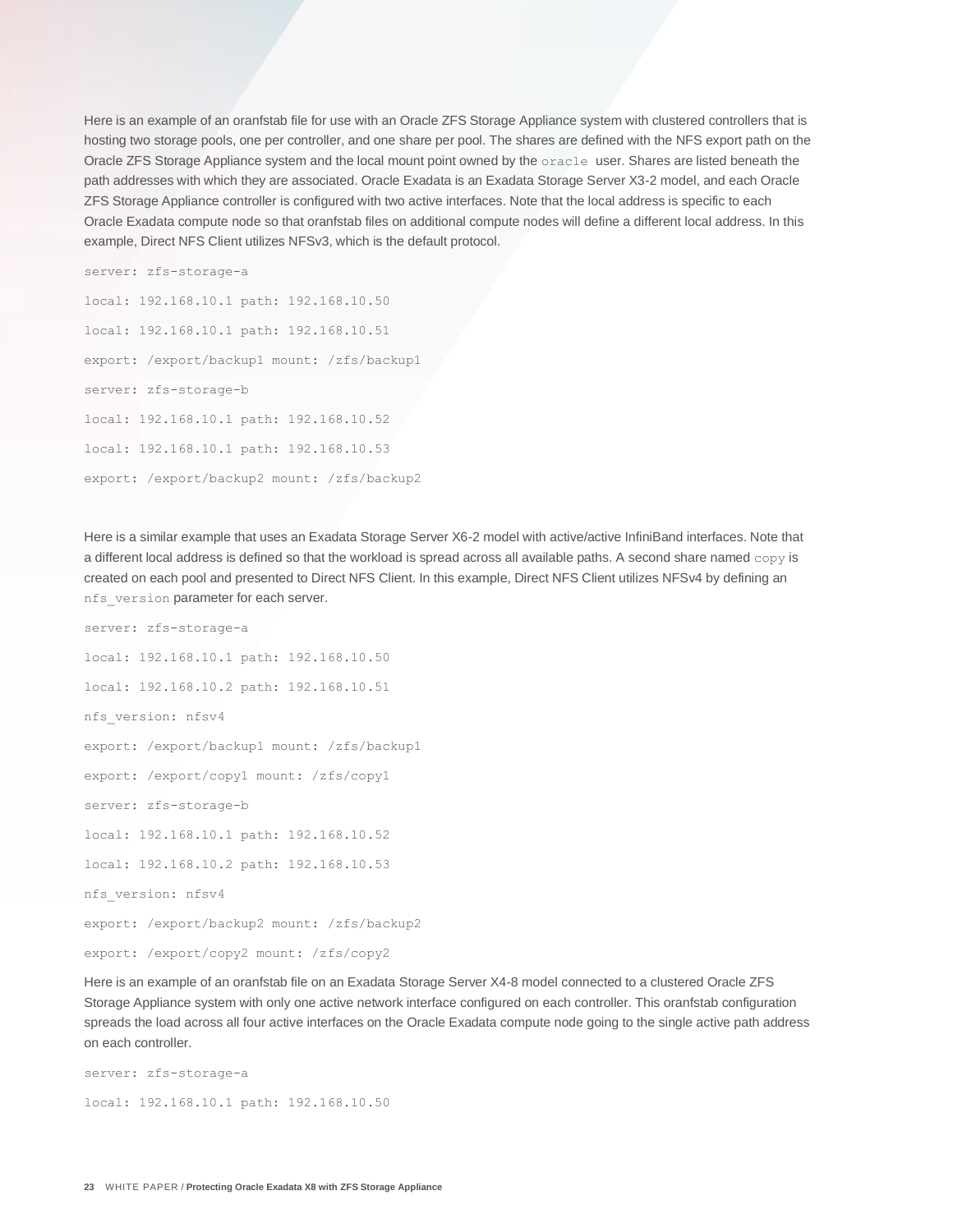local: 192.168.10.2 path: 192.168.10.50 local: 192.168.10.3 path: 192.168.10.50 local: 192.168.10.4 path: 192.168.10.50 export: /export/backup1 mount: /zfs/backup1 server: zfs-storage-b local: 192.168.10.5 path: 192.168.10.51 local: 192.168.10.6 path: 192.168.10.51 local: 192.168.10.7 path: 192.168.10.51 local: 192.168.10.8 path: 192.168.10.51 export: /export/backup2 mount: /zfs/backup2

Finally, here is an example of an oranfstab file on an Exadata Storage Server X4-8 model connected to a clustered Oracle ZFS Storage Appliance system with four active network interfaces configured on each controller.

server: zfs-storage-a local: 192.168.10.1 path: 192.168.10.50 local: 192.168.10.2 path: 192.168.10.51 local: 192.168.10.3 path: 192.168.10.52 local: 192.168.10.4 path: 192.168.10.53 export: /export/backup1 mount: /zfs/backup1 export: /export/stage1 mount: /zfs/stage1 server: zfs-storage-b local: 192.168.10.5 path: 192.168.10.54 local: 192.168.10.6 path: 192.168.10.55 local: 192.168.10.7 path: 192.168.10.56 local: 192.168.10.8 path: 192.168.10.57 export: /export/backup2 mount: /zfs/backup2 export: /export/stage2 mount: /zfs/stage2

Note that if the local address is not specified in the oranfstab file, Direct NFS Client utilizes the first routable address/interface it discovers.

Examples in this section are geared toward InfiniBand due to synergies connecting to the Oracle Exadata native InfiniBand infrastructure, but the oranfstab syntax is agnostic and is applicable to 10 GbE as well. For a complete reference to the options available in the oranfstab file, consult the administration guide for your specific version of Oracle Database software.

# <span id="page-23-0"></span>**Configuring Oracle RMAN Backup Services**

Oracle RMAN backup services should be created and used to balance Oracle RMAN workloads across all Oracle Exadata compute nodes. Spreading a backup across multiple Oracle Real Application Clusters (Oracle RAC) nodes improves performance, increases parallel tasks, and reduces utilization load on any single component. Oracle RMAN backup services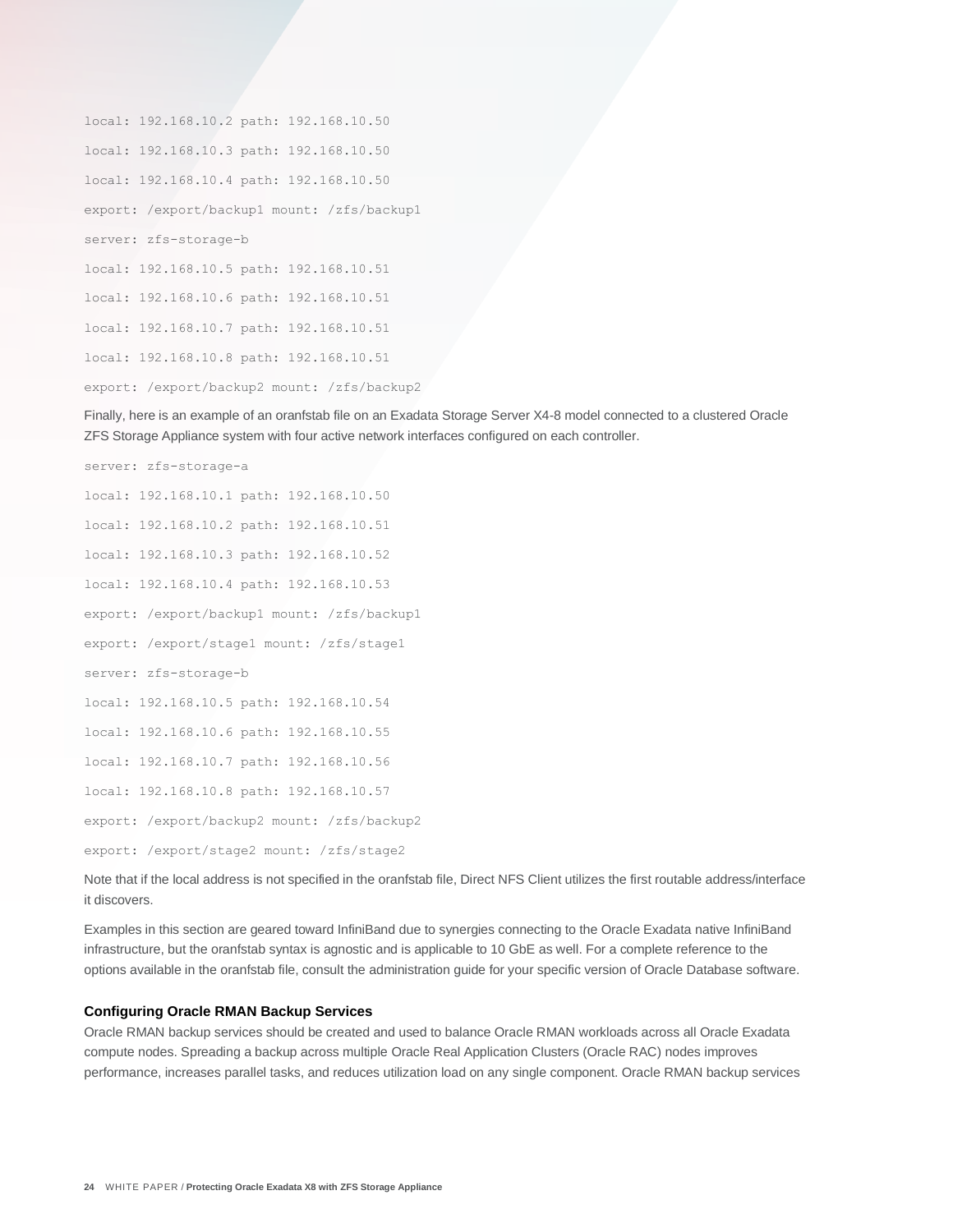are automatically migrated to other Oracle Exadata servers for Oracle Database in the Oracle RAC cluster when the preferred instance is unavailable.

The following configuration example assumes a half-rack Exadata Storage Expansion X6-2 with four Oracle RAC nodes. The Oracle Database name is hulk.

The syntax is as follows:

srvctl add service -d <db name> -r <preferred instance> -a <alternate instance(s)> -s <name *for newly created service>*

[oracle@ex01db01 ~]\$ **srvctl add service -d hulk -r hulk1 -a hulk2,hulk3,hulk4 -s hulk\_bkup1** [oracle@ex01db01 ~]\$ **srvctl add service -d hulk -r hulk2 -a hulk1,hulk3,hulk4 -s hulk\_bkup2** [oracle@ex01db01 ~]\$ **srvctl add service -d hulk -r hulk3 -a hulk1,hulk2,hulk4 -s hulk\_bkup3** [oracle@ex01db01 ~]\$ **srvctl add service -d hulk -r hulk4 -a hulk1,hulk2,hulk3 -s hulk\_bkup4**

```
[oracle@ex01db01 ~]$ srvctl start service -d hulk -s hulk_bkup1
[oracle@ex01db01 ~]$ srvctl start service -d hulk -s hulk_bkup2
[oracle@ex01db01 ~]$ srvctl start service -d hulk -s hulk_bkup3
[oracle@ex01db01 ~]$ srvctl start service -d hulk -s hulk_bkup4
[oracle@ex01db01 ~]$ srvctl status service -d hulk
Service hulk bkup1 is running on instance(s) hulk1
Service hulk bkup2 is running on instance(s) hulk2
Service hulk bkup3 is running on instance(s) hulk3
Service hulk_bkup4 is running on instance(s) hulk4
```
When Oracle Database is restarted, the Oracle RMAN backup services should be rebalanced. This can be accomplished with the following command:

[oracle@ex01db01 ~]\$ **srvctl stop service -d hulk; srvctl start service -d hulk**

### <span id="page-24-0"></span>**InfiniBand Best Practices**

For optimal IP over InfiniBand (IPoIB) performance and stability, ensure that the latest fixes and best practices are in place. For a complete list and description of InfiniBand-related fixes, see My Oracle Support document 2087231.1 "Guidelines when [Using ZFS Storage in an Exadata Environment.](https://support.oracle.com/epmos/faces/DocumentDisplay?id=2087231.1)"

### <span id="page-24-1"></span>**Preparing Oracle Database for Backup**

### ARCHIVELOG MODE

Archiving of the online redo logs is enabled when Oracle Database is configured to operate in "archivelog" mode. Benefits of using archivelog mode include

- **»** Protection is provided in the event of media failure.
- **»** Oracle Database transactions that occurred after the most recent backup can be recovered.
- **»** Backups can be performed while Oracle Database is open and active.
- **»** Inconsistent backups can be used to restore Oracle Database.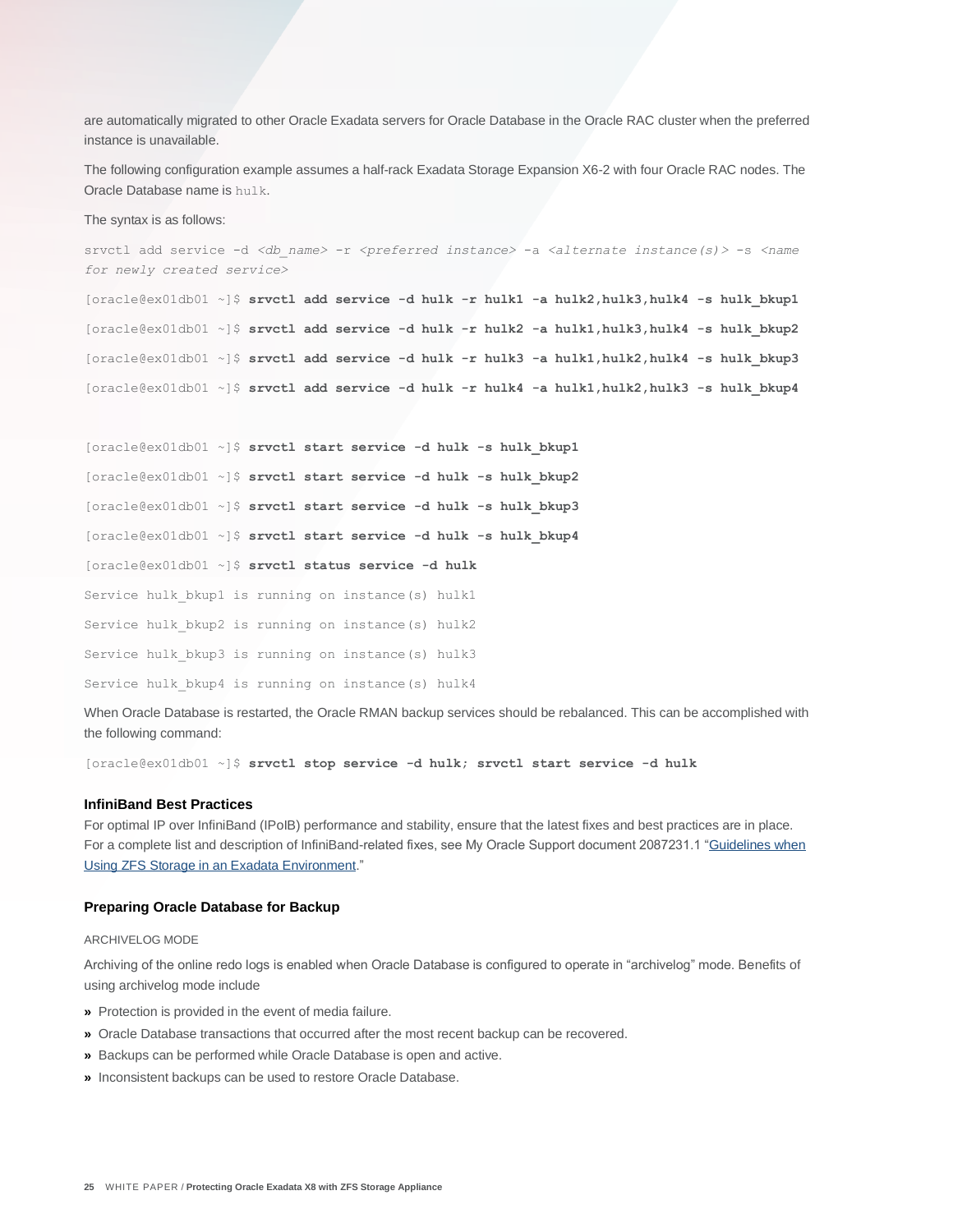It is recommended that Oracle Database run in archivelog mode, and the archivelogs should be multiplexed with one copy on Oracle Exadata storage and one copy on the Oracle ZFS Storage Appliance system.

### BLOCK-CHANGE TRACKING

Block-change tracking is an Oracle RMAN feature that records changed blocks within a datafile. The level 0 backup scans the entire datafile, but subsequent incremental backups rely on the block-change tracking file to scan just the blocks that have been marked as changed since the last backup.

It is recommended to enable block-change tracking to improve performance for incremental backups. If the chosen backup strategy includes only full or level 0 backups, block-change tracking should not be enabled.

# <span id="page-25-0"></span>BEST PRACTICES FOR TRADITIONAL ORACLE RMAN BACKUP

This section details the recommended configuration steps necessary to achieve optimal performance and functionality when using an Oracle RMAN traditional backup strategy to protect Oracle Exadata with an Oracle ZFS Storage Appliance system. Best practices presented in this section specifically correspond to traditional Oracle RMAN backup strategies, while recommendations in previous sections correspond to general applications.

### <span id="page-25-1"></span>**Configuring the Network Shares**

A single share per storage pool is recommended when backing up Oracle Database using a traditional Oracle RMAN strategy. A storage pool is typically configured on each controller for maximum performance and to fully utilize hardware resources on both controllers. Oracle Database can then be backed up using two shares, with one owned by each controller.

Alternatively, when backing up multiple Oracle Database instances concurrently or even multiple Oracle Exadata systems, an individual Oracle RMAN backup operation can be configured to use only a single share owned by one controller, with other Oracle RMAN backup workloads effectively utilizing the other controller. Full HA redundancy is still provided in this configuration because of the ability to fail over storage resources to the other controller.

Share access permissions should be aligned to match the user identity (ID) of the oracle user and the group ID of the dba group. A standard Oracle Exadata configuration is 1001 and 1002, respectively. In most configurations, the directory permissions are set to rwxr-x---.

### RECORD SIZE

The ZFS record size is a setting that is configured at the share level and influences the size of back-end disk I/O. Optimal settings depend on the network I/O sizes used by the application—in this case, Oracle RMAN. Traditional Oracle RMAN workloads with Direct NFS Client generate large 1 MB writes and reads at the network layer. In this case, a 1 MB record-size setting should be used. The ability to use large record sizes has significant advantages, such as increased throughput performance, which is critical for bandwidth-intensive workloads. Other benefits include reduced utilization of controller CPU resources.

In recent years, HDD capacities have grown as quickly as ever, yet the IOPS these disks are capable of delivering has leveled off. Oracle RMAN workloads often generate datasets on the TB scale, with only a small frequency of read-backs. As such, caching is not an optimal solution for handling IOPS. Maximizing the throughput and limiting the IOPS to disk are important factors for achieving the best performance from the backup solution. Oracle RMAN traditional backup strategies enable this by delivering large, multichannel network I/O that greatly benefits from large record sizes on the ZFS share.

### SYNCHRONOUS WRITE BIAS

Synchronous write bias is a share setting that controls behavior for servicing synchronous writes. It can be optimized for latency or throughput.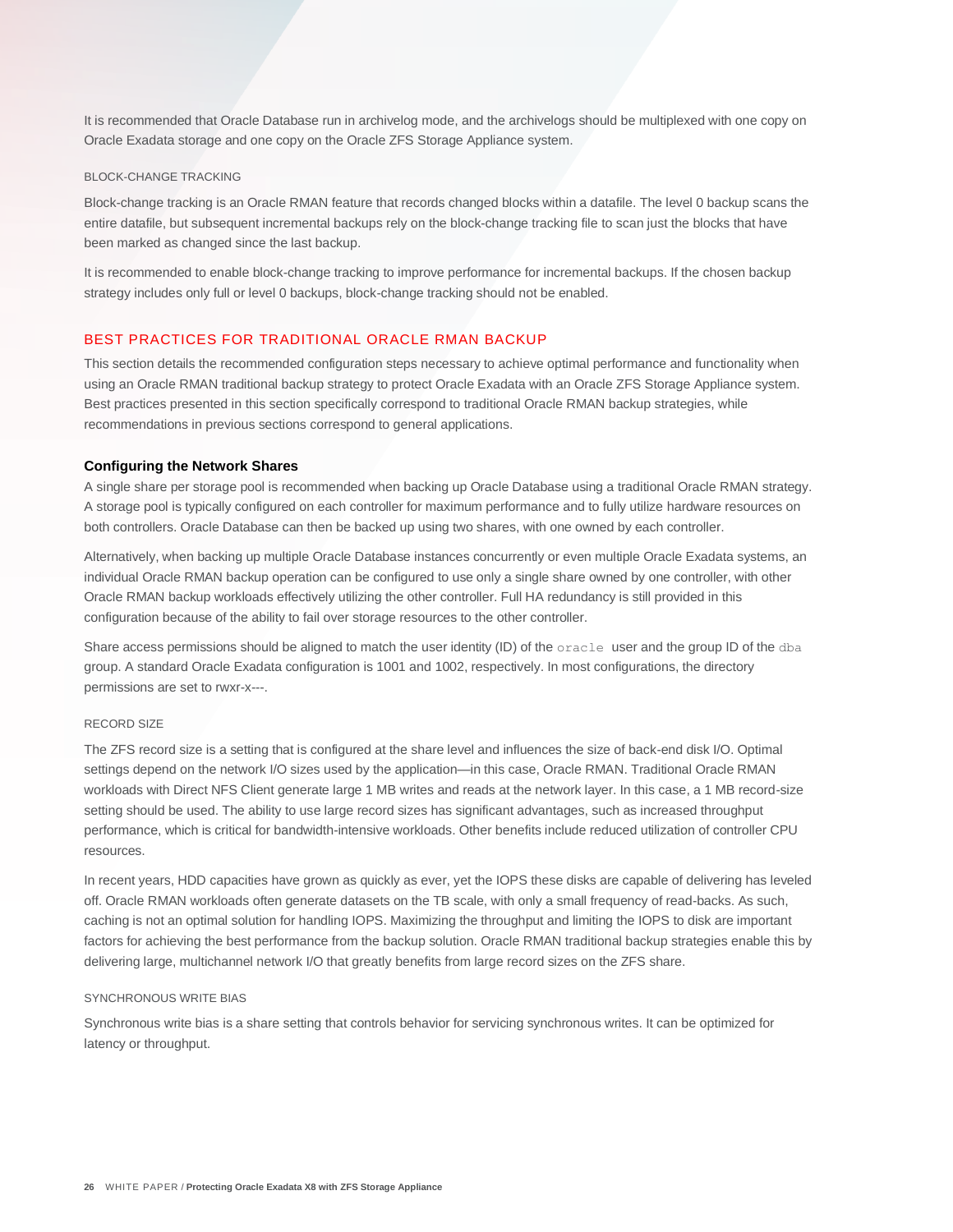All writes are initially written to the ZFS adaptive replacement cache (ARC), regardless of whether they are asynchronous, synchronous, latency-optimized, or throughput-optimized. Also, all writes are copied from the ARC to the storage pool. An asynchronous write returns an acknowledgement to the client after the write to ARC is complete. When synchronous writes are optimized for throughput, an acknowledgement is not returned until the write is copied to the storage pool. When synchronous writes are optimized for latency, an additional copy is written to persistent storage so that acknowledgements can be returned to the client faster. When write-optimized flash is configured in the storage pool, it is used as the persistent storage for latency-sensitive synchronous writes.

The synchronous write bias share setting should be configured for throughput. There are two reasons:

- **»** Write-optimized flash is a limited resource and is much more expensive than HDDs. It provides a major boost to latencysensitive writes, but traditional Oracle RMAN backups are bandwidth-sensitive, large 1 M streaming writes. If flash is not present in the storage pool configuration, a lower price point can be achieved by not adding it. HDDs can be used to fill the slots that flash can occupy and provide additional throughput and capacity in the process. If write-optimized flash is configured in the storage pool, it is a shared resource that other network shares and LUNs can access, and it should be reserved for latency-sensitive workloads where it can provide benefit.
- **»** Setting the synchronous write bias to the latency setting generates additional data transfer and reduces performance when bandwidth-sensitive workloads are processed. When the synchronous write bias is optimized for latency, an additional copy is read from ARC and written to flash. When write-optimized log devices are mirrored, an additional two copies are written to flash. Write-optimized flash devices are designed to service a lot of IOPS, but can easily become bandwidth-saturated with high-throughput workloads. Even if there are many idle flash devices configured in the storage pool and there is an adequate amount of flash bandwidth available, SAS bandwidth becomes a limiting factor. In a configuration with mirrored storage pools with mirrored log devices and a latency synchronous write bias setting, synchronous writes are written first to ARC, and then four more copies are written. SAS bandwidth would be four times larger than network bandwidth. Throughput-optimized writes generate better performance for bandwidth-sensitive workloads.

### READ CACHE

Read-optimized flash should not be used for caching traditional Oracle RMAN workloads because there is little benefit from storing Oracle RMAN backup sets in cache. Moreover, the level 2 ARC is not intended for streaming workloads. The cache device usage share setting should be configured to not use cache devices.

### DATA COMPRESSION

The data compression setting determines whether compression algorithms are applied by the Oracle ZFS Storage Appliance system at the share level. Compression is most effective at the Oracle Database level, and the best practice is to use HCC for read-focused transactional workloads and Advanced Row Compression for write-focused transactional workloads.

For traditional Oracle RMAN workloads, LZ4 compression should be enabled at the share level. It provides additional benefit when combined with Oracle Database compression by reducing the bandwidth to back-end disk with only a minimal impact to CPU utilization. Physical network throughput is actually increased when using LZ4 because SAS bandwidth and HDD utilization are typically limiting factors for a traditional Oracle RMAN workload. With Advanced Row Compression enabled for an OLTP Oracle Database, LZ4 often provides additional space savings in the range of 1.8 to 2.4 times. Gzip-based compression algorithms are costly on CPU overhead and should not be considered in this context.

### DEDUPLICATION

It is recommended to use data deduplication with backup strategies when four or more incremental level 0 or full backups will be active within the retention policy. Deduplication should use a double-parity storage profile and be combined with LZ4 compression to optimize useable capacity. A 1 MB record size should be used with deduplication.

Best practices require a pair of metadevices per storage pool for every 88 data disks. Typically, backup use cases utilize two storage pools, with one active on each controller. Each storage pool is allocated half of the data disks in each disk shelf.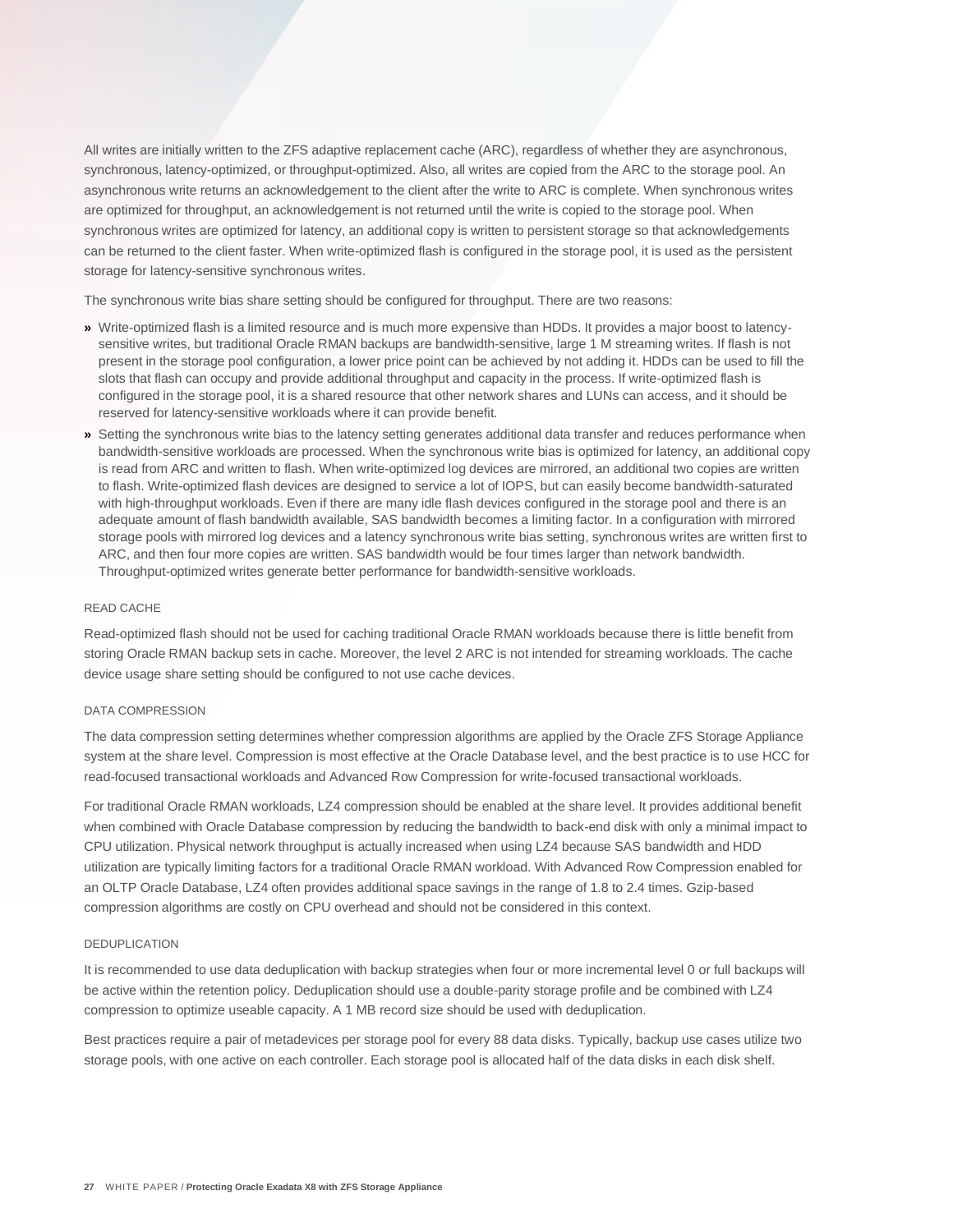Any configuration that uses deduplication has a minimum of four metadevices, with two in each storage pool. The metadevice pairs should not be placed in the same Oracle Storage Drive Enclosure DE3-24 disk shelf, although they can share one disk shelf if one metadevice pair is assigned to the other storage pool. More metadevices are not recommended until the configuration exceeds eight Oracle Storage Drive Enclosure DE3-24 disk shelves, which is 88 data disks per storage pool. At that time, an additional four metadevices would be added to the configuration, with, again, two in each storage pool.

For an Oracle Storage Drive Enclosure DE3-24 configuration with 12 disk shelves that use data deduplication, it is recommended to start with eight metadevices, with four in each storage pool. It is also recommended to grow the configuration four disk shelves at a time to preserve an NSPF double-parity profile, and to avoid performance impacts from vdev hotspots. When growing from 12 to 16 disk shelves, no additional metadevices are needed. Then, when growing from 16 to 20 disk shelves, two of the disk shelves should be ordered with all data disks (24), the other two disk shelves should be ordered with 20 data disks and 2 metadevices, and the remaining two slots should be filled with log devices. A pair of metadevices from separate disk shelves should be added to one storage pool, and the remaining two metadevices should be added to the other storage pool.

Metadevices should be configured in a striped format. The data stored there is a secondary copy, similar to L2ARC read cache. As such, redundancy is not an important factor.

If deduplication is enabled, an individual backup job should always utilize the same controller to maximize data reduction. The deduplication domain is global to the storage pool and will not spread to the other storage pool that is primary on the second controller in the cluster. A backup job that writes data to both controllers has a reduced opportunity for duplicate block matches. Some duplicate blocks are written to one storage pool, while the matching allocated block resides on the other storage pool.

When an Oracle ZFS Storage Appliance system is used to back up multiple Oracle Database instances, it is recommended to configure 50 percent of the Oracle Database instances to always use one controller, and 50 percent to always use the other controller. Furthermore, optimal resource utilization can be achieved by staggering the backups so that two are running at one time, rather than initiating all backups at the same time each day.

The following figure shows a backup share that was created using the settings discussed in this section.

| Properties |                                                      | Inherit from project                                                          |
|------------|------------------------------------------------------|-------------------------------------------------------------------------------|
|            |                                                      | Mountpoint $\triangleq$ //export/backup1                                      |
|            | Read only $a \Box$                                   |                                                                               |
|            | Update access time on read $\triangleq \blacksquare$ |                                                                               |
|            | Non-blocking mandatory locking $\triangleq$          |                                                                               |
|            | Data deduplication (warning) $\Box$                  |                                                                               |
|            | Data compression $\triangleq$ LZ4 (Fast)             | ▼                                                                             |
|            |                                                      | Checksum <sup>a</sup> Fletcher4 (Standard)                                    |
|            |                                                      | Cache device usage $\triangleq$ Do not use cache devices $\blacktriangledown$ |
|            | Synchronous write bias <sup>a</sup> Throughput ▼     |                                                                               |
|            | Database record size $\triangleq$ 1M                 |                                                                               |
|            |                                                      | Additional replication <sup>a</sup> Normal (Single Copy) ▼                    |
|            | Virus scan $a \Box$                                  |                                                                               |
|            | Prevent destruction $a \Box$                         |                                                                               |
|            | Restrict ownership change $\triangleq \blacksquare$  |                                                                               |
|            |                                                      |                                                                               |

Figure 8. Example share for traditional Oracle RMAN backup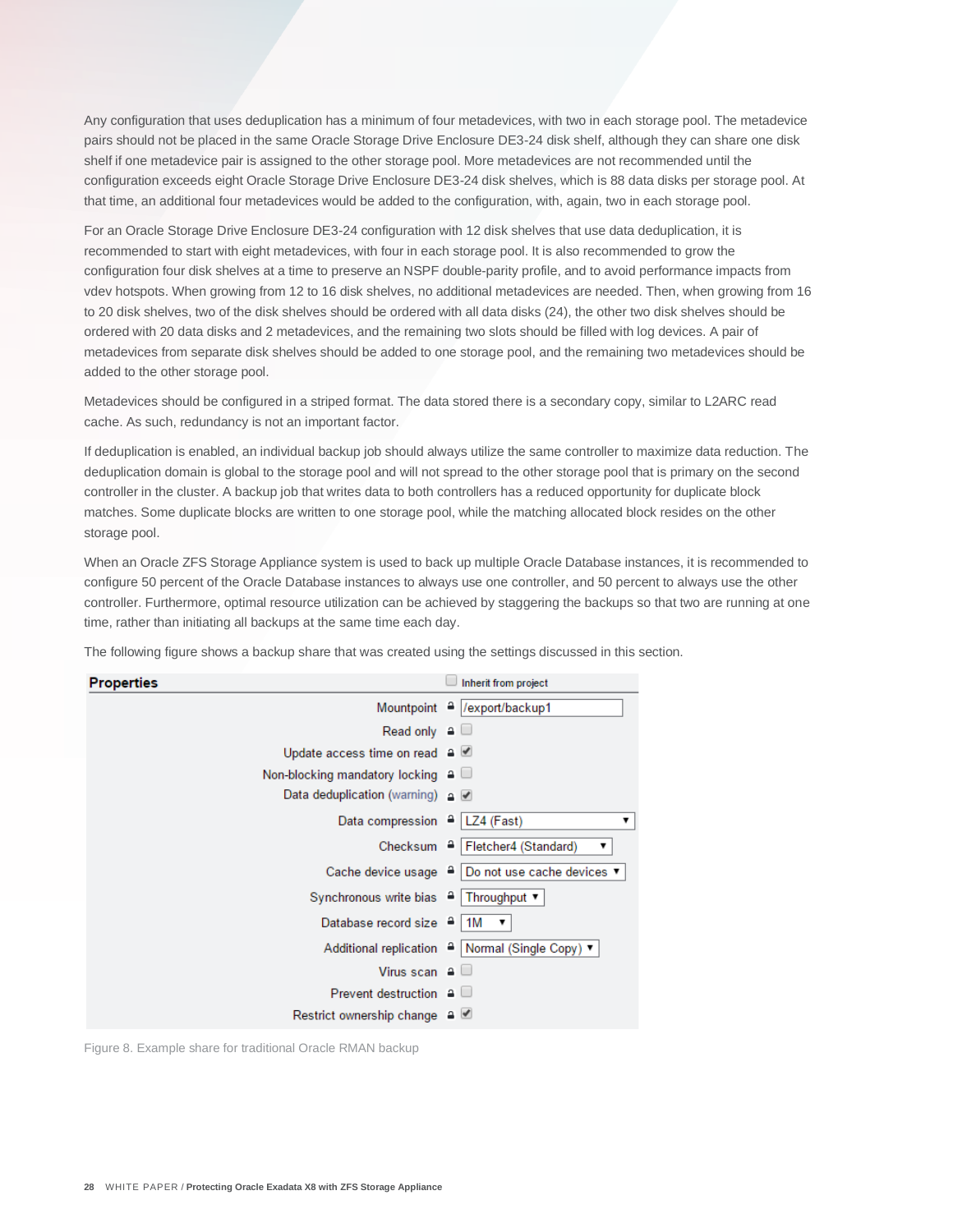# <span id="page-28-0"></span>**Oracle RMAN Configuration**

### BACKUP FORMAT

Level 0 backups can technically be either the backup-set or image-copy format; however, the backup-set format should be used. The backup-set format is required to achieve many of the benefits highlighted in the data protection strategy section of this document.

### OPTIMIZING CHANNELS

Determining the number of Oracle RMAN channels to use is an important aspect of tuning a backup solution. When Oracle RMAN opens a new channel, it allocates a new set of input and output buffers. Each channel has the ability to take a datafile or a section of a datafile and process the backup or restore job in parallel to work being done by other channels. Channels can be assigned to different nodes in the Oracle RAC cluster, and can have different backup destinations, with shares potentially owned by different Oracle ZFS Storage Appliance controllers.

Additional channels increase scalability and can provide significantly improved performance, more-efficient resource utilization, load balancing across Oracle Database nodes, a more robust HA architecture, and workload spreading between storage controllers.

As hardware limits are approached, allocating additional Oracle RMAN channels provides diminishing returns. It is not recommended to over-allocate channels because there is little to no performance gain, despite additional memory and CPU resources allocated for more Oracle RMAN buffers, and added complexity in the form of more backup pieces being created.

Determining the recommended number of channels for a particular configuration depends on the hardware factor that will limit overall performance in an optimally configured solution. Performance limiting components could be many things, including Oracle Exadata or the network, HDD, CPU, or SAS resources. Thorough testing is always recommended when implementing major changes in a production environment. However, the following table provides guidance for how many Oracle RMAN channels to configure in a traditional Oracle RMAN backup strategy for each hardware configuration.

This table assumes recent Exadata storage server (X6 and later) and ZS7-2 HE with storage balanced across both controllers. It assumes that network and SAS bandwidth are not limiting factors, that the best practices in this document are implemented, and that there are no other significant concurrent workloads during the backup window.

|                  | Channels per<br>Oracle Exadata<br>Eighth Rack | Channels per<br>Oracle Exadata<br>Quarter Rack | Channels per<br>Oracle Exadata<br><b>Half Rack</b> | Channels per<br>Oracle Exadata<br>Full Rack |
|------------------|-----------------------------------------------|------------------------------------------------|----------------------------------------------------|---------------------------------------------|
| 1 DISK Shelf     | 8                                             | 8                                              | 8                                                  | 8                                           |
| 2 Disk Shelves   | 8                                             | 12                                             | 12                                                 | 12                                          |
| 3-4 DISK Shelves | 8                                             | 16                                             | 16                                                 | 16                                          |
| 5-6 Disk Shelves | 8                                             | 16                                             | 24                                                 | 24                                          |
| 7-8 Disk Shelves | 8                                             | 16                                             | 32                                                 | 32                                          |
| 9+ Disk Shelves  | 8                                             | 16                                             | 32                                                 | 40                                          |

**TABLE 3. SUGGESTED ORACLE RMAN CHANNELS PER CONFIGURATION FOR A TRADITIONAL ORACLE RMAN BACKUP STRATEGY**

When Oracle RMAN channels are configured or allocated, they should be alternated across the Oracle RAC nodes and storage shares.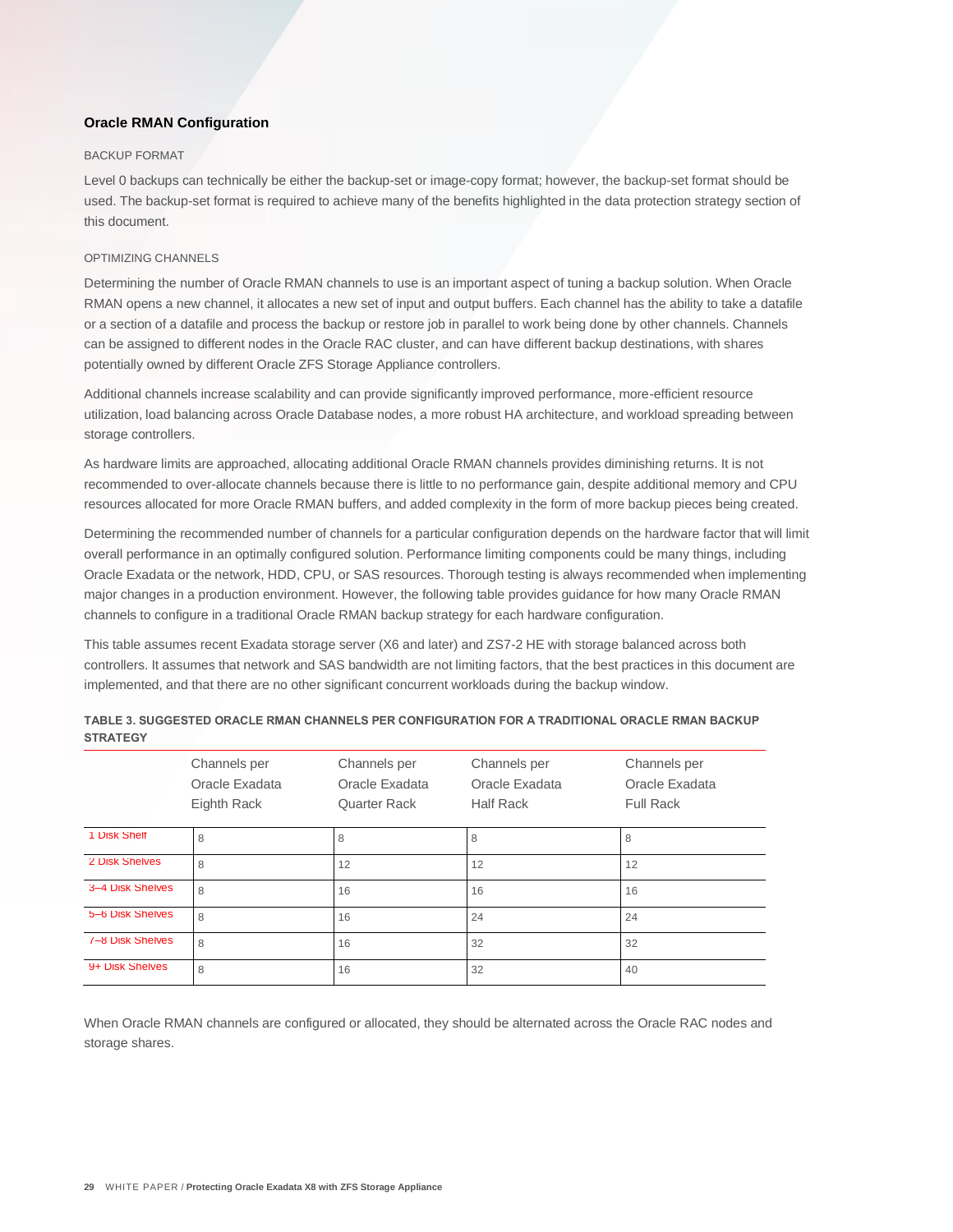### SECTION SIZE

Enabling highly parallel Oracle RMAN workloads is critical for achieving optimal performance and resource utilization from the backup solution. One challenge is when a very large datafile is encountered. If it is processed by a single Oracle RMAN channel, throughput slows significantly, and other hardware resources in the environment sit idle while waiting for the outlier datafile processing to be completed.

Oracle RMAN's solution to this problem lies in its ability to break up large files into smaller pieces that can be processed in parallel by multiple channels. This is called multisection support and is determined by the section size parameter. It is recommended to set the section size to 100 gigabytes (100G).

### FILESPERSET PARAMETER

The filesperset parameter determines how many datafiles or sections of datafiles are included in each backup set. When multiple input files are read to create a single backup set, it can improve performance, particularly when the read or copy phases are limiting factors. The default filesperset setting is 64; however, this is detrimental for single-file or partial Oracle Database restore operations because the entire backup set will be read back, even though only a small section is used. Also, an excessively large filesperset setting can impact the load balancing and performance scaling properties of Oracle RMAN. The objective is to have all Oracle RMAN channels effectively utilized throughout the backup. If there is a limited number of datafiles or data sections, it might not be possible to create full backup sets on every channel.

As a general practice, it is recommended to set the filesperset parameter to 1. Testing has shown that this provides excellent performance while load balancing across all channels. If deduplication is enabled, it is a requirement to set filesperset to 1. Including multiple files or sections in the same backup piece diminishes deduplication benefits.

### SAMPLE RUN BLOCK

Here is a sample run block for a weekly level 0 backup that can be included as part of an incremental backup strategy. This example assumes a half-rack Exadata Storage Expansion X6-2 backing up to both controllers of an Oracle ZFS Storage Appliance system configured with four disk shelves. Oracle RMAN backup services are used to evenly spread channels across all four Oracle RAC nodes. Channels are alternated between the two storage shares, with one owned by each controller.

run

{

| $\frac{1}{z}$ fs/bkup1/%U'; |  |  | allocate channel chl device type disk connect 'sys/passwd@exa-scan/bkup dbl' format |  |
|-----------------------------|--|--|-------------------------------------------------------------------------------------|--|
| $'$ /zfs/bkup2/%U';         |  |  | allocate channel ch2 device type disk connect 'sys/passwd@exa-scan/bkup db2' format |  |
| $'$ /zfs/bkup1/%U';         |  |  | allocate channel ch3 device type disk connect 'sys/passwd@exa-scan/bkup db3' format |  |
| $'$ /zfs/bkup2/%U';         |  |  | allocate channel ch4 device type disk connect 'sys/passwd@exa-scan/bkup db4' format |  |
| $'$ /zfs/bkup1/%U';         |  |  | allocate channel ch5 device type disk connect 'sys/passwd@exa-scan/bkup db1' format |  |
| $'$ /zfs/bkup2/%U';         |  |  | allocate channel ch6 device type disk connect 'sys/passwd@exa-scan/bkup db2' format |  |
| $'$ /zfs/bkup1/%U';         |  |  | allocate channel ch7 device type disk connect 'sys/passwd@exa-scan/bkup db3' format |  |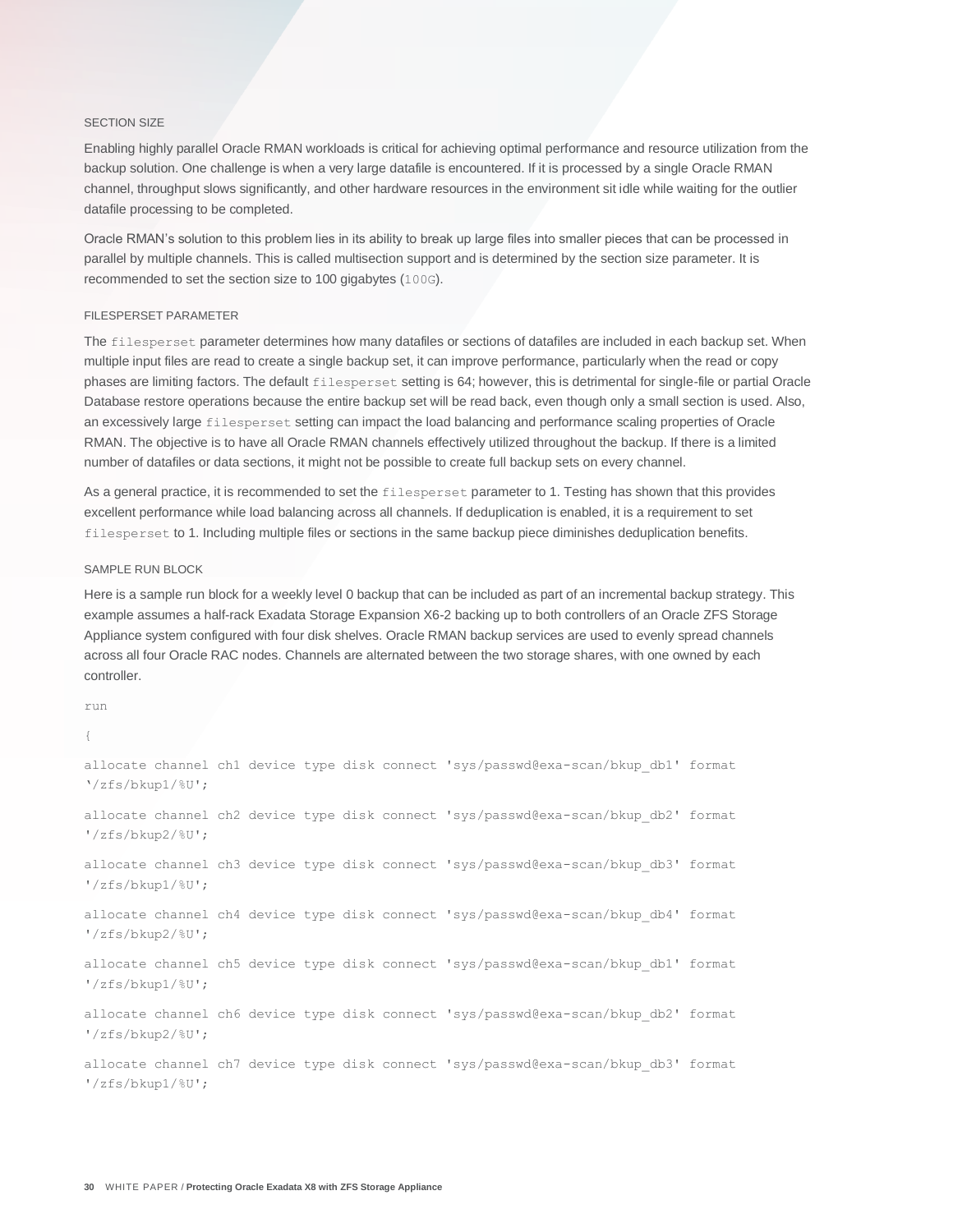```
allocate channel ch8 device type disk connect 'sys/passwd@exa-scan/bkup_db4' format 
'/zfs/bkup2/%U';
allocate channel ch9 device type disk connect 'sys/passwd@exa-scan/bkup_db1' format 
'/zfs/bkup1/%U';
allocate channel ch10 device type disk connect 'sys/passwd@exa-scan/bkup_db2' format 
'/zfs/bkup2/%U';
allocate channel ch11 device type disk connect 'sys/passwd@exa-scan/bkup_db3' format 
'/zfs/bkup1/%U';
allocate channel ch12 device type disk connect 'sys/passwd@exa-scan/bkup_db4' format 
'/zfs/bkup2/%U';
allocate channel ch13 device type disk connect 'sys/passwd@exa-scan/bkup_db1' format 
'/zfs/bkup1/%U';
allocate channel ch14 device type disk connect 'sys/passwd@exa-scan/bkup_db2' format 
'/zfs/bkup2/%U';
allocate channel ch15 device type disk connect 'sys/passwd@exa-scan/bkup_db3' format 
'/zfs/bkup1/%U';
allocate channel ch16 device type disk connect 'sys/passwd@exa-scan/bkup_db4' format 
'/zfs/bkup2/%U';
configure snapshot controlfile name to '+DATA/dbname/snapcf dbname.f';
BACKUP AS BACKUPSET 
  SECTION SIZE 100G 
  INCREMENTAL LEVEL 0 
  DATABASE 
  FILESPERSET 1
  TAG 'BKUP_SUNDAY_L0';
}
```
# <span id="page-30-0"></span>BEST PRACTICES FOR AN INCREMENTALLY UPDATED BACKUP STRATEGY

This section details the recommended configuration steps necessary to achieve optimal performance, reliability, and usability when utilizing an Oracle RMAN incrementally updated backup strategy to protect Oracle Exadata with Oracle ZFS Storage Appliance systems. Best practices in this section specifically address an incrementally updated backup strategy. This section is intended to be used as supplementation for the technological details and general best practices that are fully described in previous sections.

### <span id="page-30-1"></span>**Configuring an Oracle ZFS Storage Appliance System**

It is recommended to use mirrored storage profiles and SSD write-flash accelerators for an incrementally updated backup strategy. When the previous incremental level 1 backup set is merged into the image copy, it creates a large amount of smallblock, random I/O for Oracle Database instances running OLTP workloads. Mirrored storage pools are well suited for handling I/O-intensive workloads. Small I/O updates to the backup copy are latency-sensitive and require write-optimized flash in the storage pool for optimal performance.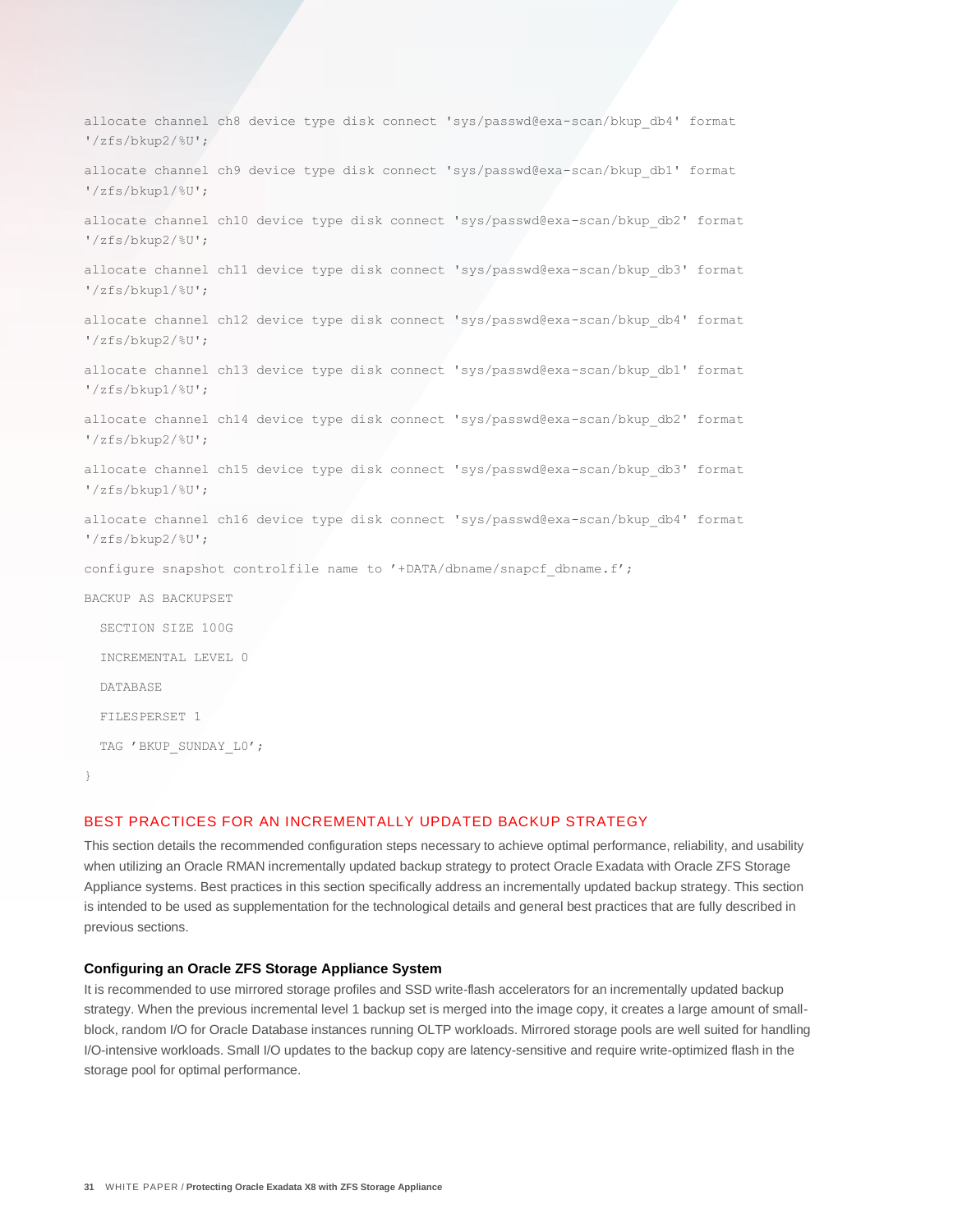### CREATING SHARES

Two shares are recommended when backing up Oracle Database with an incrementally updated backup strategy. The initial image copy backup should be placed in one share and the daily incremental backup should be placed in the other.

Share access permissions should be aligned to match the user ID of the oracle user and the group ID of the dba group. A standard Oracle Exadata configuration is 1001 and 1002, respectively. In most configurations, the directory permissions are set to rwxr-x---.

### RECORD SIZE

Reads and writes for the daily incremental share generate large, 1 MB I/O operations. Therefore, it is recommended to configure the ZFS share's record size to 1 MB.

Updates to the backup copy files generate smaller writes because they are updating only blocks within the backup datafile that have changed on the active datafile. Determining the optimal ZFS record size for the copy share depends on the characteristics of the transactional workload to the source Oracle Database instance.

If the source Oracle Database instance is running an OLTP workload, the ZFS record size should be set to 32 KB. An OLTP workload is characterized by mostly small transactions, with a focus on changing and reading existing rows of data. This generates relatively small write I/O operations that can be dispersed throughout the datafile. Setting the ZFS record size to 32 KB minimizes read-modify-write overhead while still providing good performance for streaming workloads, such as the initial backup and subsequent restore or restore-validate operations.

If the source Oracle Database instance is running an online application processing (OLAP) workload, the ZFS record size should be set to 128 KB. An OLAP workload is characterized by large queries and batch appends that generate large write I/O operations when updating a backup copy.

### SYNCHRONOUS WRITE BIAS

Synchronous write bias is a share setting that controls behavior for servicing synchronous writes. It can be optimized for latency or throughput.

The synchronous write bias should be configured for throughput for the daily incremental share and configured for latency for the copy share. Applying changes to the backup copy is a latency-sensitive workload that requires copying I/O to writeoptimized flash so that a faster acknowledgement is returned to the client. This significantly improves the IOPS capabilities of the share and the overall performance of the solution.

### READ CACHE

Read-optimized flash is not required, but is recommended to optimize performance during the update phase in an incrementally updated backup strategy. The cache-device-usage share setting on the copy share should be configured for all data and metadata.

### DATA COMPRESSION

LZ4 compression is recommended.

### <span id="page-31-0"></span>**Configuring the Oracle RMAN Environment**

### BACKUP FORMAT

In an incrementally updated backup strategy, the level 0 backup has to be in the image-copy format, and daily incremental backups are always the backup-set format. There are no other choices.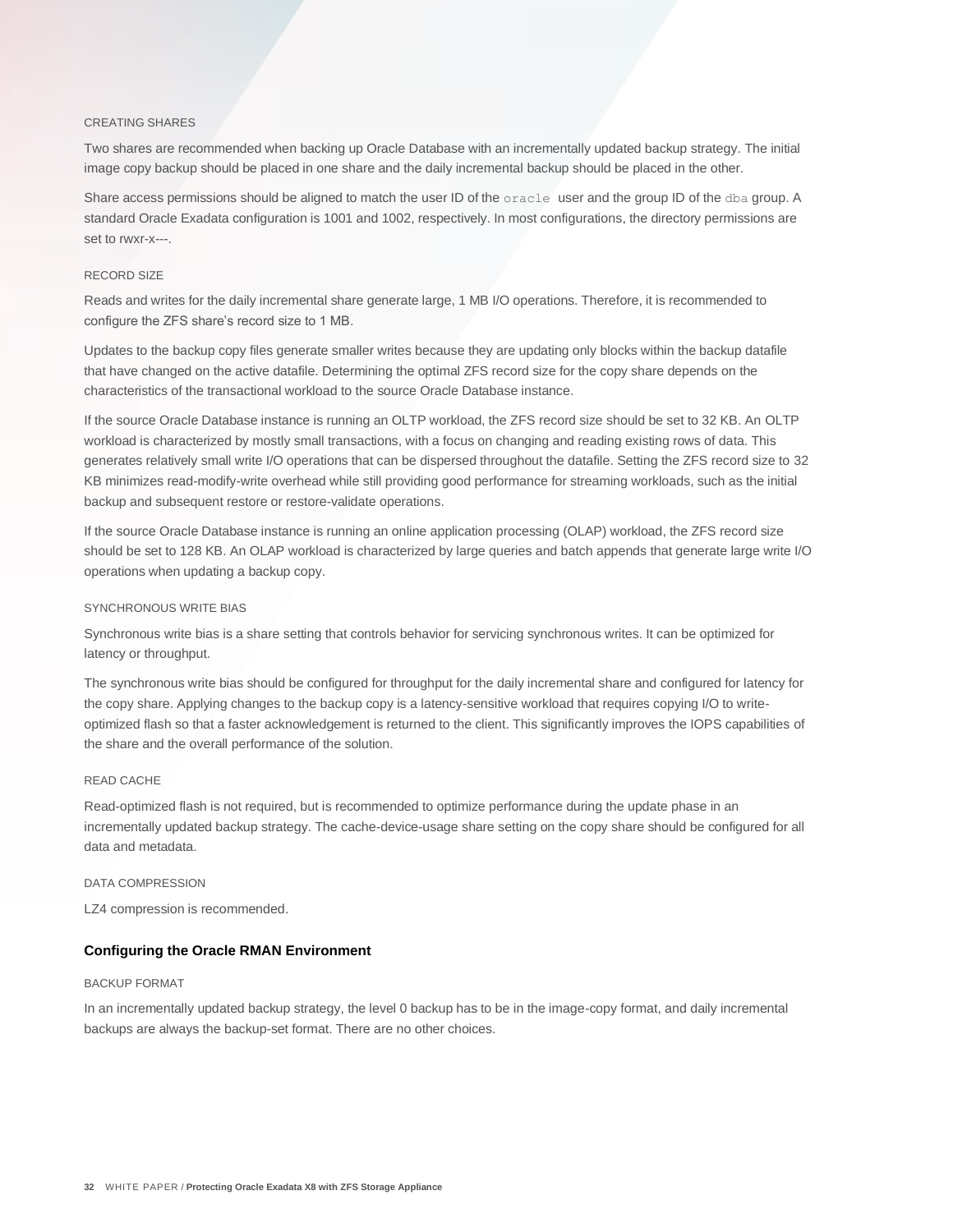### OPTIMIZING CHANNELS

Channels allocated for an image-copy operation have a lower per-channel throughput capacity than channels allocated for a backup-set operation, because they use shared buffers for I/O functions. Oracle RMAN spends more time in a wait state because the shared buffer has not cleared its busy status. This does not impact the overall performance of the backup solution in environments that can properly scale to use many channels spread across multiple hardware platforms, but more channels might be required to achieve the same amount of throughput as a backup-set operation.

### SECTION SIZF

Multisection support for image copies was introduced in Oracle Database 12*c*. When running a previous version of Oracle Database software, it is not recommended to use the image-copy format to back up big file tablespaces because Oracle RMAN performance scaling and load balancing cannot be ensured. This is not a concern with standard tablespaces because multiple datafiles guarantee optimal performance scaling and load balancing across all Oracle RMAN channels.

### DEDUPLICATION

Deduplication should not be enabled with an incrementally updated backup use case. An incrementally updated backup strategy typically requires record sizes smaller than 128 KB, which is not recommended with the deduplication architecture. There is limited opportunity for duplicate matches because subsequent level 0 or full backups are not included in this use case.

# SAMPLE RUN BLOCK

Here is an example run block that is designed to be run repeatedly every time a backup of Oracle Database is performed. It uses a two-share incrementally updated backup strategy and places level 0 image copies of each file in bkup1, and it places subsequent level 1 incremental backups in bkup2. The same run block is executed every night, but it performs different tasks, depending on the existence of prior level 0 and level 1 backups.

After initial execution, it creates a level 0 image copy backup of all the datafiles in Oracle Database. On the second night, it creates a backup set of only the data that was changed within the last 24 hours and stores this in a separate share. On the third night, it creates a backup set of only the data that was changed within the last 24 hours and then applies the previous night's changed data into the backup copy. Every subsequent night that the backup is run, it performs the same function of backing up just the data changed within the last 24 hours and applying previously changed data to the backup copy. This is tracked with the Oracle RMAN command tag.

This example assumes an Oracle Exadata half-rack model with four Oracle Database servers. It also assumes a standard file tablespace with no need to break large datafiles into small sections for backup. Oracle RMAN backup services are used in the connect string to spread the channels across all available nodes in the Oracle RAC cluster.

RUN {

allocate channel ch1 device type disk connect 'sys/passwd@exa-scan/bkup\_db1' format '/zfs/bkup1/%U'; allocate channel ch2 device type disk connect 'sys/passwd@exa-scan/bkup\_db2' format '/zfs/bkup1/%U'; allocate channel ch3 device type disk connect 'sys/passwd@exa-scan/bkup\_db3' format '/zfs/bkup1/%U'; allocate channel ch4 device type disk connect 'sys/passwd@exa-scan/bkup\_db4' format '/zfs/bkup1/%U'; allocate channel ch5 device type disk connect 'sys/passwd@exa-scan/bkup\_db1' format '/zfs/bkup1/%U';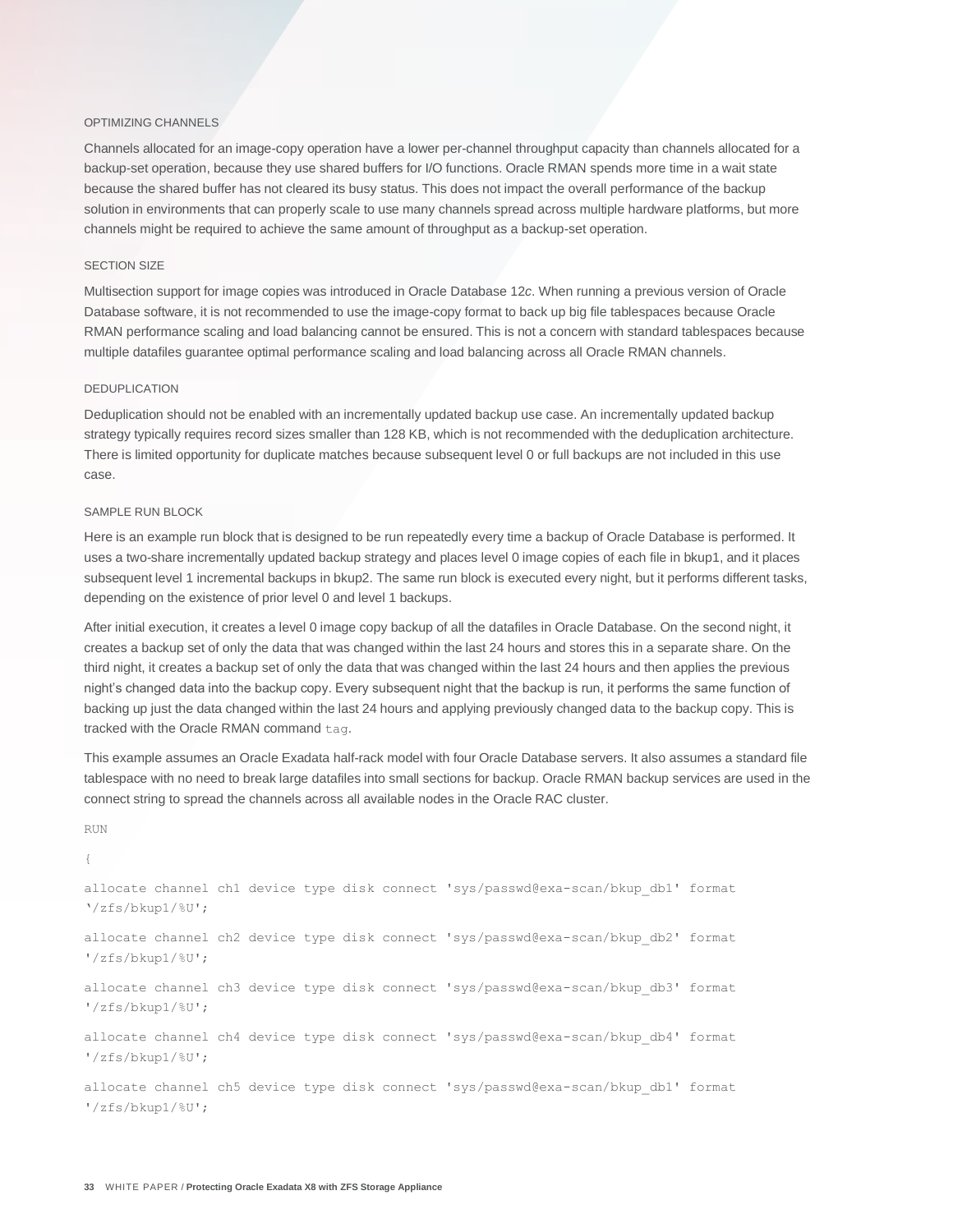allocate channel ch6 device type disk connect 'sys/passwd@exa-scan/bkup\_db2' format '/zfs/bkup1/%U'; allocate channel ch7 device type disk connect 'sys/passwd@exa-scan/bkup\_db3' format '/zfs/bkup1/%U'; allocate channel ch8 device type disk connect 'sys/passwd@exa-scan/bkup\_db4' format '/zfs/bkup1/%U'; allocate channel ch9 device type disk connect 'sys/passwd@exa-scan/bkup\_db1' format '/zfs/bkup1/%U'; allocate channel ch10 device type disk connect 'sys/passwd@exa-scan/bkup\_db2' format '/zfs/bkup1/%U'; allocate channel ch11 device type disk connect 'sys/passwd@exa-scan/bkup\_db3' format '/zfs/bkup1/%U'; allocate channel ch12 device type disk connect 'sys/passwd@exa-scan/bkup\_db4' format '/zfs/bkup1/%U'; allocate channel ch13 device type disk connect 'sys/passwd@exa-scan/bkup\_db1' format '/zfs/bkup1/%U'; allocate channel ch14 device type disk connect 'sys/passwd@exa-scan/bkup\_db2' format '/zfs/bkup1/%U'; allocate channel ch15 device type disk connect 'sys/passwd@exa-scan/bkup\_db3' format '/zfs/bkup1/%U'; allocate channel ch16 device type disk connect 'sys/passwd@exa-scan/bkup\_db4' format '/zfs/bkup1/%U'; configure device type disk parallelism 16; RECOVER COPY OF DATABASE WITH TAG 'incr\_zfs'; BACKUP INCREMENTAL LEVEL 1 FOR RECOVER OF COPY WITH TAG 'incr\_zfs' DATABASE format '/zfs/bkup2/%U'; }

# <span id="page-33-0"></span>ORACLE RMAN BACKUP AND RESTORE THROUGHPUT PERFORMANCE SIZING FOR ORACLE ZS7

The following figure shows the maximum sustainable throughput rates attained by Oracle's AIE group during Oracle RMAN backup and restore operations to Oracle ZS7-2. These rates were collected running level 0 backup sets. The backup workload was configured to use both controllers. A double-parity storage profile was used with LZ4 compression, and deduplication was not enabled.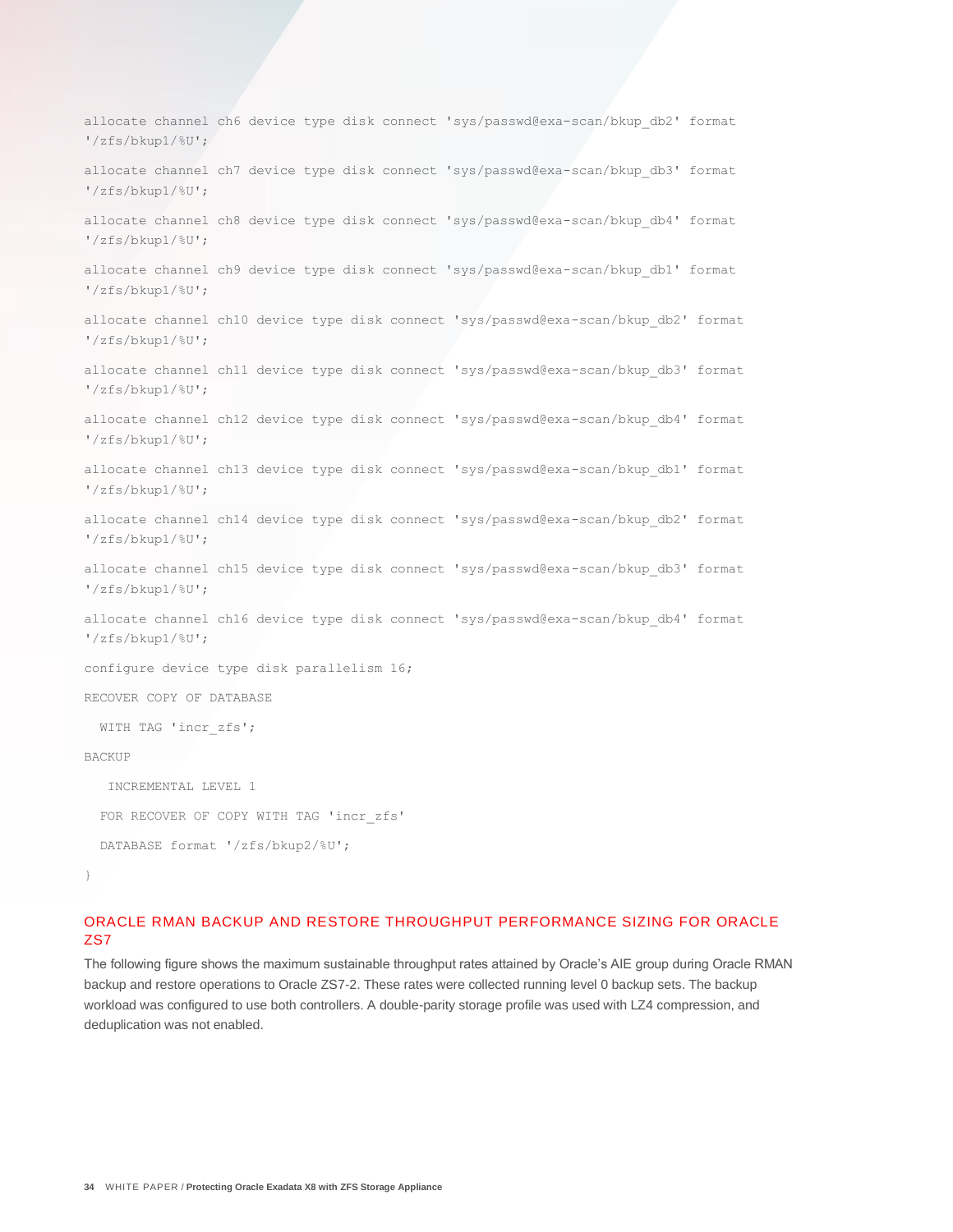

### Figure 9. Oracle RMAN throughput for Oracle ZS7-2 High End System

These are real-world results using Oracle Database 12*c* and a large OLTP Oracle Database instance populated with sample customer data in a sales order-entry schema. The Oracle Database instance used in these performance characterizations contained 15 TB of user data. Advanced Row Compression was enabled at the Oracle Database level because this is the best practices recommendation when running OLTP workloads. This was a fully functional Oracle Database instance with the ability to run live transactional workloads before, during, or after an Oracle RMAN backup operation. These throughput rates were not obtained using a database or I/O-generator test tool because those can be misleading and only indirectly applicable to real-world use cases. Also, the throughput rates were not projected based on low-level system benchmarks.

In all scenarios, sustainable throughput was determined by measuring physical I/O at the network layer. An average was collected over an extended period. The figure demonstrates that the maximum Oracle Database backup and restore rates for Oracle ZS7-2 HE have been proven capable of sustaining a real-world Oracle Exadata backup environment. Maximum sustainable backup rates of 50 TB per hour and 62 TB per hour were demonstrated. Performance was collected using Oracle Exadata and Oracle ZS7-2 HE system that was otherwise idle during the Oracle RMAN operation. Test environments were configured following the best practices presented in this white paper.

The focus of this evaluation was Oracle ZFS Storage Appliance systems. A reasonable effort was made to ensure that they were always the limiting factor. It would not be meaningful for effective characterization of the storage if the runs were limited by external factors, such as network infrastructure, database contention, source-side hardware resources, or Oracle RMAN configuration shortcomings.

Each configuration under test included a sufficient number of networking and SAS cards to provide the bandwidth that the configuration was capable of supporting. A configuration with fewer networking or SAS cards could encounter a storage-side bottleneck at a lower level.

In the restore configurations, the primary bottleneck was storage-pool (data vdevs) saturation from large sequential reads and prefetch I/O.

For the backup characterization, the primary bottleneck was also storage-pool (data vdevs) saturation, but not in smaller configurations because performance was still ramping up as additional disk shelves were added. However, after the backup rate plateaus, the primary bottleneck was controller CPU resources.

Compression was the largest consumer of CPU cycles in these runs. However, compression reduces the amount of data written to the storage pool. Even with it enabled, storage-pool saturation was the primary bottleneck for small and medium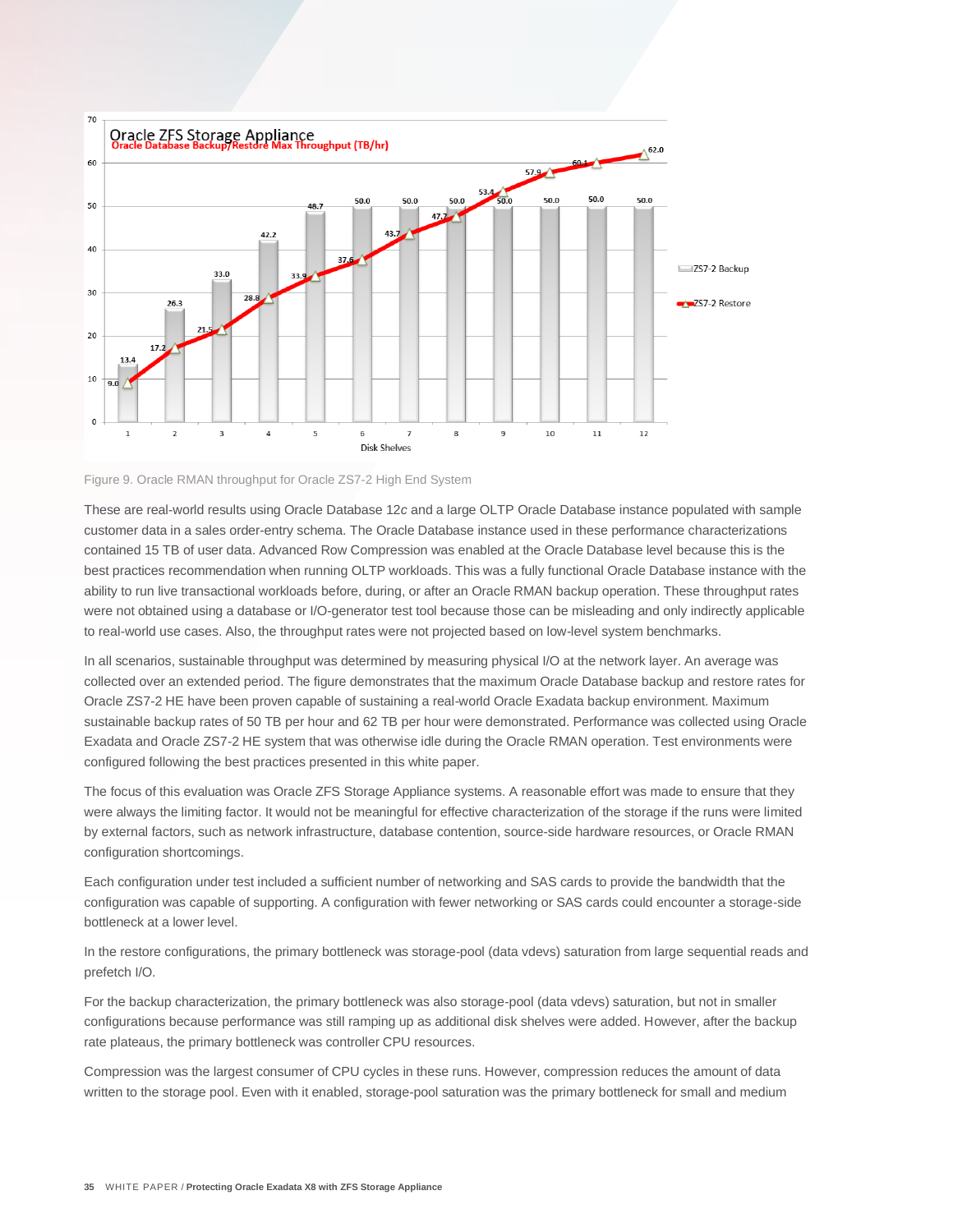configurations. With no compression, backup throughput scaled linearly, which avoided a CPU bottleneck, but at a shallower angle because there was more data being written to the storage pool. Uncompressed backups to Oracle ZS7-2 can reach 50 TB per hour for 11 to 12 disk shelves.

Despite consuming more CPU resources, the use of LZ4 compression is an easy win for Oracle RMAN backup use cases. Not only does it enable higher throughput rates in small and medium configurations, but the 1.8 to 2.8 times storage-footprint savings is a critical benefit in even large configurations.

Oracle Storage Drive Enclosure DE3-24P and Oracle Storage Drive Enclosure DE3-24C disk shelves can both support these throughput rates. The two drive types have a similar throughput rating. The 10 K drives have an advantage in IOPS, which is not a factor for sequential 1 MB workloads, such as Oracle RMAN level 0 backup and restore workloads. All-flash disk shelves were not included in this performance sizing effort because they generally do not provide optimal ROI for a backup use case.

### <span id="page-35-0"></span>**Performance Sizing with Deduplication**

Disk storage space consumed by traditional RMAN full backups can be reduced by combining deduplication with LZ4 compression. Keep in mind that enabling deduplication consumes more CPU resources.

Level 0 backup workloads can be configured to use a single controller with half of the data disks in each Oracle Storage Drive Enclosure DE3-24 disk shelf. Backups can be configured to use a single storage pool to maximize deduplication benefits, per the best practices presented in this document.

When running an active workload on just one storage pool, only half of the data disks from each Oracle Storage Drive Enclosure DE3-24 disk shelf are used. This assumes that separate workloads are using the remaining disks in a storage pool that is active on the other controller. A double-parity storage profile was used with LZ4 compression.

Our testing is based on customer-emulated OLTP workload was run to generate 10 to 15 percent changed data between each incremental level 0 backup. The Oracle Database schema used in this characterization contained 15 TB of user data.

The deduplication architecture consumes more CPU resources compared to the baseline architecture. This is observable in larger configurations. Oracle ZFS Storage Appliance systems were able to sustain very high throughput rates, even with deduplication enabled. This is a major advantage over competitor products when total data reduction ratios fall between 3 to 6 times.

With deduplication is enabled in our testing, multiple Oracle Database workloads are running; one Oracle Database instance ran an Oracle RMAN workload to one controller, and another Oracle Database instance ran a concurrent Oracle RMAN workload to the other controller.

For more information about configuring Oracle ZFS Storage data reduction features with Oracle RMAN full backups, see [Oracle Support Document 2087231.1 \(Guidelines When Using ZFS Storage in an Exadata Environment.](https://support.oracle.com/epmos/faces/DocumentDisplay?id=2087231.1)

# <span id="page-35-1"></span>**CONCLUSION**

Finding the right backup solution for Oracle Exadata is a challenging problem. Costly alternatives provide poor ROI and cannot support high-performance environments. Competitive offerings are inflexible and do not address all of the customer's needs.

Oracle ZFS Storage Appliance systems have proven to be an ideal solution for protecting the mission-critical data that resides on Oracle Exadata. Powerful features combined with custom Oracle-on-Oracle integrations enable a wide range of Oracle RMAN backup strategies. These provide outstanding performance and flexibility unmatched by third-party solutions.

Extreme restore throughput helps satisfy even the most stringent RTOs. Archive log multiplexing delivers recovery times of 20 minutes or less. Oracle Intelligent Storage Protocol, HCC, LZ4 storage compression, large 1 MB record sizes, data deduplication, and Direct NFS Client provide unique advantages when protecting Oracle Database.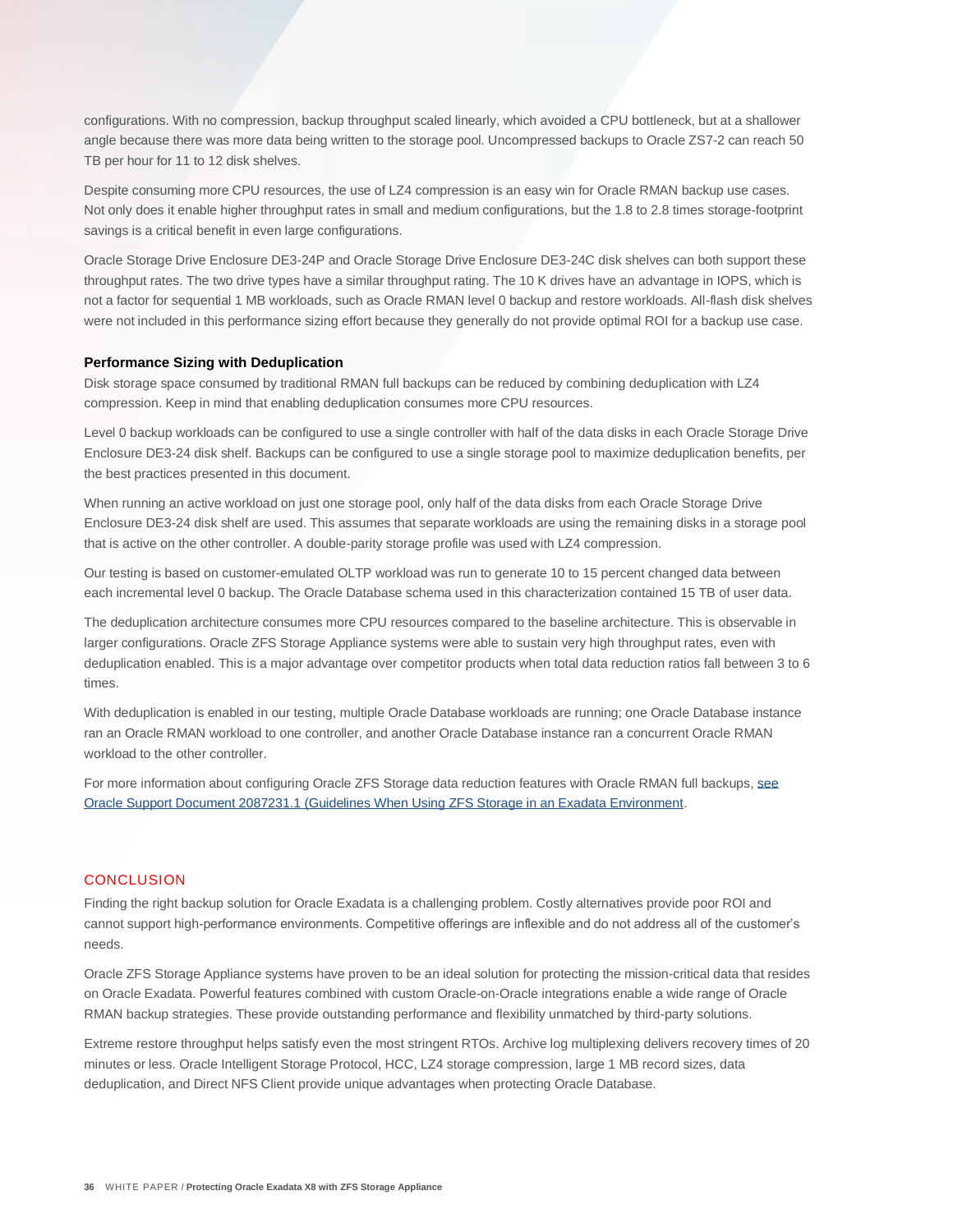In addition to data protection benefits, an Oracle Exadata backup solution using Oracle ZFS Storage Appliance systems provides many other advantages, such as low-cost, high-performance storage for unstructured data that resides outside of Oracle Database, and an ideal snapshot-cloning solution for provisioning development and test environments. It is easy to see why Oracle ZFS Storage Appliance systems are a preferred solution for protecting Oracle Exadata.

# <span id="page-36-0"></span>**REFERENCES**

- **»** ["Networking Best Practices with Oracle ZFS Storage Appliance"](http://www.oracle.com/technetwork/server-storage/sun-unified-storage/documentation/networking-bestprac-zfssa-2215767.pdf)
- **»** ["Realizing the Superior Value of Oracle ZFS Storage Appliance"](http://www.oracle.com/us/products/servers-storage/storage/nas/resources/zfs-sa-businessvaluewp-final-1845658.pdf)
- **»** ["Configuring Oracle ZFS Storage Appliance for Oracle RAC Database RMAN Backup and Restore"](https://community.oracle.com/docs/DOC-1009538)
- **»** Oracle Database 12*c* [Hybrid Columnar Compression web page](http://www.oracle.com/technetwork/database/database-technologies/hybrid-col-compression/overview/index.html)
- **»** Oracle Database 12*c* [Advanced Compression web page](http://www.oracle.com/technetwork/database/options/compression/index-095686.html)
- **»** [Oracle Intelligent Storage Protocol data sheet](http://www.oracle.com/us/products/servers-storage/storage/nas/oracle-isp-ds-final-2139042.pdf)
- **»** [Oracle ZFS Storage Appliance data sheet](http://www.oracle.com/us/products/servers-storage/storage/nas/ds-nas-storage-zs5-3158594.pdf)
- **»** [Oracle Enterprise Manager web page](http://www.oracle.com/technetwork/database/manageability/index.html)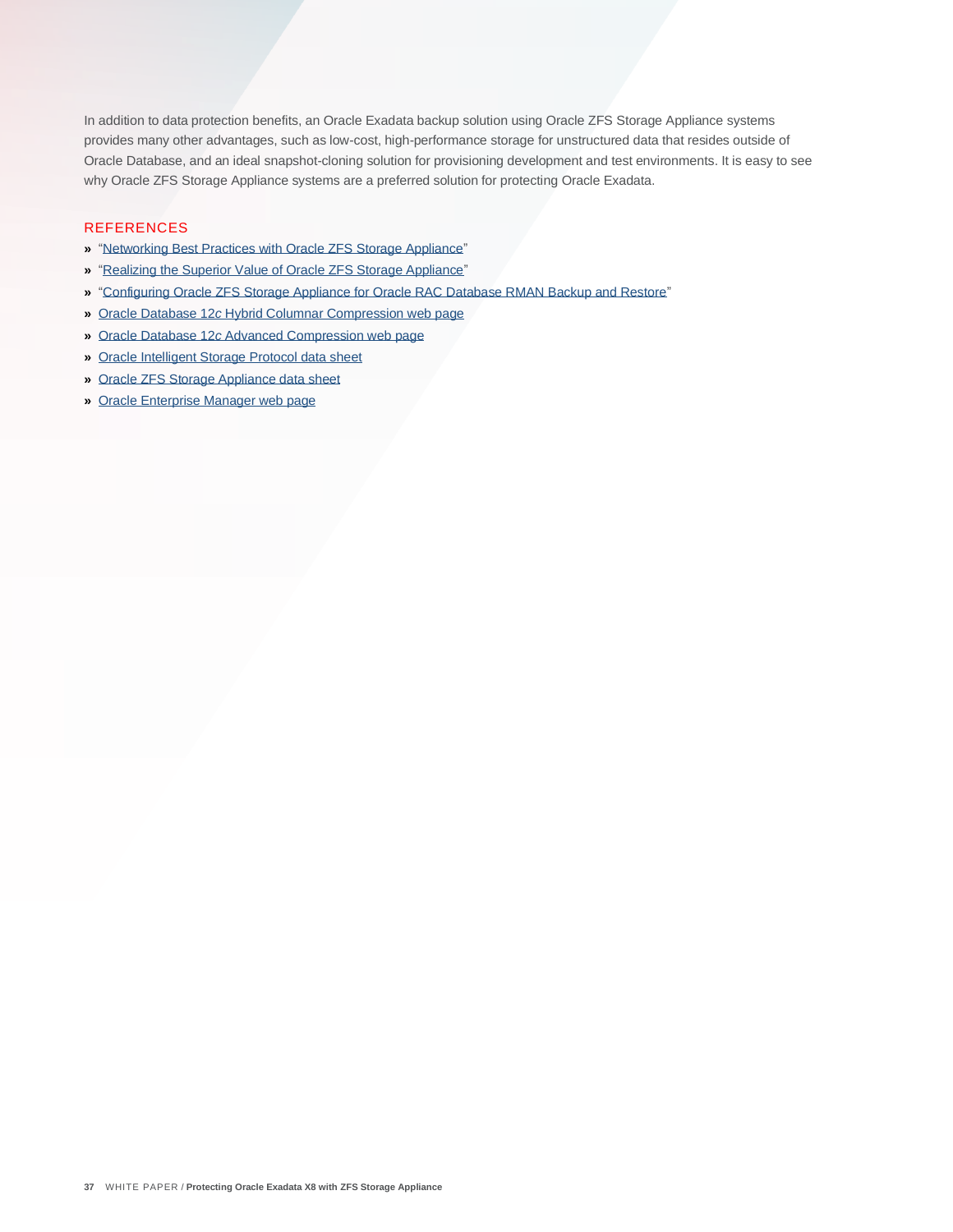WHITE PAPER / **Protecting Oracle Exadata X8 with ZFS Storage Appliance**